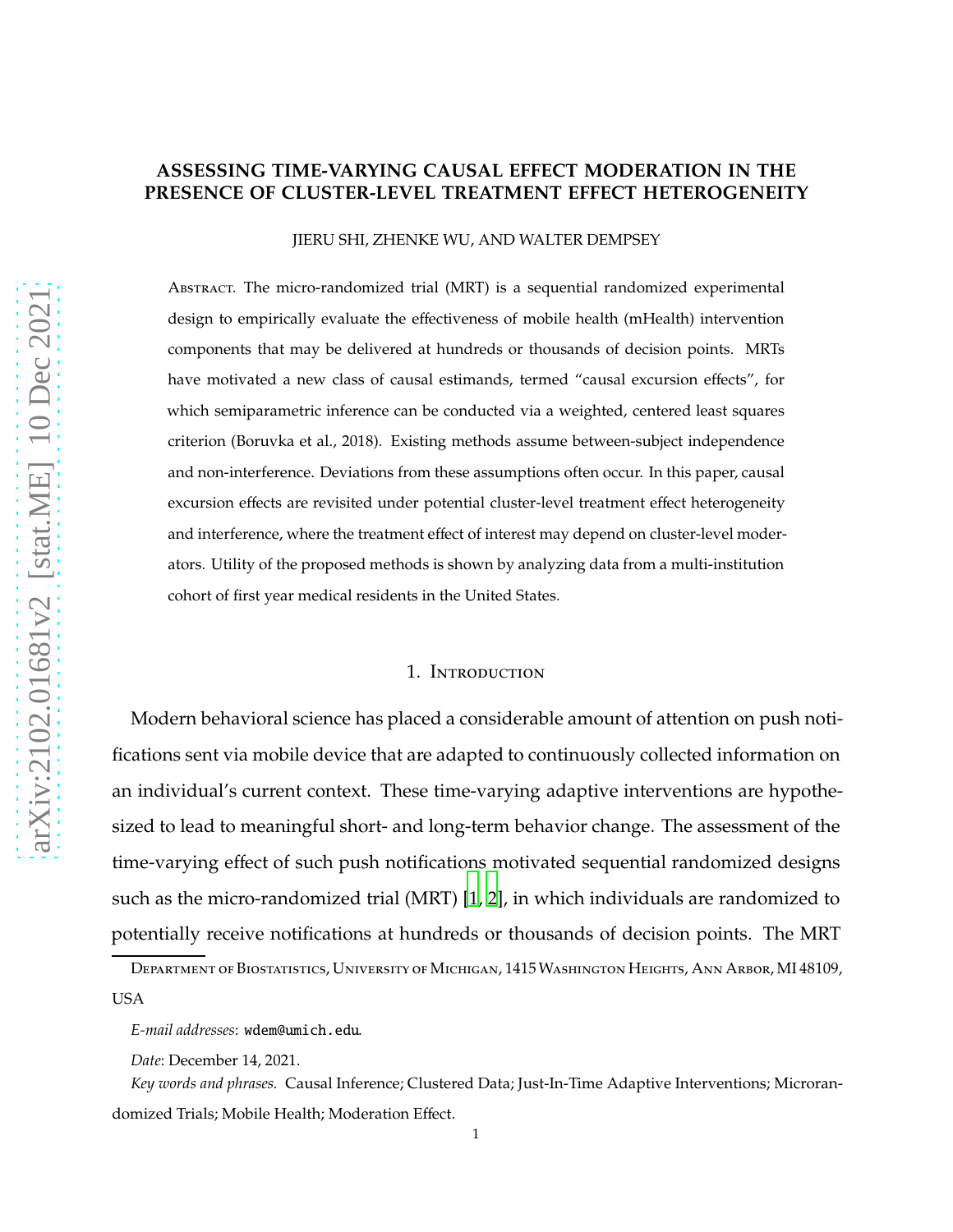ASSESSING TIME-VARYING CAUSAL EFFECT MODERATION IN THE PRESENCE OF CLUSTER-LEVEL TREATMENT EFFECT H design enables the estimation of marginal treatment effects of push notifications on prespecified time-lagged outcomes of interest, referred to as "causal excursion effects" [\[3,](#page-19-2) [4](#page-19-3), [5](#page-19-4)]. Semiparametric inference of the causal excursion effects can be conducted via a weighted, centered least squares (WCLS) criterion [\[3](#page-19-2)].

The WCLS inferential method relies on two key assumptions. First, an intervention delivered to an individual is assumed to only impact that same individual's outcomes, i.e., between-subject non-interference. Second, the method assumes no stochastic dependence among outcomes of different subjects. Deviations from these assumptions, however, may occur when individuals naturally form clusters. To address these violations, this paper extends the definition of causal excursion effects to account for potential interference and cluster-level treatment effect heterogeneity accompanied with a general inferential approach that provides valid inferences and subsumes WCLS as a special case.

## 2. Preliminaries

2.1. **Micro-Randomized Trials (MRT).** An MRT consists of a sequence of within-subject decision times  $t = 1, \ldots, T$  at which treatment options may be randomly assigned [\[6](#page-19-5)]. Individual-level data can be summarized as  $\{O_0, O_1, A_1, O_2, A_2, \ldots, O_T, A_T, O_{T+1}\}\$  where *t* indexes a sequence of decision points,  $O_0$  is the baseline information,  $O_t$  is the information collected between time *t* − 1 and *t*, and *A<sup>t</sup>* is the treatment option provided at time *t*; for simplicity, we consider binary treatment options, i.e.,  $A_t \in \{0, 1\}$ . In an MRT,  $A_t$ is randomized according to a known sequence of randomization probabilities that may depend on the complete observed history  $H_t := \{O_0, O_1, A_1, \ldots, A_{t-1}, O_t\}$ , denoted  $\mathbf{p} =$  ${p_u(A_u|H_u)}_{u=1}^t$ . Treatment options are designed to impact a proximal response, denoted by *Y<sup>t</sup>*,∆, which is a known function of the participant's data within a subsequent window of length  $\Delta \ge 1$ , i.e.,  $Y_{t,\Delta} = y(O_t, A_t, O_{t+1}, A_{t+1}, \ldots, A_{t+\Delta-1}, O_{t+\Delta})$  [\[5\]](#page-19-4).

<span id="page-1-0"></span>2.2. **Estimand and Inferential Method: A Review.** We focus on the class of estimands referred to as "causal excursion effects", which are time-varying as a function of the decision point *t*. We provide formal definitions using potential outcomes [\[7,](#page-19-6) [8](#page-19-7)]. Let *Y*<sub>*t*,∆</sub>( $\bar{a}_{t+\Delta-1}$ )</sub>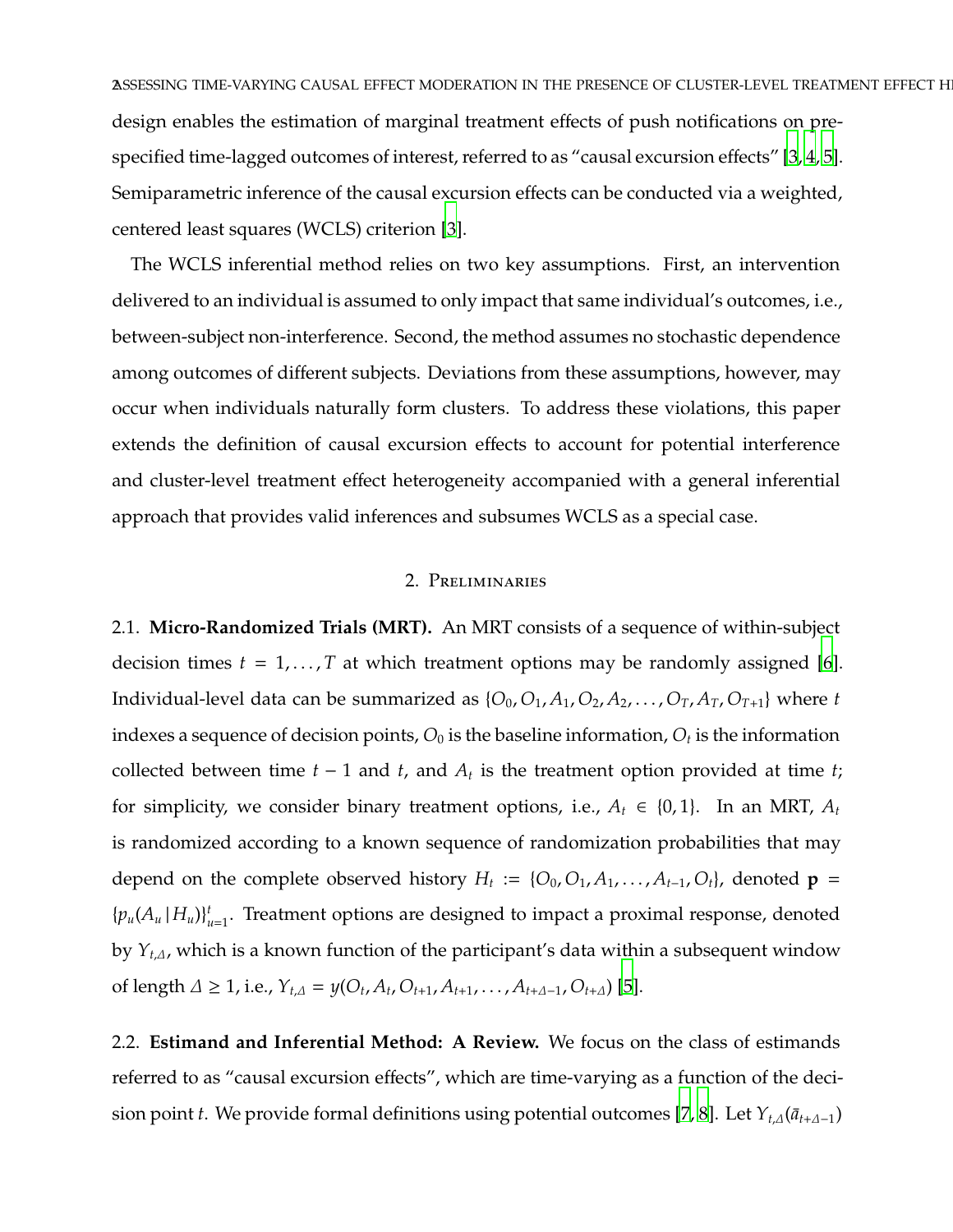denote the potential outcome for the proximal response under treatment sequence  $\bar{a}_{t+\Delta-1}$  = (*a*<sub>1</sub>, . . . , *a*<sub>t+∆−1</sub>). Let *S*<sub>*t*</sub>( $\bar{a}_{t-1}$ ) denote the potential outcome for a potential time-varying effect moderator which is a deterministic function of the potential history up to time *t*,  $H_t(\bar{a}_{t-1})$ . The causal excursion effect is then defined with respect to a *reference distribution*, i.e., the distribution of treatments  $\bar{A}_{t+A-1} := \{A_1, \ldots, A_{t+A-1}\}$ . For past treatments,  $\bar{A}_t$ , we follow common practice in observational mobile health studies where analyses such as GEEs [\[9\]](#page-20-0) are conducted marginally over the distribution of historical information. A similar strategy here is to use the past treatment randomization probabilities as the reference distribution between time 1 and *t*. For future treatments, the choice of distribution for  $\tilde{A}_{t+1:(t+A-1)} := (A_{t+1}, \ldots, A_{t+A-1})$  may differ by the type of inference desired; note that when  $\Delta$  = 1, future treatments do not impact the proximal outcome and therefore a reference distribution for future treatments is not necessary. Here, we assume the reference distribution for treatment assignments from  $t + 1$  to  $t + \Delta - 1$  is given by a randomization probability generically represented by  $\pi_u(a_u|H_u)$ ,  $u = t+1, \ldots, t+A-1$  and let  $\pi = {\pi_u}_{u=t+1}^{t+A-1}$ . This generalization contains previous definitions such as lagged effects [\[3\]](#page-19-2) where  $\pi_u = p_u$ and deterministic choices such as  $a_{t+1:(t+\Delta-1)} = 0$  [\[5,](#page-19-4) [4\]](#page-19-3) where  $\pi_u = 1$ { $a_u = 0$ } and 1{ $\bullet$ } is the indicator function. Then the causal excursion effect  $\beta_{p,\pi,\Delta}(t;s)$  is defined as

<span id="page-2-1"></span>(1) 
$$
\mathbb{E}_{\mathbf{p}, \pi} \left[ Y_{t, \Delta} \left( \bar{A}_{t-1}, 1, \tilde{A}_{t+1:(t+\Delta-1)} \right) - Y_{t, \Delta} \left( \bar{A}_{t-1}, 0, \tilde{A}_{t+1:(t+\Delta-1)} \right) \mid S_t(\bar{A}_{t-1}) = s \right]
$$

<span id="page-2-0"></span>(2) 
$$
= \mathbb{E}_{\mathbf{p}} \left[ \mathbb{E}_{\mathbf{p}} \left[ W_{t, \Delta} Y_{t, \Delta} \mid A_t = 1, H_t \right] - \mathbb{E}_{\mathbf{p}} \left[ W_{t, \Delta} Y_{t, \Delta} \mid A_t = 0, H_t \right] \mid S_t = s \right]
$$

where treatment sequence up to time  $t - 1$ :  $\bar{A}_{t-1} \sim \mathbf{p}$ , future treatment sequence up to  $t+\Delta-1$ :  $\tilde{A}_{t+1:(t+\Delta-1)}\sim \pi$  and  $W_{t,\Delta}=\prod_{u=t+1}^{t+\Delta-1}\pi_u(A_u|H_u)/p_u(A_u|H_u)$  can be interpreted as change of measure from **p** to  $\pi$  for treatment assignments  $\tilde{A}_{t+1:(t+\Delta-1)}$ ; we set  $W_{t,\Delta} = 1$  when  $\Delta = 1$ . Equation [\(2\)](#page-2-0) expresses [\(1\)](#page-2-1) in terms of observable data, which requires the standard causal inference assumptions of positivity, sequential ignorability, and consistency. Assuming  $\beta_{\mathbf{p},\pi,\Delta}(t;s) = f_t(s)^\top \beta^*$  where  $f_t(s) \in \mathbb{R}^q$  is a feature vector comprised of a *q*-dimensional summary of observed state information depending only on state *s* and decision point *t*, a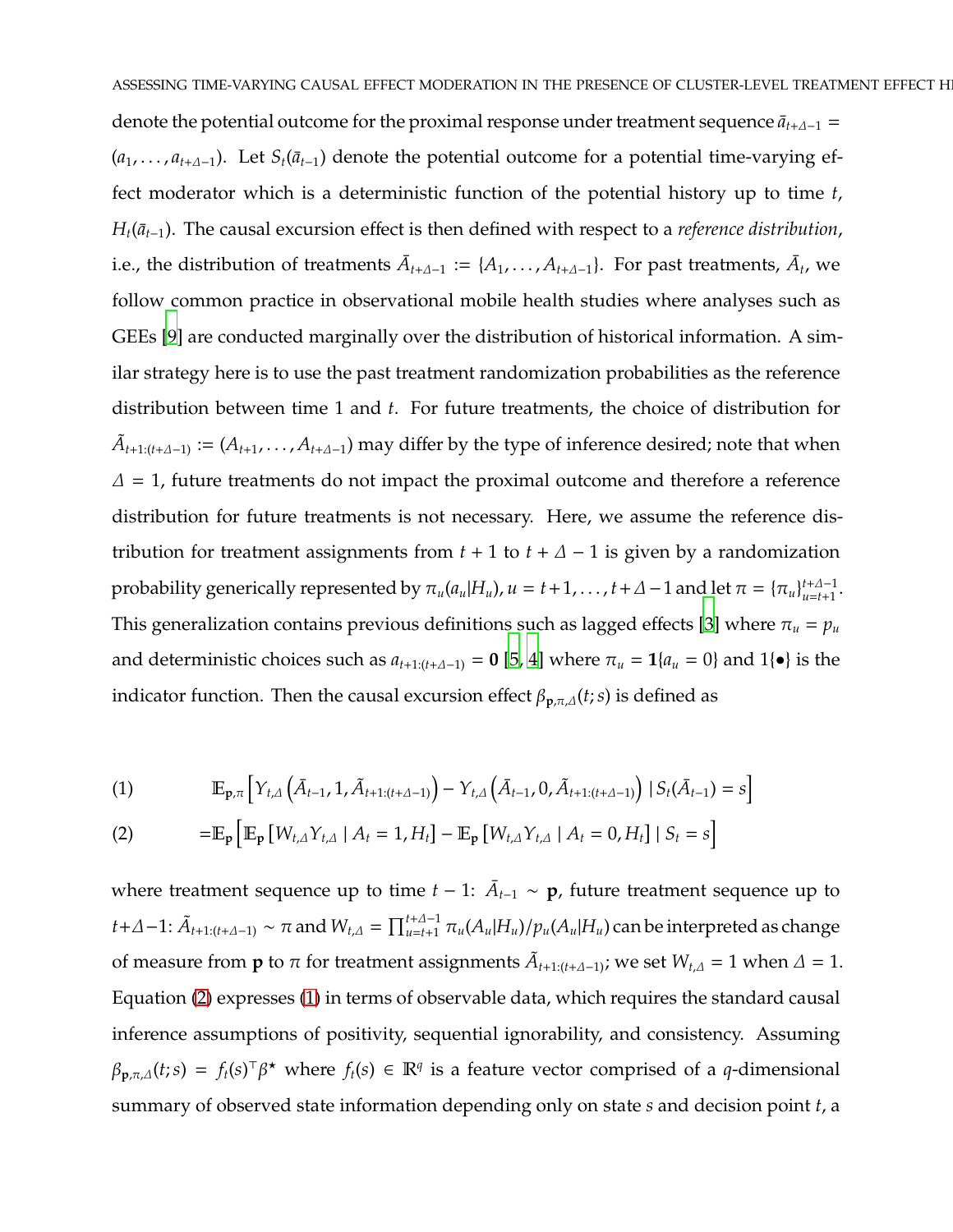**ASSESSING TIME-VARYING CAUSAL EFFECT MODERATION IN THE PRESENCE OF CLUSTER-LEVEL TREATMENT EFFECT H** consistent estimator for  $\beta^*$  can be obtained by minimizing a weighted and centered least squares (WCLS) criterion:

<span id="page-3-0"></span>(3) 
$$
\hat{\beta} = \arg\min_{\alpha,\beta} \mathbb{P}_n \left[ \sum_{t=1}^T W_t \times W_{t,\Delta} \left[ Y_{t,\Delta} - g_t (H_t)^{\top} \alpha - (A_t - \tilde{p}_t (1 \mid S_t)) f_t (S_t)^{\top} \beta \right]^2 \right]
$$

where  $\mathbb{P}_n$  is shorthand for the sample average,  $W_t = \tilde{p}_t(A_t | S_t)/p_t(A_t | H_t)$  is a weight where the numerator is an arbitrary function with range (0, 1) that only depends on potential moderators of interest  $S_t$ , and  $g_t(H_t) \in \mathbb{R}^p$  are  $p$  control variables chosen to help reduce variance and to construct more powerful test statistics. See [\[3\]](#page-19-2) for more details on the seminal estimand formulation and consistency, asymptotic normality, and robustness properties of the WCLS estimation method.

<span id="page-3-1"></span>2.3. **Motivating Example.** The Intern Health Study (IHS) is a 6-month MRT on 1,562 medical interns [\[10\]](#page-20-1). Due to high depression rates and levels of stress during the first year of physician residency training, a critical question is whether targeted notifications can improve mood, increase sleep time, and/or increase physical activity. Enrolled medical interns were randomized weekly to receive either mood, activity, or sleep notifications or receive no notifications for that week (probability 1/4 each). Analyses conducted in this paper focus on the weekly randomization; see [\[10\]](#page-20-1) for further study details. Figure [1](#page-4-0) presents specialty-specific effect estimates on weekly average mood scores using [\(3\)](#page-3-0), with evident specialty-level treatment effect heterogeneity. This suggests a marginal analysis must account for effect heterogeneity at the specialty-level. The present work offers such a framework to address the inferential deficiency that we show if the standard WCLS were used under cluster-level effect heterogeneity. In addition, there exists potential withincluster interference of other subjects' treatments upon a subject's outcome. Our framework defines a new and useful indirect excursion effect under sequential treatments in contrast to existing work that mostly focuses on indirect effects in non-temporal settings.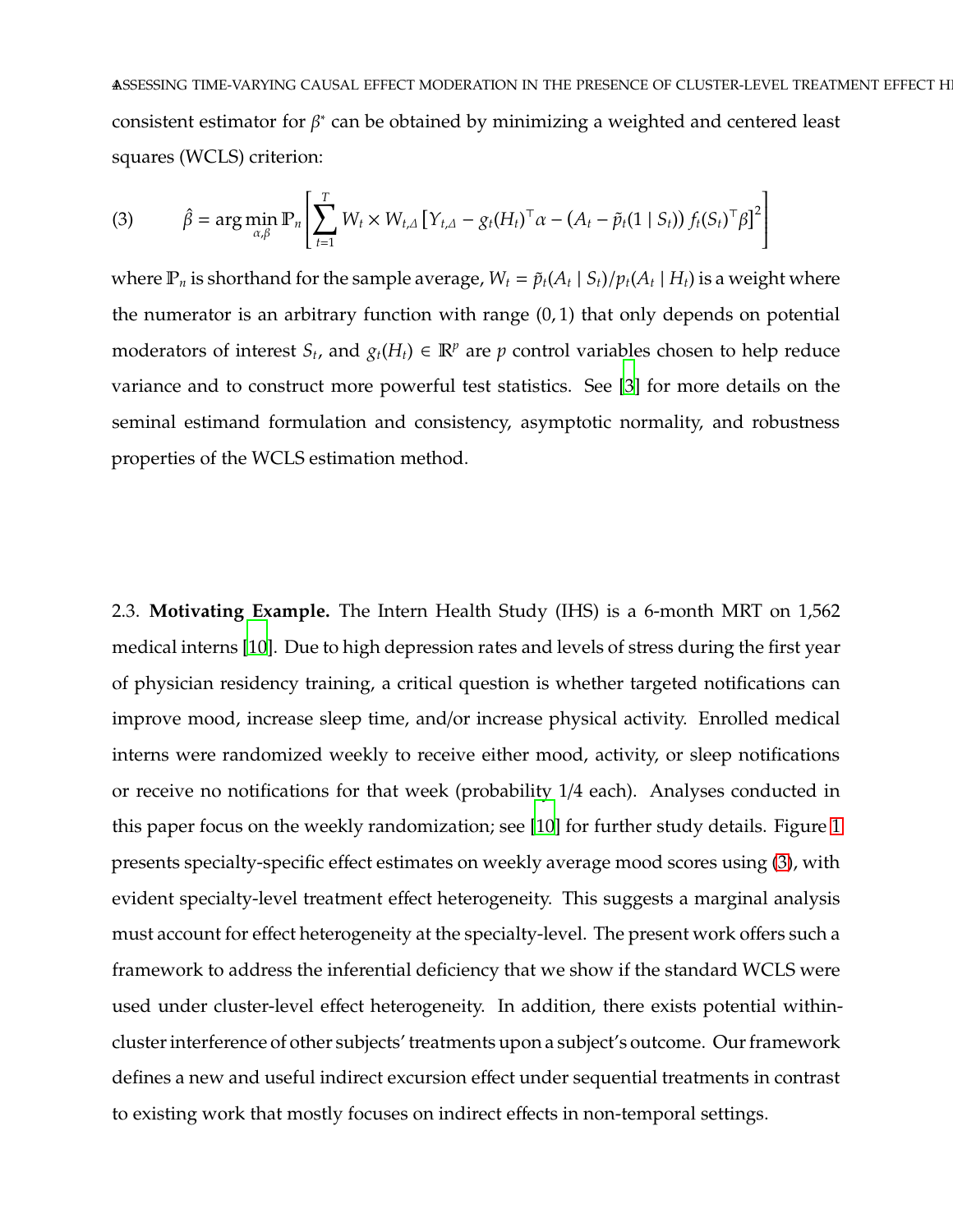<span id="page-4-0"></span>

Figure 1. Heterogeneous estimated causal excursion effects across the largest  $M = 19$  clusters defined as specialties of size  $G \ge 6$ ; the estimates are obtained using cluster-specific applications of the existing WCLS method.

### 3. Cluster-Level Proximal Treatment Effects

3.1. **Proximal Moderated Treatment E**ff**ects: A Cluster-based Conceptualization.** Consider a cluster of size *G*. Overbar will continue to denote treatment sequences;  $\bar{a}_{t,j}$  =  $(a_{1,j},\ldots,a_{t,j})$ , for instance, denotes the sequence of realized treatment sequence up to and including decision time *t* for individual  $j \in [G] := \{1, \ldots, G\}$ . Let  $\bar{a}_t = (\bar{a}_{t,1}, \ldots, \bar{a}_{t,G})$  denote the set of realized treatments for all individuals in the cluster. Let  $\bar{a}_{t,-j} = \bar{a}_t \setminus \bar{a}_{t,j}$  denote this set with the *j*th individual removed. Let  $Y_{t,\Delta,i}(\bar{a}_{t+\Delta-1})$  denote the potential outcome for individual  $j$  ∈ [G] which may depend on realized treatments for all subjects in the cluster. **Direct causal excursion e**ff**ects**. In standard MRTs, the individual is the unit of interest. Here, the cluster is the unit of interest and the effect of interest is in providing treatment versus not providing treatment at time *t* on a random individual in the group. This can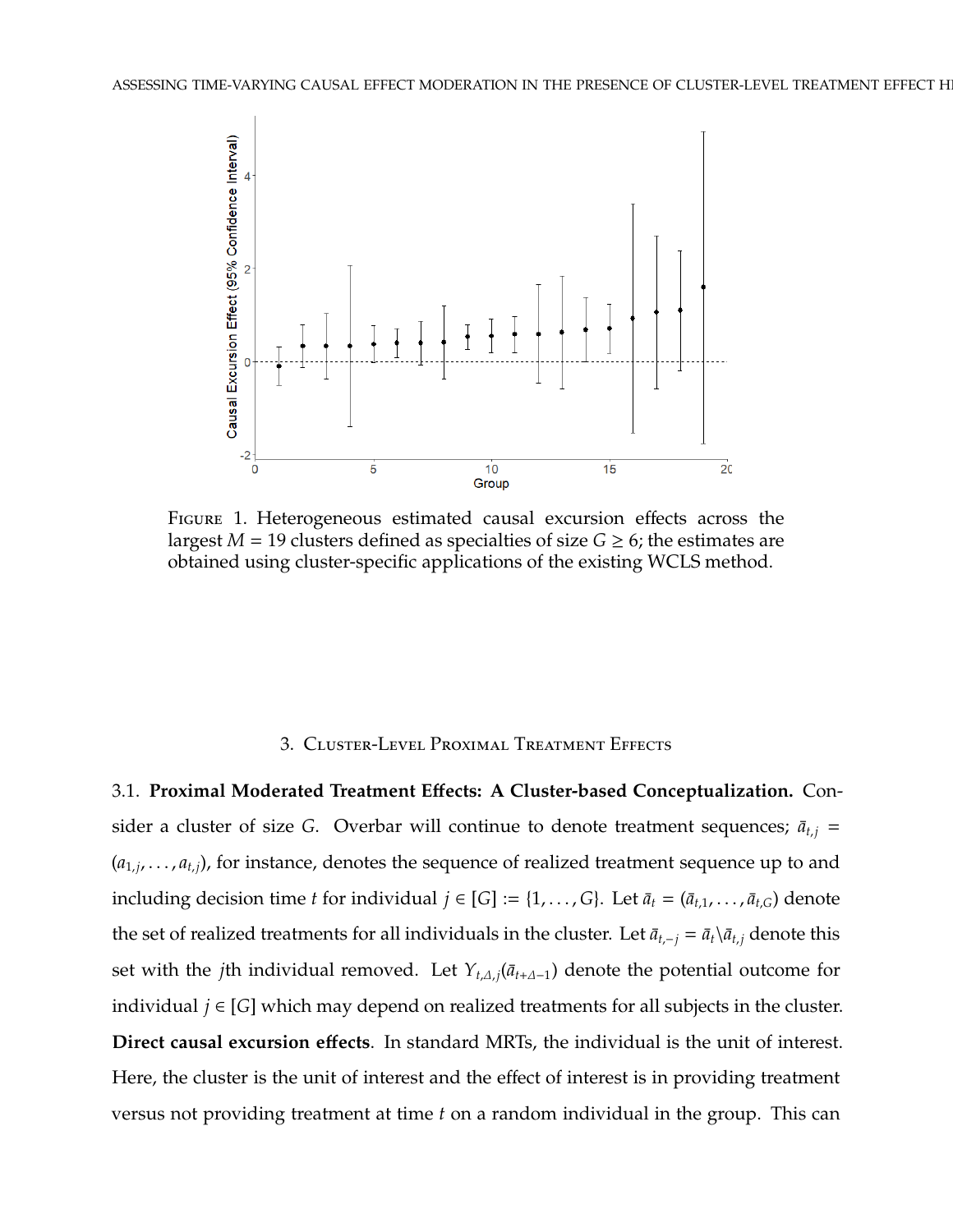<span id="page-5-0"></span>(4)  

$$
\frac{1}{G} \sum_{j=1}^{G} \left[ Y_{t,\Delta,j}(\bar{a}_{t+\Delta-1,-j},(\bar{a}_{t-1,j},1,a_{t+1:(t+\Delta-1),j})) - Y_{t,\Delta,j}(\bar{a}_{t+\Delta-1,-j},(\bar{a}_{t-1,j},0,a_{t+1:(t+\Delta-1),j})) \right].
$$

Following [\[11](#page-20-2)] and [\[12](#page-20-3)], [\(4\)](#page-5-0) is a *group average direct causal e*ff*ect* of treatment versus no treatment fixing all other treatments.

The "fundamental problem of causal inference" [\[7](#page-19-6), [13\]](#page-20-4) is that individual differences cannot be observed. Thus, similar to prior work [\[5](#page-19-4), [3\]](#page-19-2), averages of potential outcomes are considered. Let  $S_t(\bar{a}_{t-1})$  denote a vector of potential moderator variables formed from  $H_t(\bar{a}_{t-1})$ , the *cluster-level* history up to decision point *t*. Then the moderated direct treatment effect, denoted  $\beta_{\mathbf{p}, \pi, \Delta}(t; s)$ , can be defined as

<span id="page-5-1"></span>(5)  
\n
$$
\mathbb{E}_{\mathbf{p},\pi} \Big[ Y_{t,\Delta,J}(\bar{A}_{t+\Delta-1,-J}, (\bar{A}_{t-1,J}, 1, \tilde{A}_{t+1:(t+\Delta-1),J})) - Y_{t,\Delta,J}(\bar{A}_{t+\Delta-1,-J}, (\bar{A}_{t-1,J}, 0, \tilde{A}_{t+1:(t+\Delta-1),J})) \mid S_t(\bar{A}_{t-1}) = s \Big].
$$

where *J* is a uniformly distributed random index defined on [*G*]. The expectation is over the potential outcomes  $Y_{t,\Delta,J}(\cdot)$ , the randomized treatments –  $\bar{A}_{t+\Delta-1,-J} \sim \mathbf{p}$ ,  $\bar{A}_{t-1,J} \sim \mathbf{p}$ , and  $\tilde{A}_{t+1:(t+∆-1),J}$  ∼ π – and the random index *J*. Choice of  $S_t(\bar{A}_{t-1})$  depends on the scientific question of interest. A primary analysis may focus on marginal effects and set  $S_t(\bar{A}_{t-1}) = \emptyset$ . A second analysis may focus on assessing the effect conditional on variables only related to the individual indexed by *J* and set  $S_t(\bar{A}_{t-1})=X_{t,J}(\bar{A}_{t-1,J})$ , i.e., a potential individual-level moderator of interest where  $X_{t,J}(\bar{A}_{t-1,J})$  produces a vector of summary variables from the history of individual *J,*  $H_{tJ}(\bar{A}_{t-1,J})$ *.* A third analysis may consider group-level moderators such as  $S_t(\bar{A}_{t-1}) = G^{-1} \sum_j X_{t,j}(\bar{A}_{t-1,j})$  or  $S_t(\bar{A}_{t-1}) = (X_{t,j}(\bar{A}_{t-1,j}), \frac{1}{G-1})$  $\frac{1}{G-1}$  ∑<sub>*j'*≠*j*</sub> *X*<sub>*t*,*j'*</sub> (*Ā*<sub>*t*−1,*j'*</sub>)). Equation [\(5\)](#page-5-1) generalizes the *population average direct causal e*ff*ect* from [\[12\]](#page-20-3) to a *group-level causal excursion e*ff*ect* that allows for moderation and time-varying treatments.

Pairwise indirect causal excursion effects. Of secondary interest is the indirect effect of providing treatment versus not providing treatment to the *j*th individual at time *t* on a different individual's proximal response, i.e., pairwise within-cluster treatment interference.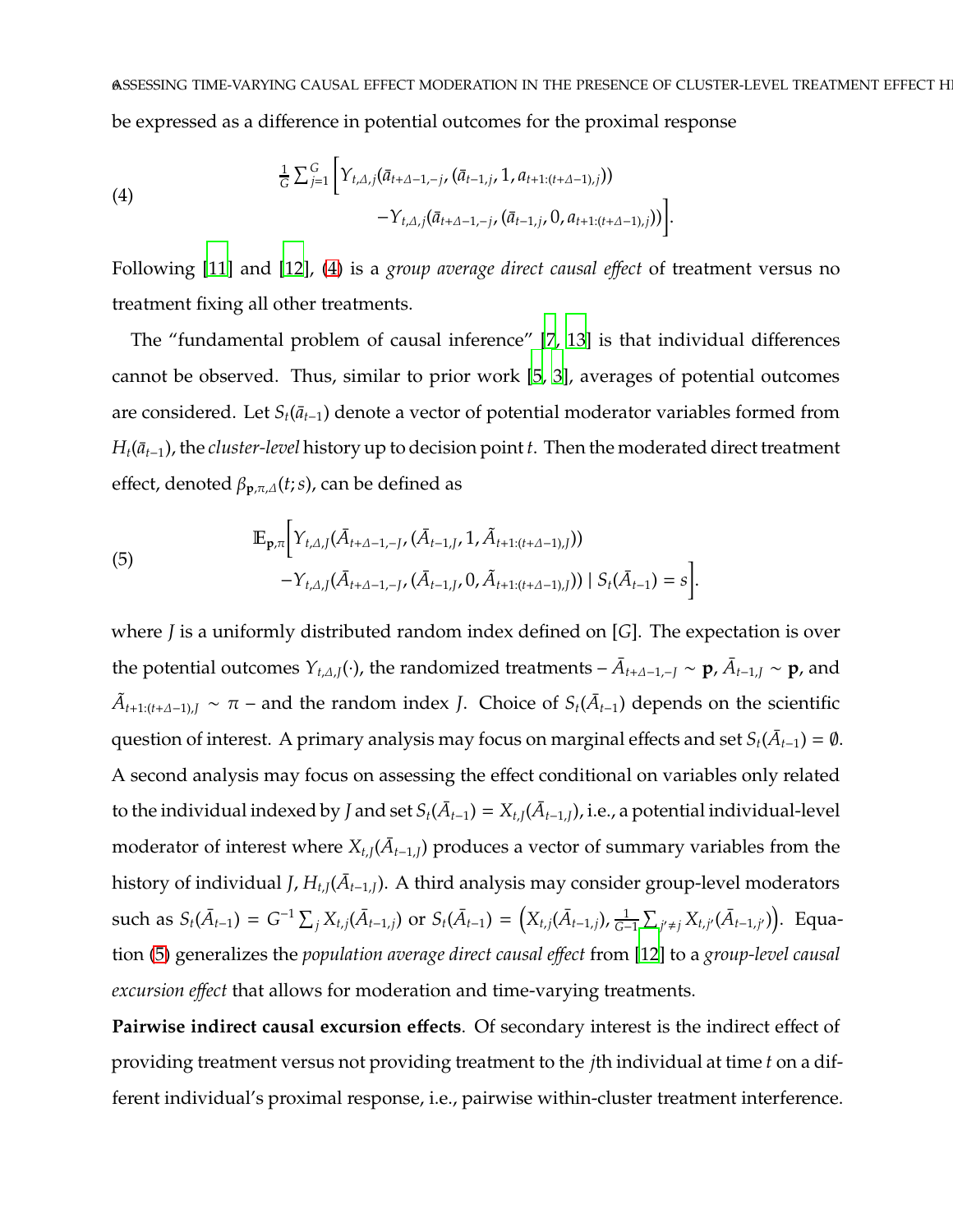$$
\frac{1}{G \cdot (G-1)} \sum_{j' \neq j} \Big[ Y_{t,\Delta,j}(\bar{a}_{t+\Delta-1,-\{j,j'\}\mathbf{,}}(\bar{a}_{t-1,j},0,a_{t+1:(t+\Delta-1),j}),(\bar{a}_{t-1,j'},1,a_{t+1:(t+\Delta-1),j'}))\\-\ Y_{t,\Delta,j}(\bar{a}_{t+\Delta-1,-\{j,j'\}\mathbf{,}}(\bar{a}_{t-1,j},0,a_{t+1:(t+\Delta-1),j}),(\bar{a}_{t-1,j'},0,a_{t+1:(t+\Delta-1),j'}))\Big].
$$

Again, since individual differences cannot be observed, averages of potential outcomes are considered. The moderated pairwise indirect treatment effect, denoted  $\beta_{\mathbf{p},\pi,\varDelta}^{(IE)}(t;s)$ , is

<span id="page-6-0"></span>(6)  
\n
$$
\mathbb{E}_{\mathbf{p},\pi} \Big[ Y_{t,\Delta,J} \Big( \bar{A}_{t+\Delta-1,-\{J,J'\}}, (\bar{A}_{t-1,J}, 0, \tilde{A}_{t+1:(t+\Delta-1),J}), (\bar{A}_{t-1,J'}, 1, \tilde{A}_{t+1:(t+\Delta-1),J'}) \Big) - Y_{t,\Delta,J} \Big( \bar{A}_{t+\Delta-1,-\{J,J'\}} \Big( \bar{A}_{t-1,J}, 0, \tilde{A}_{t+1:(t+\Delta-1),J} \Big), (\bar{A}_{t-1,J'}, 0, \tilde{A}_{t+1:(t+\Delta-1),J'}) \Big) \Big| S_t(\bar{A}_{t-1}) = s \Big].
$$

where *J* ′ is uniformly distributed random index on the set [*G*]\{*J*}. The expectation is over both the potential outcomes  $Y_{t,\Delta,J}(\cdot)$ , randomized treatments –  $\bar{A}_{t+\Delta-1,-\{J,J'\}} \sim \mathbf{p}$ ,  $\bar{A}_{t-1,J} \sim \mathbf{p}$ ,  $\bar{A}_{t-1,J'}$  ~ **p**,  $\tilde{A}_{t+1:(t+\Delta-1),J}$  ~  $\pi$ , and  $\tilde{A}_{t+1:(t+\Delta-1),J'}$  ~  $\pi$  – and the random indices (*J* and *J*'). The potential moderator can be written as  $S_t(\bar{A}_{t-1})=\left(S_{t,J}(\bar{A}_{t-1}),S_{t,J'}(\bar{A}_{t-1}),S_{t,-\{J,J'\}}(\bar{A}_{t-1})\right)$  to clarify that the variables can contain both information on the two selected individuals as well as others in the cluster. Another pairwise indirect effect can be defined when individual *J* receives treatment, i.e.,  $A_{t,J} = 1$  instead of  $A_{t,J} = 0$  as in [\(6\)](#page-6-0).

**Remark 3.1.** *The e*ff*ect defined by* [\(6\)](#page-6-0) *generalizes the* group average indirect causal effect *from [\[12\]](#page-20-3) to a* group-level pairwise indirect causal excursion effect *that allows for moderation and time-varying treatments. To see this, note that the excursion e*ff*ect at each decision time t averages over a particular reference distribution over the past and future treatments up to and including time t* + ∆ − 1 *defined by the MRT randomization probabilities* **p** *and the alternative probability distribution* π*. The contrast is over two treatment allocations, both where a random individual does not receive treatment, but where in one allocation another random individual receives treatment and in the other allocation that same individual does not receive treatment. [\[12](#page-20-3)] consider contrasts between any two randomized treatment allocations conditional on a random individual not receiving treatment in a non-temporal setting. Therefore, per decision time our definition is a special case of their indirect e*ff*ect where, for a random non-treated individual, we*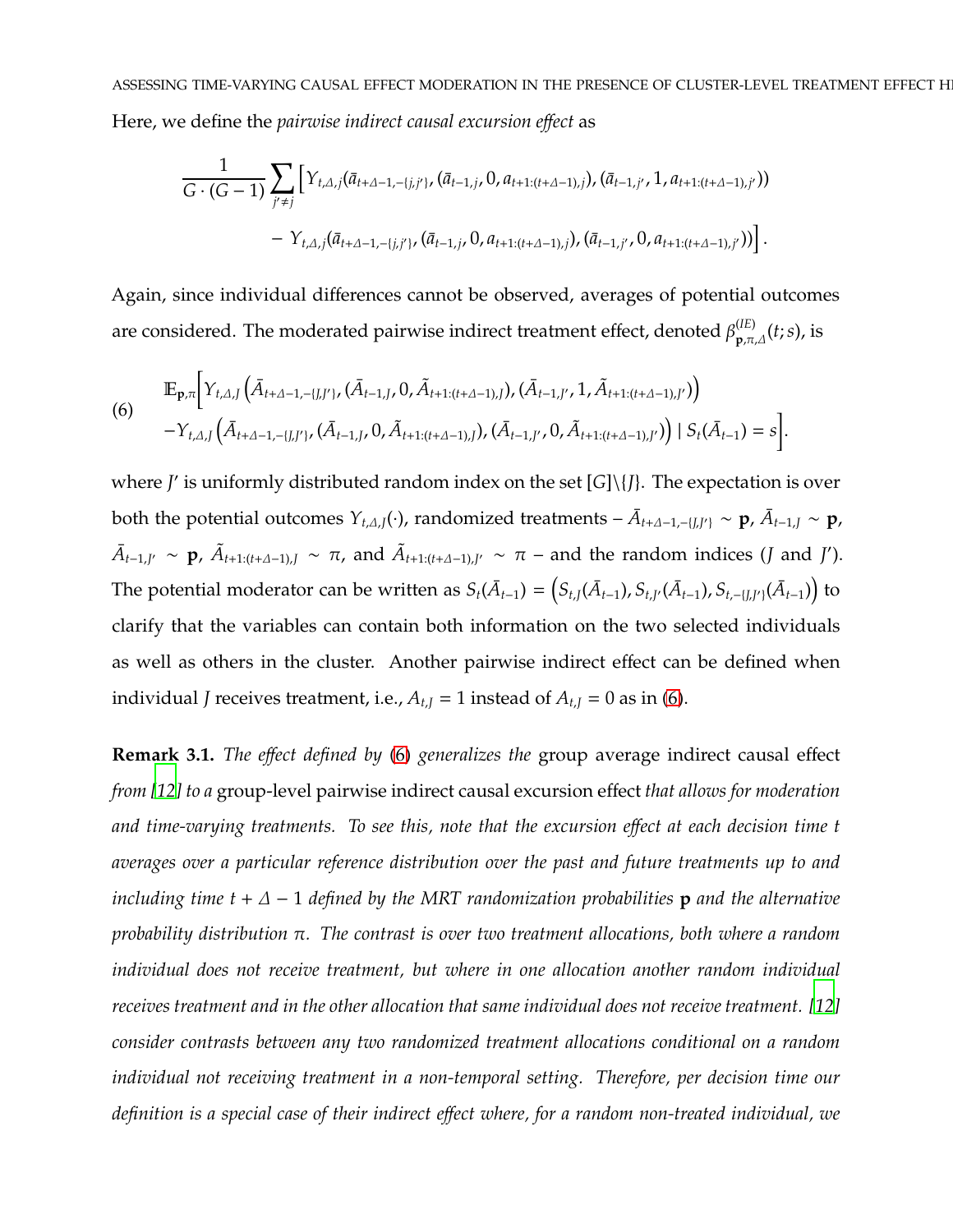*focus on treating or not treating another random individual and marginalizing over all others in the group. More complex contrasts could be derived such as three- or four-way indirect e*ff*ects; however, the number of combinations grows quickly making estimation unrealistic in our setting. Our choice of contrast was thus motivated by finding an estimand of scientific interest which could be reasonably estimated within the MRT setting, bridging the literature on causal excursions and indirect e*ff*ects.*

3.2. **Causal Excursion E**ff**ect Estimand Depends on Treatment Distribution.** Estimands considered here are most similar to average outcomes under a particular dynamic treatment regime  $\mathbb{E}_{\mu} [Y(A_1, \ldots, A_T)]$  where  $\mu$  denotes the dynamic treatment regime from which the treatments are drawn [\[14\]](#page-20-5). Indeed, for any  $A_{u,j}$  not contained in  $S_t(\bar{A}_{t-1})$ , the direct and indirect effects depend on the distribution of {*A<sup>u</sup>*,*<sup>j</sup>*}*<sup>u</sup>*≤*t*+∆−1,*j*∈[*G*] . Estimands [\(5\)](#page-5-1) and [\(6\)](#page-6-0) marginalize over treatments not contained in  $S_t(\bar{A}_{t-1})$ . Marginalization over different probabilistic assignment of treatments may yield different results. Therefore, the direct and indirect excursion effects depend on the study protocol and choice of alternative distribution  $\pi$ . The reason for this is that micro-randomization is meant to gather information on how to optimize the design of intervention components [\[15](#page-20-6)]. The marginal formulation of main and moderation effects contrasts excursions from the current treatment protocol, and mimics analyses used in a factorial design that marginalize over factors including time. See [\[4](#page-19-3), Section 8] for additional considerations. Regardless, the effects considered in this paper are causal and depend on the treatment assignment distributions. Due to this dependence, in real data analysis, we recommend presenting the micro-randomization distribution together with the estimated treatment effects, thus the subscript (**p**, π) in the definition of both the direct and indirect effects are specified.

3.3. **Identification.** Causal effects [\(5\)](#page-5-1) and [\(6\)](#page-6-0) can be expressed in terms of the observable data under the following standard set of causal inference assumptions [\[8](#page-19-7)]:

<span id="page-7-0"></span>**Assumption 3.2.** We assume consistency, positivity, and sequential ignorability: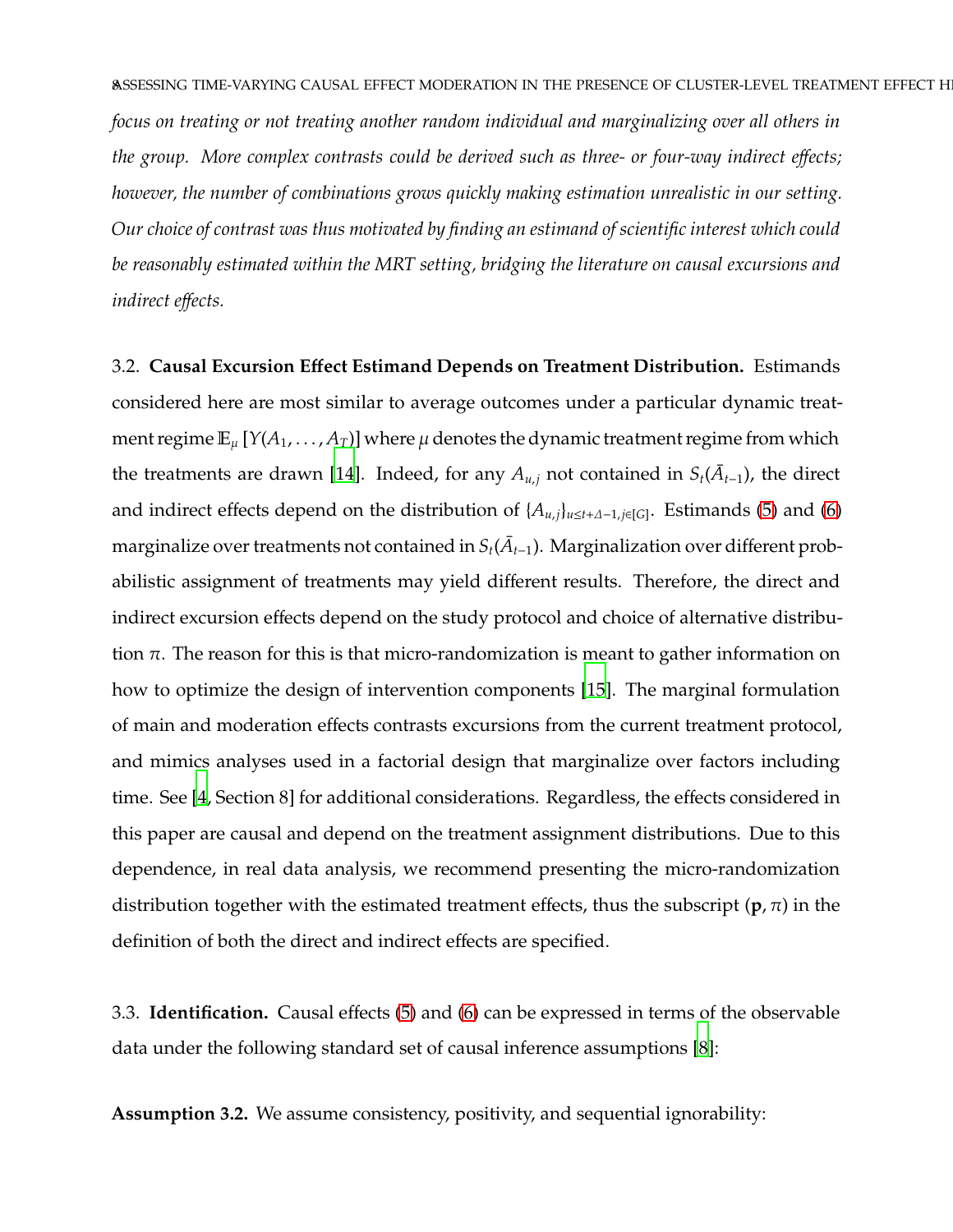- Consistency: For each  $t \leq T$  and  $j \in [G]$ ,  $\{Y_{t,\Delta,j}(\bar{A}_{t+\Delta-1}), O_{t,j}(\bar{A}_{t-1}), A_{t,j}(\bar{A}_{t-1})\}$  = {*Y<sup>t</sup>*,∆,*<sup>j</sup>* , *O<sup>t</sup>*,*<sup>j</sup>* , *A<sup>t</sup>*,*<sup>j</sup>*}, i.e., observed values equal the corresponding potential outcomes;
- Positivity: if the joint density  $\{A_t = a_t, H_t = h_t\}$  is greater than zero, then  $P(A_t = a_t)$  $a_t | H_t = h_t$ ) > 0;
- Sequential ignorability: for each  $t \leq T$ , the potential outcomes,  $\{Y_{2,A,j}(\bar{a}_{1+A-1}),O_{2,j}(a_1),A_{2,j}(a_1),\ldots,Y_{T,A,j}(\bar{a}_{T+A-1})\}_{j\in[G],\bar{a}_{T+A-1}\in[0,1]^{(T+A-1)\times G}}$ , are independent of *A<sup>t</sup>*,*<sup>j</sup>* conditional on the observed history *H<sup>t</sup>* .

Sequential ignorability and, assuming all of the randomization probabilities are bounded away from 0 and 1, positivity, are guaranteed in our setting by design. Consistency is a necessary assumption for linking the potential outcomes as defined here to the data. Since an individual's outcomes may be influenced by the treatments provided to other individuals in the same cluster, consistency holds due to our use of a cluster-based conceptualization of potential outcomes as seen in [\[16](#page-20-7)] and [\[17](#page-20-8)].

<span id="page-8-0"></span>**Lemma 3.3.** *Under Assumption* [3.2,](#page-7-0) *the moderated direct treatment effect*  $\beta_{p,\pi,\Delta}(t;s)$  *is equal to* 

$$
\mathbb{E}\left[\mathbb{E}\left[W_{t,\Delta,J}Y_{t,\Delta,J}\mid H_t,A_{t,J}=1\right]-\mathbb{E}\left[W_{t,\Delta,J}Y_{t,\Delta,J}\mid H_t,A_{t,J}=0\right]\mid S_t=s\right],
$$

*where expectations are with respect to the distribution of the data collected under the actual* treatment assignment probabilities  ${\bf p}$ , and  $W_{t,A,j}=\prod_{u=t+1}^{t+\Delta-1}\pi(A_{u,j}|H_u)/p(A_{u,j}|H_u)$  with  $W_{t,1,j}=1;$ *and the moderated indirect treatment e*ff*ect* β (*IE*) **<sup>p</sup>**,π,∆(*t*;*s*) *is equal to*

$$
\mathbb{E}\bigg[\mathbb{E}\big[W_{t,\Delta,J,J'}Y_{t,\Delta,J}\mid H_t, A_{t,J} = 0, A_{t,J'} = 1\bigg]
$$
  
-
$$
\mathbb{E}\big[W_{t,\Delta,J,J'}Y_{t,\Delta,J}\mid H_t, A_{t,J} = 0, A_{t,J'} = 0\bigg] \mid S_t = s\bigg].
$$

where  $W_{t,\Delta,j,j'} = \prod_{u=t+1}^{t+\Delta-1} \pi_u(A_{u,j}, A_{u,j'}|H_u)/p_u(A_{u,j}, A_{u,j'}|H_u)$  with  $W_{t,1,j,j'} = 1$ .

Proof of Lemma [3.3](#page-8-0) can be found in the Appendix [A.](#page-22-0)

#### 4. Estimation

## 4.1. **Direct Causal Excursion E**ff**ect Estimation.**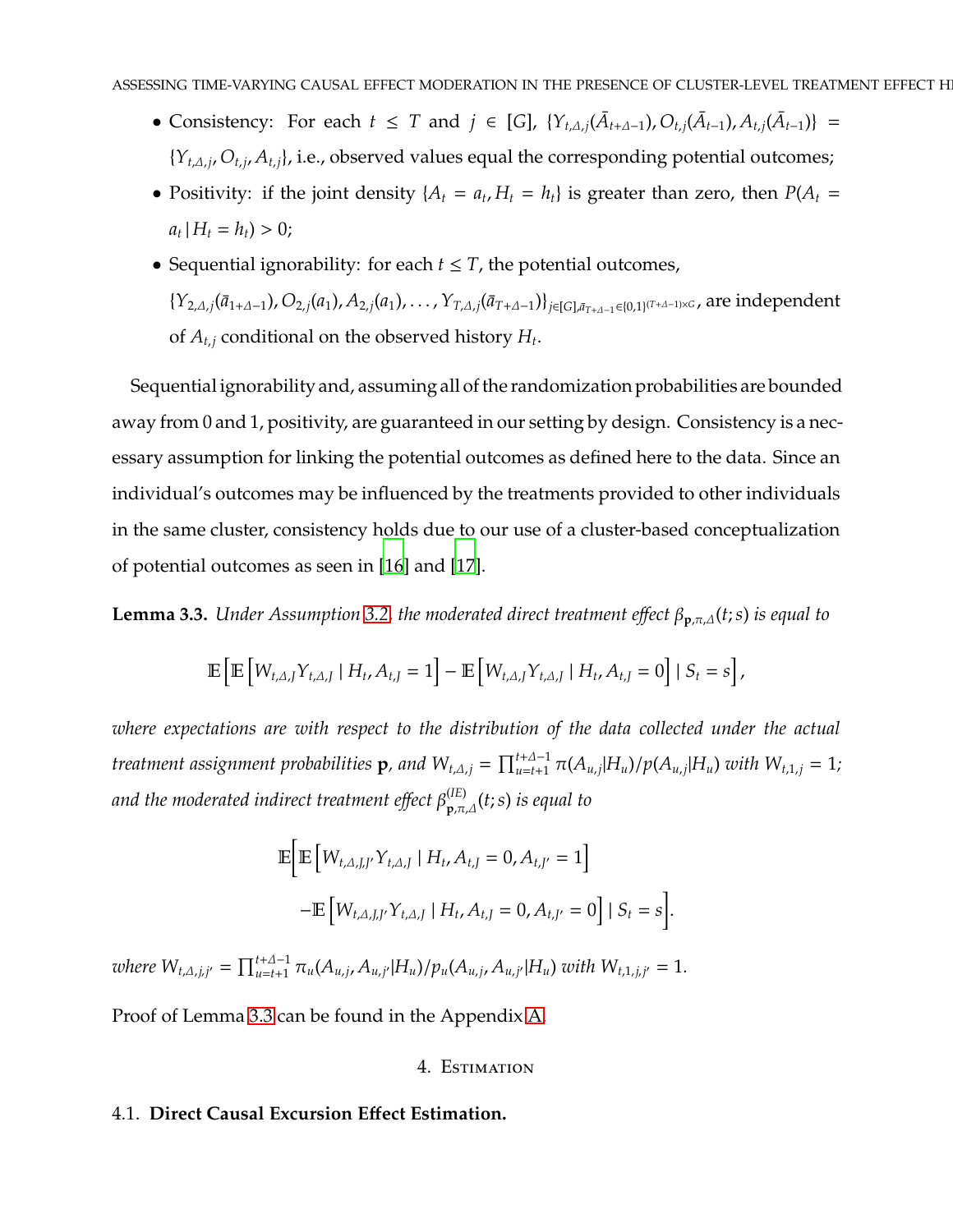<span id="page-9-0"></span>**Assumption 4.1.** Assume the direct causal excursion effect  $\beta_{p,\pi,\Delta}(t;s) = f_t(s)^\top \beta^*$  where *f*<sup>*t*</sup>(*s*) ∈  $\mathbb{R}^q$  is a *q*-dimensional feature vector that is a function of moderator state *s* and decision point *t*.

Consider inference on the *q*-dimensional parameter  $\beta^*$ . Define the weight  $W_{t,j}$  at decision time *t* for the *j*th individual as equal to  $\frac{\tilde{p}_t(A_{t,j}|S_t)}{p_t(A_{t,j}|H_t)}$  $p_t(A_{t,j} | H_t)$  where  $\tilde{p}_t(a \mid S_t) \in (0,1)$  is arbitrary as long as it does not depend on terms in  $H_t$  other than  $S_t$ , and  $p(A_{t,j} \mid H_t)$  is the marginal probability that individual *j* receives treatment *A<sup>t</sup>*,*<sup>j</sup>* given *H<sup>t</sup>* . Here we consider an estimator which is the minimizer of a cluster-based, weighted-centered least-squares (C-WCLS) criterion:

<span id="page-9-1"></span>(7) 
$$
\mathbb{P}_M \left[ \frac{1}{G_m} \sum_{j=1}^{G_m} \sum_{t=1}^T W_{t,j} \times W_{t,\Delta,j} \left( Y_{t,\Delta,j} - g_t (H_t)^{\top} \alpha - (A_{t,j} - \tilde{p}_t (A_{t,j} \mid S_t)) f_t (S_t)^{\top} \beta \right)^2 \right]
$$

where  $P_M$  is defined as the average of a function over the sample, which in this context is the sample of *clusters* rather than the sample of *individuals* as in traditional MRT settings. In Appendix [B,](#page-23-0) we prove the following result.

<span id="page-9-2"></span>**Lemma 4.2.** *Under Assumption [4.1,](#page-9-0) given invertibility and moment conditions, the estimator* βˆ that minimizes [\(7\)](#page-9-1) satisfies  $\sqrt{M}\left(\hat{\beta} - \beta^{\star}\right) \rightarrow N(0, Q^{-1}WQ^{-1})$  where

$$
Q = \mathbb{E}\left[\sum_{t=1}^{T} \tilde{p}_t (1 \mid S_t) (1 - \tilde{p}_t (1 \mid S_t)) f_t (S_t) f_t (S_t)^\top\right]
$$

*and*

$$
W = \mathbb{E}\Big[\sum_{t=1}^T W_{t,J} \times W_{t,\Delta,J} \,\epsilon_{t,J}(A_{t,J} - \tilde{p}_t(1 \mid S_t)) f_t(S_t) \times \sum_{t=1}^T W_{t,\tilde{J}} \times W_{t,\Delta,\tilde{J}} \,\epsilon_{t,\tilde{J}}(A_{t,\tilde{J}} - \tilde{p}_t(1 \mid S_t)) f_t(S_t)^\top\Big],
$$

where  $\epsilon_{t,j} = Y_{t,\Delta,j} - g_t (H_t)^\top \alpha^\star - (A_{t,j} - \tilde{p}_t (1 \mid S_t)) f_t (S_t)^\top \beta^\star$ ,  $\alpha^\star$  minimizes the least-squares criterion  $\mathbb{E}\Big[G_m^{-1}\sum_{j=1}^{G_m}\sum_{t=1}^T W_{t,j}W_{t,A,j}\big(Y_{t,A,j}-g_t(H_t)^\top\alpha\big)^2\Big]$ , and both J and  $\tilde{J}$  are independent randomly *sampled indices from the same cluster.*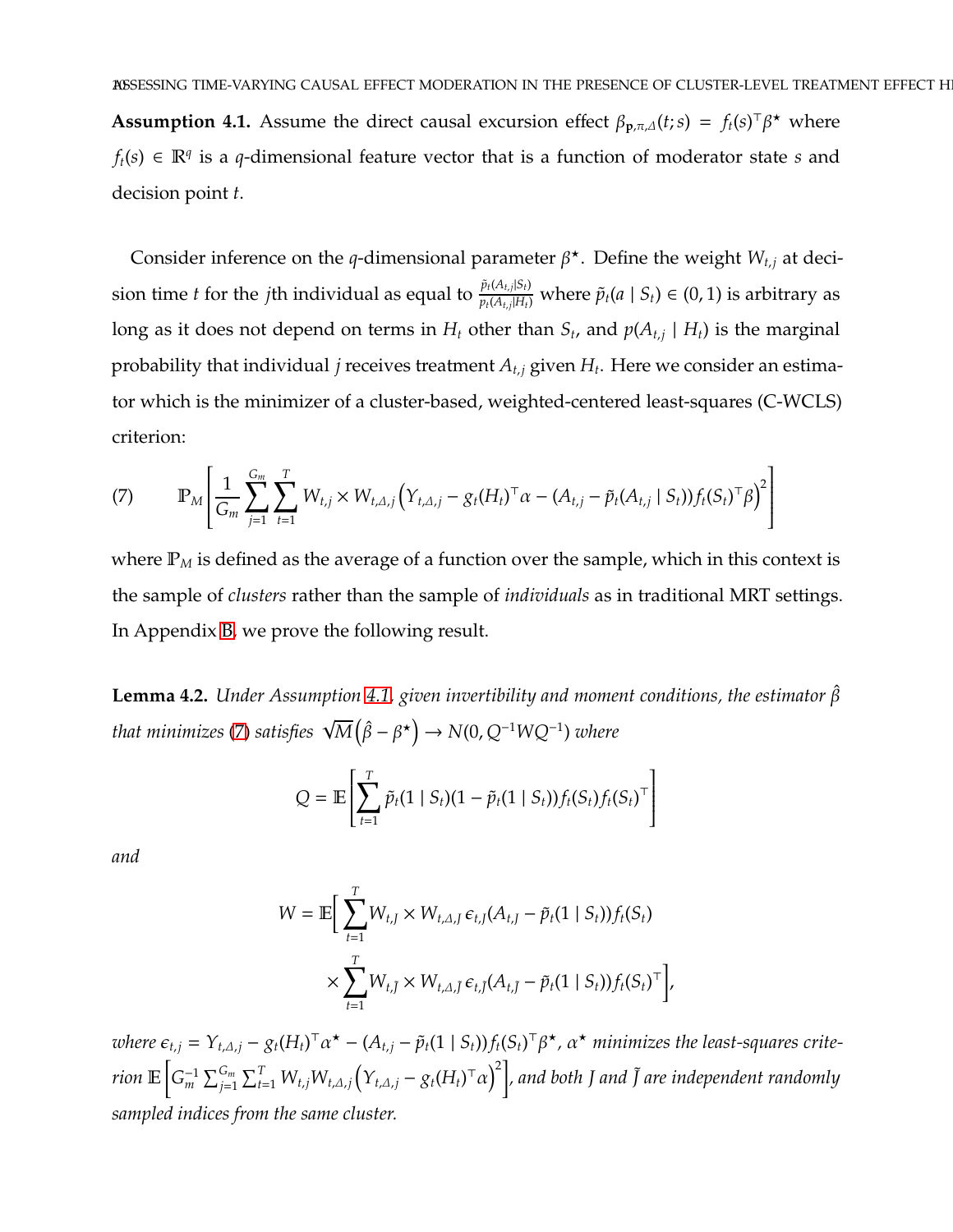In practice, plug-in estimates  $\hat{Q}$  and  $\hat{W}$  are used to estimate the covariance structure; Appendix [F](#page-36-0) presents their estimates with small-sample adjustments.

**Remark 4.3.** *(L*<sup>2</sup> *Projection Interpretation) Importantly, Assumption [4.1](#page-9-0) is not required. That is, we can follow [\[18](#page-20-9), [19](#page-20-10), [20](#page-21-0), [5](#page-19-4)] and others in using ft*(*s*) <sup>⊤</sup>β *as a working model for* β**<sup>p</sup>**,π,∆(*t*;*s*)*. Specifically,* βˆ *is a solution to the weighted least-squares projection*

$$
\beta^{\star} = \arg \min_{\beta} \mathbb{E} \left[ \frac{1}{G} \sum_{j=1}^{G} \sum_{t=1}^{T} \tilde{p}_t (1 \mid S_t) (1 - \tilde{p}_t (1 \mid S_t)) (\beta(t; S_t) - f_t (S_t)^{\top} \beta)^2 \right].
$$

*Here, the weight is the variance of the numerator in the weight W<sup>t</sup>*,*<sup>j</sup> . To interpret as a projection or as a correctly specified causal e*ff*ect can be viewed as a bias-variance trade-o*ff*. The projection interpretation guarantees well-defined parameter interpretation in practice where Assumption [4.1](#page-9-0) is unlikely to hold. See [Sec. 3.1, pp.9–10 [20](#page-21-0)] for a discussion of the use of projections in causal versus predictive settings.*

Appendix [I](#page-46-0) presents semiparametric efficiency theory in the special case of  $S_t = H_t$ .

4.2. **Connection to the Standard MRT Analysis.** A natural question is whether there are conditions such that the standard MRT analysis presented in Section [2.2](#page-1-0) is equivalent to the proposed direct effect analysis. Lemma [4.4](#page-10-0) proves that, under certain conditions, an equivalence of estimates and asymptotic variances is guaranteed.

<span id="page-10-0"></span>**Lemma 4.4.** *Consider the direct e*ff*ect when the moderator is defined on the individual (i.e., S<sup>t</sup>*,*<sup>j</sup>), and the randomization probabilities only depend on the individual's observed history, i.e.,*  $p(A_{t,j} | H_t) = p(A_{t,j} | H_{t,j})$ . If cluster size is constant (i.e.,  $G_m \equiv G$ ), then the point estimates from [\(3\)](#page-3-0) *and* [\(5\)](#page-5-1) *are equal for any sample size. Moreover, if*

<span id="page-10-1"></span>(8) 
$$
\mathbb{E}\left[\mathbb{E}\left[W_{t,A,j}\epsilon_{t,j} \times W_{t',A,j'}\epsilon_{t',j'} | H_{t,j}, A_{t,j} = a, H_{t',j'}, A_{t',j'} = a'\right] | S_{t,j}, S_{t',j'}\right]
$$

equals  $\psi(S_{t,j},S_{t',j'})$  for some function  $\psi$ , i.e., the cross-terms are constant in a and a', where  $\epsilon_{t,j}$  is *the error defined in Lemma [4.2,](#page-9-2) then the estimators share the same asymptotic variance.*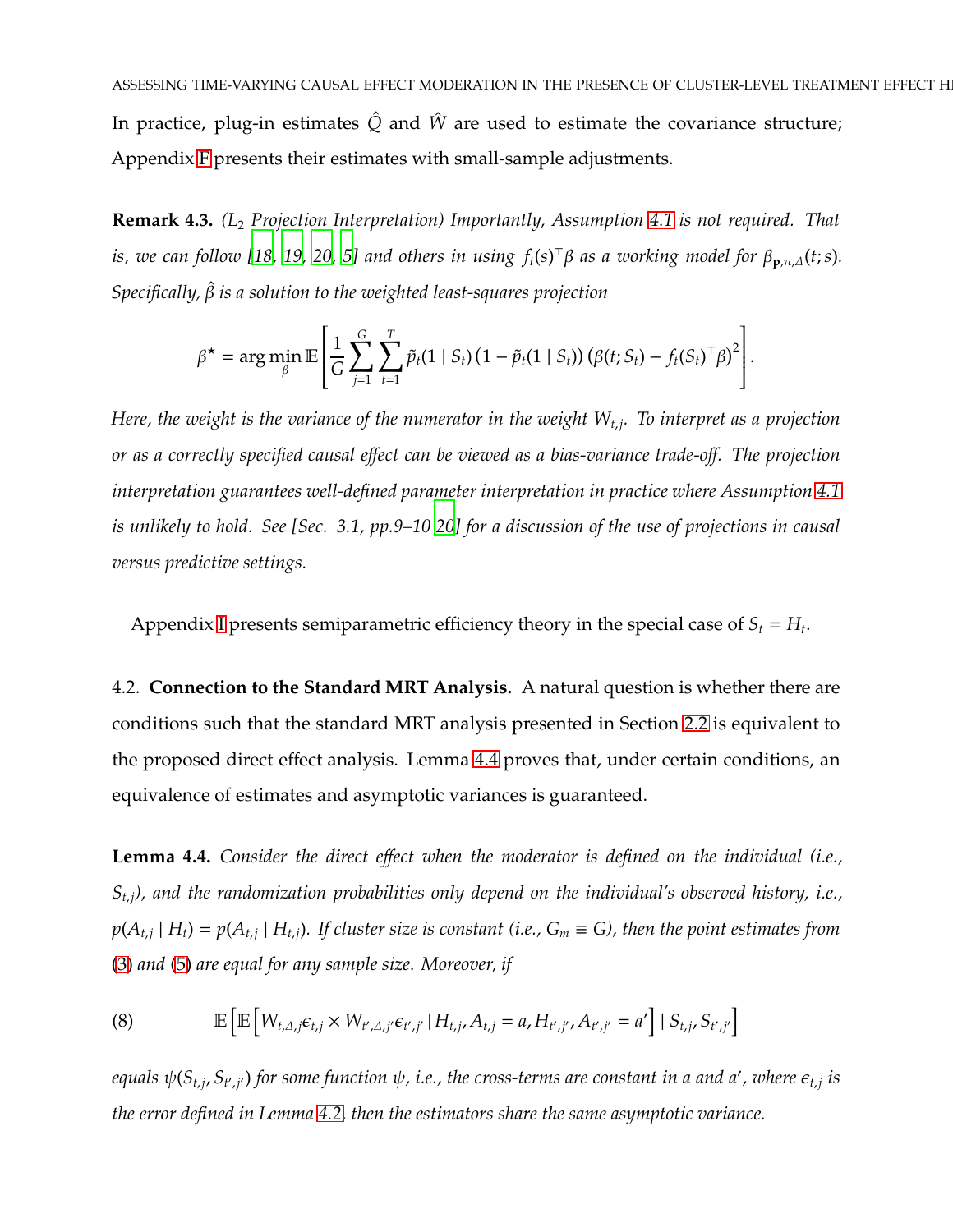Proof of Lemma [4.4](#page-10-0) can be found in Appendix [E.](#page-35-0) Here, a class of random effect models is introduced to help with interpretation of the sufficient condition [\(8\)](#page-10-1). Specifically, for participant *j* at decision time *t*, let  $\Delta = 1$  and suppose the generative model for the proximal response is

$$
Y_{t,1,j} = g_t(H_{t,j})^\top \alpha + \underbrace{Z_{t,j}^\top b_g}_{(I)} + (A_{t,j} - p_t(1 \mid H_{t,j})) (f_t(H_{t,j})^\top \beta + \underbrace{Z_{t,j}^\top \tilde{b}_g}_{(II)}) + e_{t,j}
$$

where (I) and (II) are random effects with design matrix  $Z_{t,j}$ ,  $\mathbb{E}[f_t(H_{t,j})^{\top} \beta \mid S_{t,j}] = f_t(S_{t,j})^{\top} \beta$ , and *e<sup>t</sup>*,*<sup>j</sup>* is a participant-specific error term. The treatment effect conditional on the complete observed history and the random effects is  $f_t(H_{t,j})^\top \beta + Z_{t,j}^\top \tilde{b}_g$ , which implies the marginal causal effect is *ft*(*S<sup>t</sup>*,*<sup>j</sup>*) <sup>⊤</sup>β so Assumption [4.1](#page-9-0) holds. Random effects in (*I*) allow for clusterlevel variation in baseline values of the proximal response, while random effects in (*II*) allow for cluster-level variation in the fully-conditional treatment effect. Given the above generative model, sufficient condition [\(8\)](#page-10-1) holds if  $\tilde{b}_g \equiv 0$ , i.e., when the treatment effect does not exhibit cluster-level variation. For this reason, [\(8\)](#page-10-1) is referred to as a treatmenteffect heterogeneity condition. The condition motivates our simulation study in Section [5,](#page-13-0) which empirically supports this conclusion of equivalence.

#### <span id="page-11-1"></span>4.3. **Pairwise Indirect Causal Excursion E**ff**ect Estimation.**

<span id="page-11-0"></span>**Assumption 4.5.** Assume the pairwise indirect causal excursion effect  $\beta_{\mathbf{p},\pi,\Delta}^{(IE)}(t;s) = f_t(s)^\top \beta^{\star\star}$ , where  $f_t(s) \in \mathbb{R}^q$  is a *q*-dimensional vector function of *s* and time *t*.

Consider inference on the *q*-dimensional parameter  $\beta^{\star\star}$ . Define the weight  $W_{t,j,j'}$  at decision time *t* for the *j*th individual as equal to  $\frac{\tilde{p}(A_{t,j}, A_{t,j'} | S_t)}{p_t(A_{t,j}, A_{t,j'} | H_t)}$  $p_t(A_{t,j}, A_{t,j'}|H_t)$  where  $\tilde{p}_t(a, a' | S_t) \in (0, 1)$  is arbitrary as long as it does not depend on terms in  $H_t$  other than  $S_t$  , and  $p(A_{t,j}, A_{t,j'} \mid H_t)$  is the marginal probability that individuals *j* and *j'* receive treatments  $A_{t,j}$  and  $A_{t,j'}$  respectively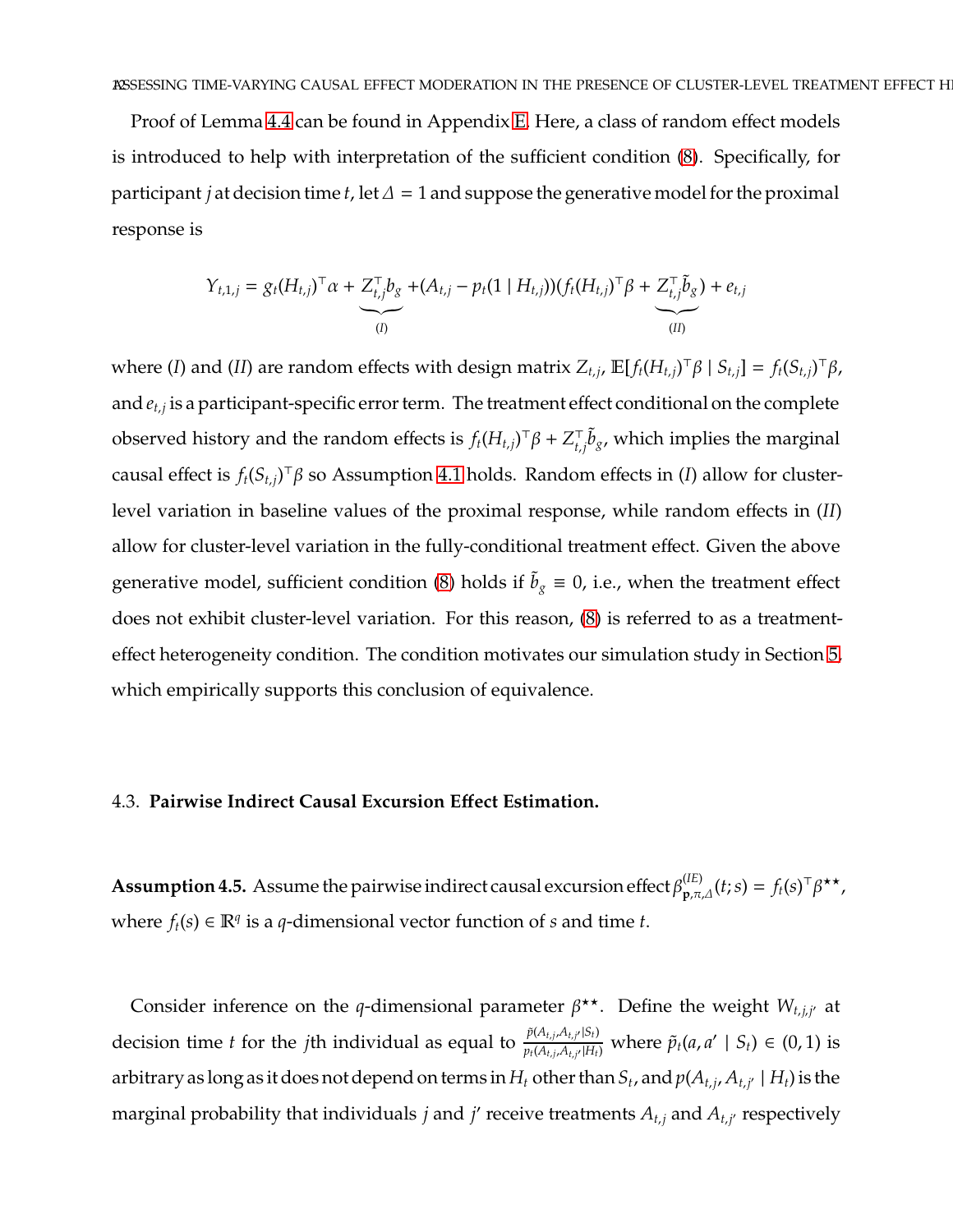ASSESSING TIME-VARYING CAUSAL EFFECT MODERATION IN THE PRESENCE OF CLUSTER-LEVEL TREATMENT EFFECT H given *H<sup>t</sup>* . Here we consider an estimator which is the minimizer of the following clusterbased weighted-centered least-squares (C-WCLS) criterion:

<span id="page-12-0"></span>(9)  
\n
$$
\mathbb{P}_M \Big[ \frac{1}{G_m(G_m - 1)} \sum_{j \neq j'} \sum_{t=1}^T W_{t,j,j'} \times W_{t,\Delta,j,j'} \times \Big( Y_{t,\Delta,j} - Y_{t,\Delta,j'} - \mathfrak{p}_t^*(1 \mid S_t) \Big) f_t(S_t)^\top \beta \Big)^2 \Big]
$$
\n
$$
(9)
$$

where  $\tilde{p}^{\star}_t$  $\frac{\dot{\tau}_t}{t}(1 \mid S_t) = \frac{\tilde{p}_t(0,1|S_t)}{\tilde{p}_t(0,0|S_t)+\tilde{p}_t(0)}$  $\frac{\tilde{p}_t(0,1|S_t)}{\tilde{p}_t(0,0|S_t)+\tilde{p}_t(0,1|S_t)}$  and  $W_{t,\Delta,j,j'} = \prod_{u=t+1}^{t+\Delta-1} \pi(A_{u,j},A_{u,j'}|H_u)/p(A_{u,j},A_{u,j'}|H_u)$ . If an individual's randomization probabilities only depends on their own observed history then  $\tilde{p}_t^{\star}(1 \mid S_{t,j'}) = \tilde{p}_t(1 \mid S_{t,j'})$  and the weight  $W_{t,\Delta,j,j'} = W_{t,\Delta,j} \times W_{t,\Delta,j'}$ . In Appendix [A,](#page-22-0) we prove the following result.

**Lemma 4.6.** *Under Assumption [4.5,](#page-11-0) then, under invertibility and moment conditions, the esti* $m$ ator  $\hat{\beta}^{(IE)}$  that minimizes [\(9\)](#page-12-0) satisfies  $\sqrt{M}\big(\hat{\beta}^{(IE)}-\beta^{\star\star}\big)\to N(0,Q^{-1}WQ^{-1})$  where

$$
Q = \mathbb{E}\left[\sum_{t=1}^T (\tilde{p}_t(0,0 \mid S_t) + \tilde{p}_t(0,1 \mid S_t))\tilde{p}_t^{\star}(1 \mid S_t)(1 - \tilde{p}_t^{\star}(1 \mid S_t))f_t(S_t)f_t(S_t)^{\top}\right]
$$

*and*

$$
W = \mathbb{E} \Big[ \sum_{t=1}^{T} W_{t,J,J'} W_{t,\Delta,J,J'} \epsilon_{t,J,J'} (1 - A_{t,J}) (A_{t,J'} - \tilde{p}_t^{\star} (1 \mid S_t)) f_t(S_t)
$$
  
 
$$
\times \sum_{t=1}^{T} W_{t,J,J'} \times W_{t,\Delta,J,J'} \epsilon_{t,J,J'} (1 - A_{t,J}) (A_{t,J'} - \tilde{p}_t^{\star} (1 \mid S_t)) f_t(S_t)^{\top} \Big]
$$

 $\chi$ *where*  $\epsilon_{t,j,j'} = Y_{t,\Delta,j} - g_t(H_t)^\top \alpha^{\star \star} - (1 - A_{t,j})(A_{t,j'} - \tilde{p}_t^{\star \star})$  $\mathcal{L}_t^{\star}(1 \mid S_t)) f_t(S_t)^\top \beta^{\star \star}, \alpha^{\star \star}$  *minimizes the least-squares criterion* E 1  $\frac{1}{G_m(G_m-1)}\sum_{j\neq j'}\sum_{t=1}^T W_{t,j,j'}W_{t,\Delta,j,j'}\left(Y_{t,\Delta,j}-g_t(H_t)^\top\alpha\right)^2\bigg]$  , and both (J, J') and ( ˜*J*, ˜*J* ′ ) *are independently, randomly sampled pairs from the cluster.*

**Remark 4.7.** *In Appendix [H,](#page-39-0) variances are re-derived in the general setting where the numerators*  $\tilde{p}_t(a \mid S_t)$  and  $\tilde{p}_t(a,a' \mid S_t)$  are estimated using the observed MRT data.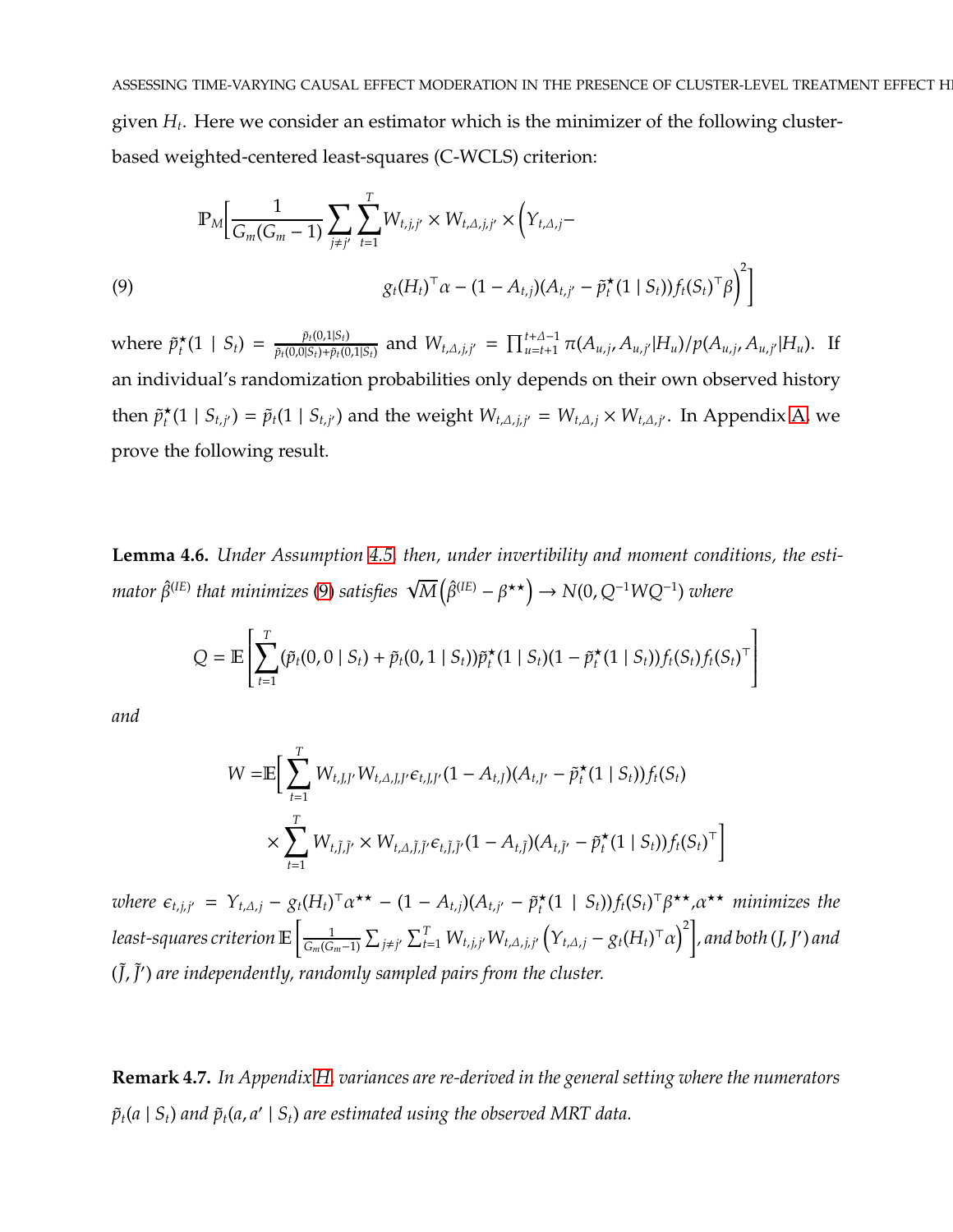#### 5. Simulations

<span id="page-13-0"></span>To evaluate the proposed estimator, we extend the simulation setup in [\[3\]](#page-19-2). We first present a base data generation model, which is to be extended in four scenarios. In this section, we focus on presenting simulation settings and results for lag-1 proximal responses ( $\Delta = 1$ ); see Appendix [D](#page-31-0) for scenarios under  $\Delta > 1$  with similar conclusions about the relative advantage of the proposed method. Consider an MRT with known randomization probability and the observation vector  $O_t$  being a single state variable  $S_t \in \{-1, 1\}$  at each decision time *t*. Let

<span id="page-13-1"></span>(10) 
$$
Y_{t,1} = \theta_1 \{ S_t - \mathbb{E} [S_t | A_{t-1}, H_{t-1}] \} + \{ A_t - p_t(1 | H_t) \} (\beta_{10} + \beta_{11} S_t) + e_{t+1}.
$$

The randomization probability is  $p_t(1|H_t) = \expit(\eta_1 A_{t-1} + \eta_2 S_t)$  where  $\expit(x) = (1 +$  $\exp(-x)$ <sup>-1</sup>; the state dynamics are given by  $\mathbb{P}(S_t = 1 | A_{t-1}, H_{t-1}) = \exp(\xi A_{t-1})$  with  $A_0 = 0$ , and the independent error term satisfies  $e_t \sim N(0, 1)$  with  $Corr(e_u, e_t) = 0.5^{|u-t|/2}$ . As in [\[3](#page-19-2)], we set  $\theta_1 = 0.8$ ,  $\xi = 0$ ,  $\eta_1 = -0.8$ ,  $\eta_2 = 0.8$ ,  $\beta_{10} = -0.2$ , and  $\beta_{11} = 0.2$ . Because  $\xi = 0$ , the marginal proximal effect is equal to  $\beta_{10} + \beta_{11} \mathbb{E}[S_t] = \beta_{10} = -0.2$ . In extending the data generation model to clustered settings, we conducted simulation studies with 25, 50, 100 clusters with equal sizes (15 or 25); here, we report results with 50 clusters showing the relative advantage of C-WCLS over WCLS. A more complete set of simulation results with similar findings can be found in Appendix [C.](#page-30-0)

**Simulation Scenario I**. The first scenario estimates the marginal proximal effect when an individual-level moderator exists and proximal responses share a random cluster-level intercept term that does not interact with treatment. The data generative model [\(10\)](#page-13-1) incorporates a cluster-level random-intercept  $e_g \sim \mathcal{N}(0, 0.5)$ . Table [1](#page-15-0) presents the results, which shows both WCLS and the proposed C-WCLS approach are nearly unbiased and have proper coverage rates. This is in line with Lemma [4.4](#page-10-0) stating asymptotic equivalence under no cluster-level treatment heterogeneity.

**Simulation Scenario II**. In the second scenario, we extend Scenario I to include a random cluster-level intercept term that interacts with treatment by considering the linear model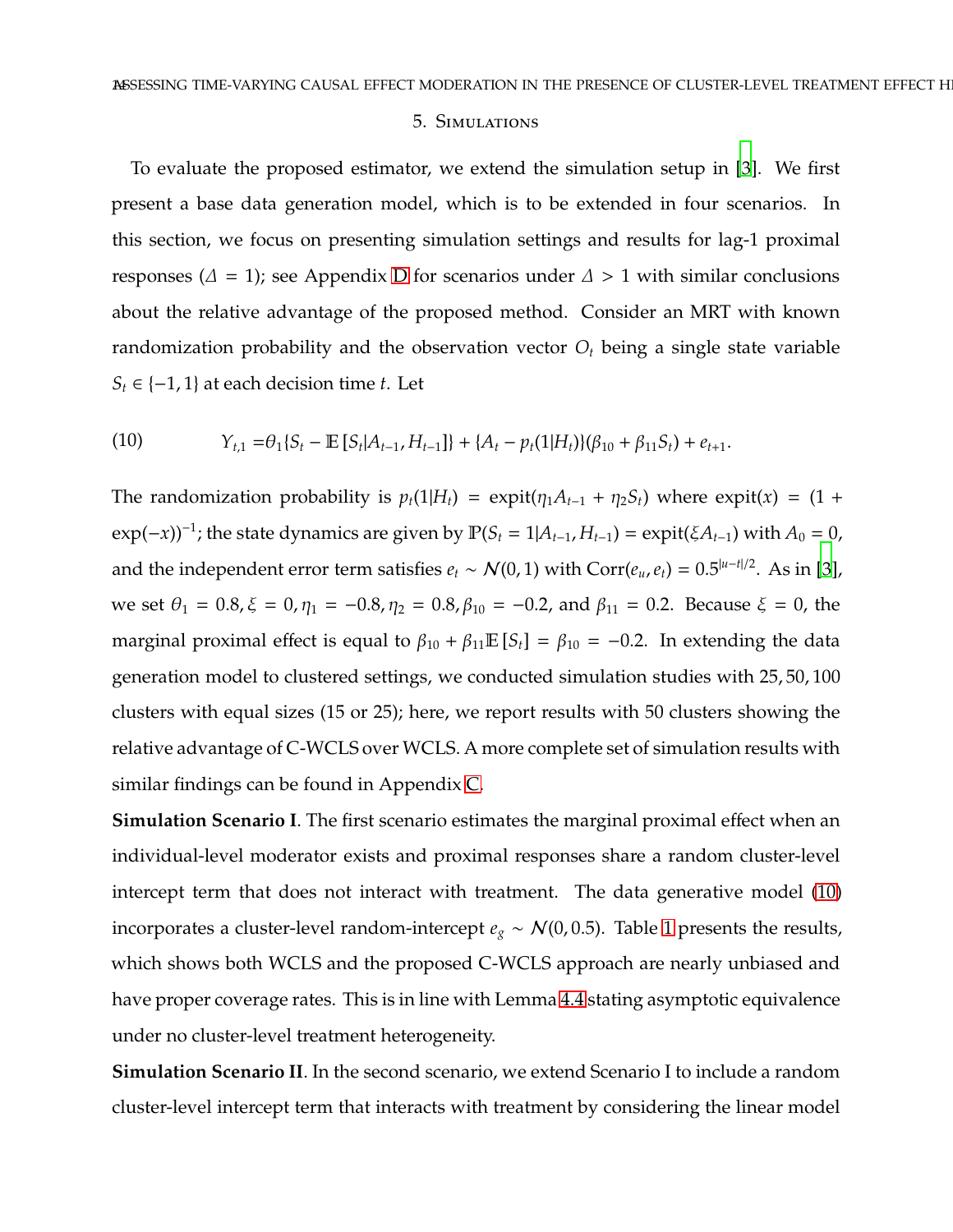<span id="page-14-0"></span>

Figure 2. C-WCLS offers valid 95% confidence intervals in Scenario II. WCLS does not. Empirical coverage varies by group size (*G*) (**left**), and relative variance of  $b_g$  as compared to  $e_g$  (right).

with the additional term  $b_g \times (A_{t,j} - p_t(1|H_{t,j}))$  where  $b_g \sim \mathcal{N}(0, 0.1)$ . Table [1](#page-15-0) presents the results which demonstrate that if cluster-level random effects interact with treatment, then both methods produce nearly unbiased estimates of the marginal proximal effect but only the proposed method achieves the nominal 95% coverage probability. To further demonstrate this, Figure [2](#page-14-0) presents nominal coverage as a function of the ratio of the variance of  $b_g$  over the variance of  $e_g$  as well as group size respectively.

**Simulation Scenario III**. In the third scenario, the treatment effect for an individual is assumed to depend on the average state of all individuals in the cluster, i.e., define the cluster-level moderator  $\bar{S}_{t,g} = \frac{1}{G}$  $\frac{1}{G_g}\sum_{j=1}^{G_g} S_{t,j}$  and consider the linear model from Scenario II with the additional term  $\bar{S}_{t,g} \times (A_{t,j} - p_t(1|H_{t,j}))$ . The proposed estimator again achieves the nominal 95% coverage probability while the WCLS method does not (see Scenario III, Table [1\)](#page-15-0).

**Simulation Scenario IV**. The fourth scenario considers the indirect effect. For individual *j* at decision point *t*, define the total effect to be  $TE_{t,j} = \sum_{j'\neq j} \{A_{t,j'} - \tilde{p}_{t,j'}(1\mid H_t)\} (\beta_{20} + \beta_{21}S_{t,j'}),$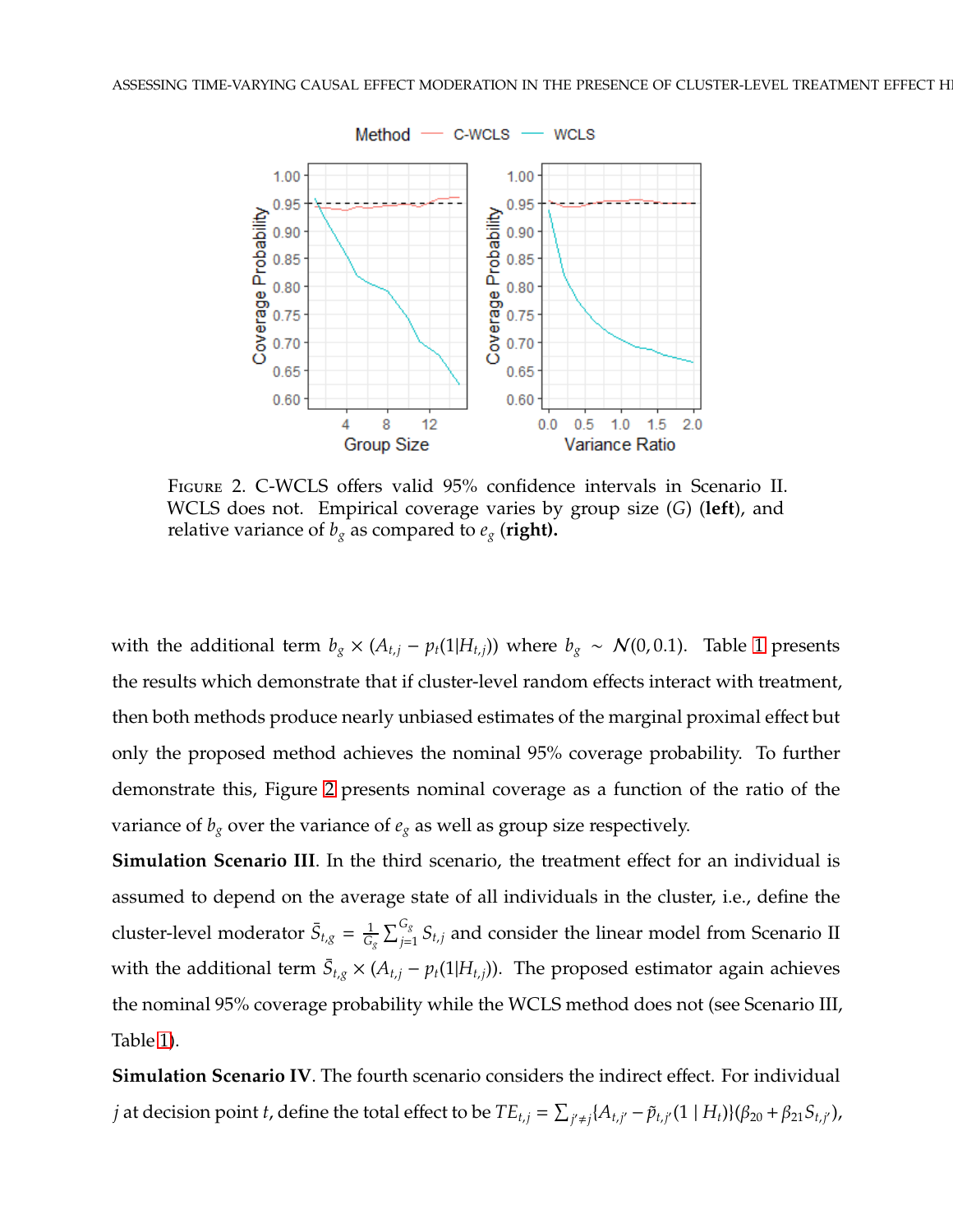<span id="page-15-0"></span>

| Scenario     | Estimator   | # of Clusters Cluster Size |    | Estimate | <b>SE</b> | <b>RMSE</b> | CP    |
|--------------|-------------|----------------------------|----|----------|-----------|-------------|-------|
|              | C-WCLS      | 50                         | 10 | $-0.198$ | 0.025     | 0.027       | 0.935 |
| $\mathbf I$  | <b>WCLS</b> |                            |    | $-0.198$ | 0.026     | 0.026       | 0.944 |
|              | C-WCLS      | 50                         | 25 | $-0.198$ | 0.016     | 0.016       | 0.950 |
|              | <b>WCLS</b> |                            |    | $-0.198$ | 0.016     | 0.017       | 0.937 |
|              | C-WCLS      |                            |    | $-0.200$ | 0.051     | 0.049       | 0.957 |
|              | <b>WCLS</b> | 50                         | 10 | $-0.200$ | 0.029     | 0.052       | 0.723 |
| $\mathbf{I}$ | C-WCLS      |                            |    | $-0.200$ | 0.047     | 0.049       | 0.947 |
|              | <b>WCLS</b> | 50                         | 25 | $-0.199$ | 0.019     | 0.048       | 0.555 |
|              | C-WCLS      |                            |    | $-0.198$ | 0.051     | 0.052       | 0.941 |
|              | <b>WCLS</b> | 50                         | 10 | $-0.199$ | 0.029     | 0.052       | 0.742 |
| Ш            | C-WCLS      |                            |    | $-0.199$ | 0.047     | 0.048       | 0.946 |
|              | <b>WCLS</b> | 50                         | 25 | $-0.200$ | 0.018     | 0.048       | 0.561 |
|              |             |                            | 10 | $-0.097$ | 0.020     | 0.021       | 0.953 |
| IV           | C-WCLS      | 50                         | 25 | $-0.100$ | 0.013     | 0.013       | 0.942 |
|              |             |                            |    |          |           |             |       |

Table 1. Simulation: C-WCLS and WCLS comparison for Scenario I-IV.

where  $\beta_{20} = -0.1$  and  $\beta_{21} = 0.2$ . The generative model is then given by:

$$
Y_{t,1,j} = (-0.2 + b_g + 0.2 \cdot \bar{S}_{t,g}) \times \{A_{t,j} - p_t(1|H_{t,j})\} + 0.8S_{t,j} + TE_{t,j} + e_g + e_{t+1,j}.
$$

This model implies a marginal pairwise indirect effect equal to  $\beta^{(IE)} = \beta_{20} = -0.1$ . Table [1](#page-15-0) presents simulation results which shows that the proposed indirect estimator exhibited nearly no bias and achieved the nominal coverage probability.

## 6. Case Study: Intern Health Study

The Intern Health Study (IHS) was a 6-month MRT on 1,562 medical interns where four types of weekly notification - mood, activity, sleep, or none – were randomly assigned with equal probability to each subject [\[10](#page-20-1)]; see Section [2.3](#page-3-1) for prior discussion. In IHS, 285 institutions and 24 specialties were observed. Here, we assess the effect of the three types of notifications (mood, activity, and sleep) compared to no notifications on the weekly average of self-reported mood scores, log step-count and log sleep minutes for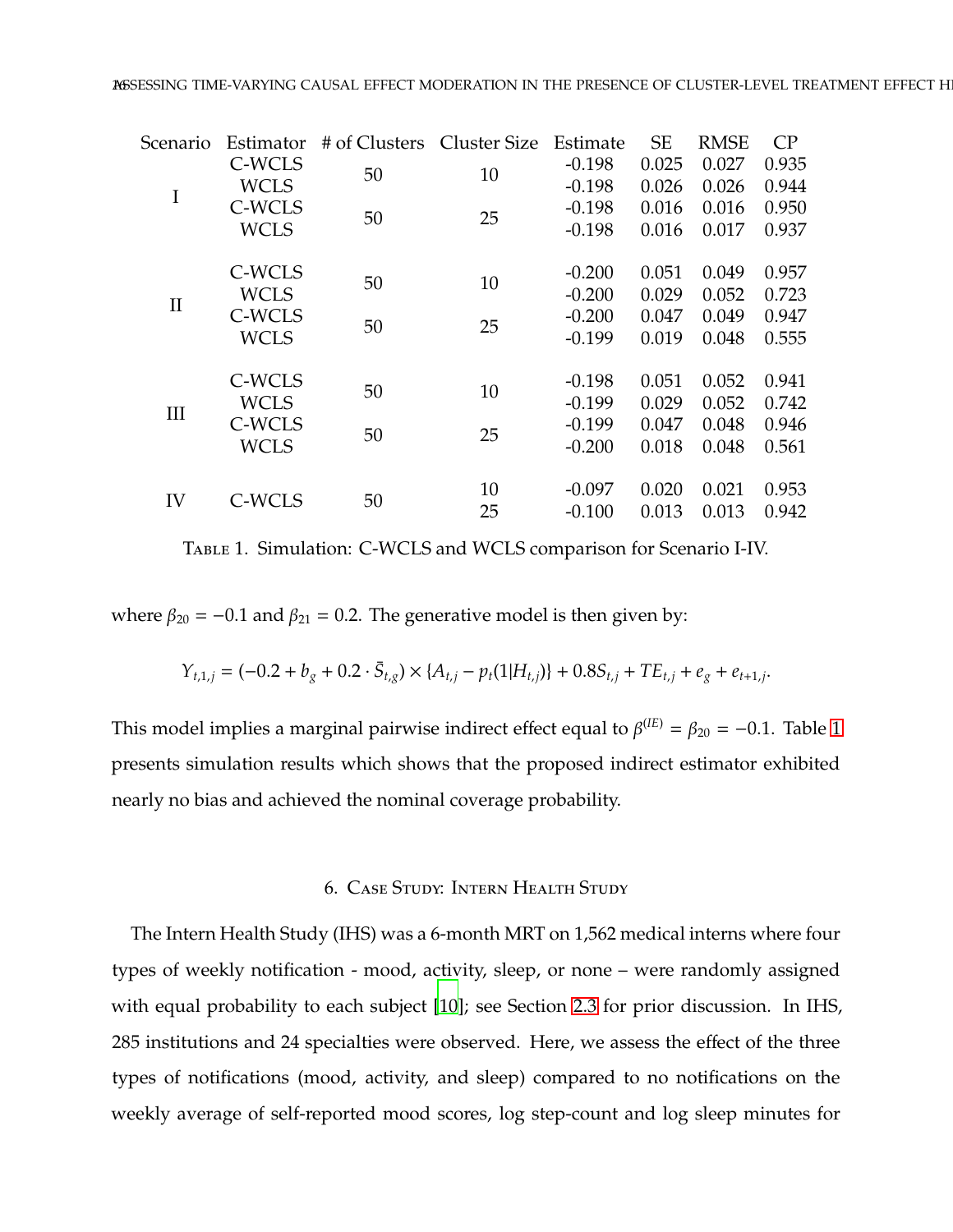ASSESSING TIME-VARYING CAUSAL EFFECT MODERATION IN THE PRESENCE OF CLUSTER-LEVEL TREATMENT EFFECT H the population of interns. Due to high levels of missing data, weekly proximal responses were multiply imputed. See [\[10\]](#page-20-1) for further details.

<span id="page-16-0"></span>

Figure 3. Moderation of average previous week's proximal responses on the effect of notifications on average weekly mood scores, log step counts, and log sleep counts respectively in IHS.

Let  $t = 1, \ldots, T$  denote the weekly decision points at which the individual is randomized to the various types of notifications. The three proximal responses are the average weekly mood score, which is reported on a Likert scale taking values from 1 to 10 (higher scores mean better mood), log step count and log sleep minutes respectively. Notifications are collapsed to a binary variable, i.e.,  $A_{t,j} = 1$  if the individual was assigned to receive any notifications on week *t*; otherwise,  $A_{t,j} = 0$ . We start by defining clusters based on medical specialty as we saw effect heterogeneity by specialty in Figure [1.](#page-4-0) The average cluster size was 65; the first and third quartile were 7 and 113 respectively, with maximum and minimum sizes of 333 and 1. For every individual in each cluster at each decision point, we compute the average prior weekly proximal response for all others in the cluster, denoted *Y*<sub>t,−j</sub> for the *j*th individual in the cluster. We conducted analyses under lag  $\Delta = 1$  and  $\Delta$  = 2. Here we report results under  $\Delta$  = 1; see Appendix [G](#page-37-0) for results under  $\Delta$  = 2 for two choices of reference policy π. Under  $Δ = 1$ , we consider two moderation analyses that can both be expressed as  $\beta(t; S_t) = \beta_0 + \beta_1 \cdot Y_{t,j} + \beta_2 \overline{Y}_{t,-j}$ .

The first set of moderation analyses considers the standard moderation analysis where only individual-level moderators are included (i.e.,  $\beta_2 = 0$ ). Figure [3](#page-16-0) visualizes the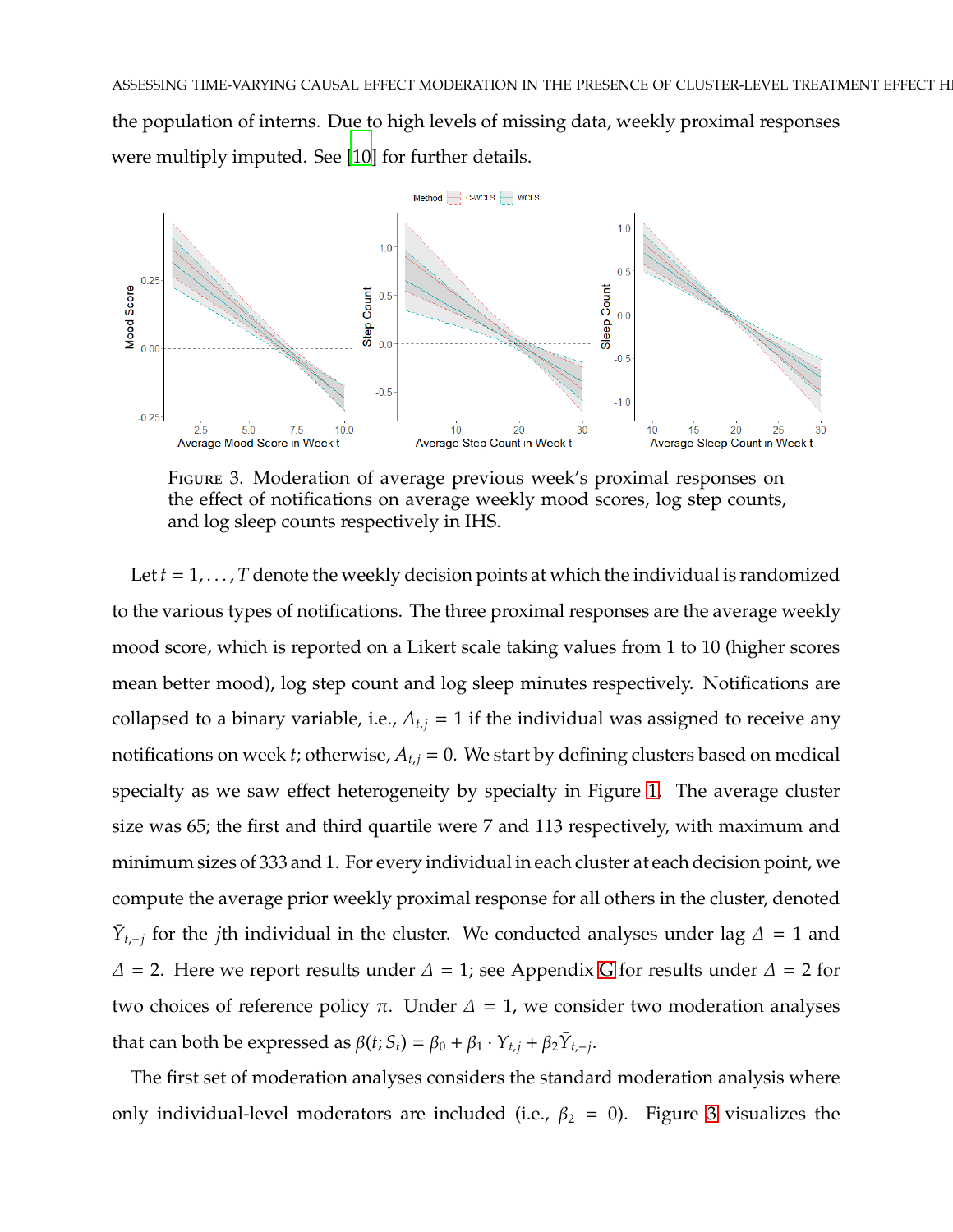<span id="page-17-0"></span>

|              |                                  | Direct Effect |            |         |                   |          | Indirect Effect |         |
|--------------|----------------------------------|---------------|------------|---------|-------------------|----------|-----------------|---------|
|              | Variables                        | Estimate      | Std. Error | p-value | Variables         | Estimate | Std. Error      | p-value |
|              | Intercept $(\beta_0)$            | 0.563         | 0.251      | 0.028   | $\beta_0$         | $-0.054$ | 0.045           | 0.883   |
| Mood         | Prior Week Avg. $(\beta_1)$      | $-0.066$      | 0.027      | 0.016   | $\tilde{\beta}_1$ | $-0.015$ | 0.031           | 0.684   |
|              | Cluster Pr. Wk. Avg. $(\beta_2)$ | $-0.016$      | 0.017      | 0.349   |                   |          |                 |         |
|              | Intercept $(\beta_0)$            | 1.165         | 0.782      | 0.139   | $\tilde{\beta}_0$ | $-0.038$ | 0.134           | 0.612   |
| <b>Steps</b> | Prior Week Avg. $(\beta_1)$      | $-0.048$      | 0.036      | 0.177   | $\tilde{\beta}_1$ | 0.019    | 0.090           | 0.417   |
|              | Cluster Pr. Wk. Avg. $(\beta_2)$ | $-0.010$      | 0.014      | 0.482   |                   |          |                 |         |
|              | Intercept $(\beta_0)$            | 1.545         | 0.779      | 0.050   | $\tilde{\beta}_0$ | 0.007    | 0.096           | 0.469   |
| Sleep        | Prior Week Avg. $(\beta_1)$      | $-0.081$      | 0.039      | 0.037   | $\tilde{\beta}_1$ | $-0.004$ | 0.065           | 0.526   |
|              | Cluster Pr. Wk. Avg. $(\beta_2)$ | 0.000         | 0.006      | 0.961   |                   |          |                 |         |

Table 2. Moderation analysis for the direct and indirect effect of notifications on average weekly mood scores, log step counts, and log sleep minutes respectively in IHS. Coefficient  $\tilde{\beta}_0$  represents the indirect effect under  $A_{t,j} = 0$ , while the coefficient  $\tilde{\beta}_1$  represents the indirect effect under  $A_{t,j} = 1$ .

estimates across the range of prior week's proximal response for both our proposed approach and the WCLS approach from [\[3](#page-19-2)], and the numerical output can be found in Appendix [G.1.](#page-37-1) In comparison, C-WCLS produces larger variance estimates for all proximal responses as expected. The effects do not change too much for the average weekly mood and sleep analysis; however, the significant effect of messages on weekly log step count under the traditional MRT analysis becomes insignificant when accounting for cluster effects.

The second moderation analysis lets  $\beta_2$  be a free parameter, enabling novel moderation analyses that accounts for the average weekly previous proximal responses of other indi-viduals. Table [2](#page-17-0) presents the results. Here, we see that the new term  $\beta_2$  is negative but insignificant. The results suggest the average proximal responses of others in the cluster have a limited moderation effect. To conclude, the impact of a notification on mood is larger while the individual's score from previous week is low. Similar results hold for the log step-count analysis.

Finally, we consider indirect moderation effect analyses. In this analysis, clusters are defined based on medical specialty and institution because interference was only likely when interns are in close geographic proximity. Here, we consider the marginal indirect effect (e.g., no moderators) both when the individual did not receive the intervention and when the individual did receive an intervention at decision time *t*. Table [2](#page-17-0) presents the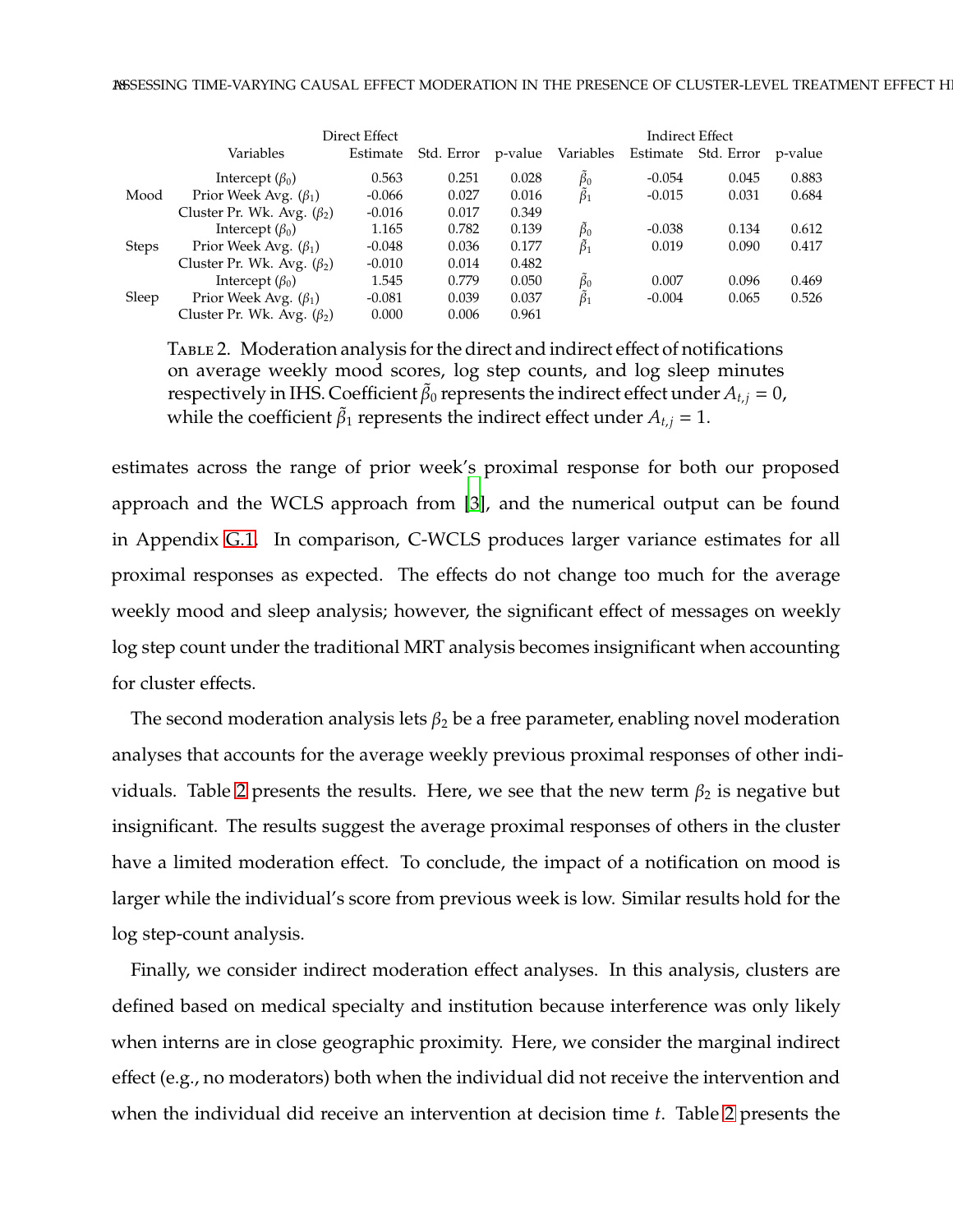ASSESSING TIME-VARYING CAUSAL EFFECT MODERATION IN THE PRESENCE OF CLUSTER-LEVEL TREATMENT EFFECT H results. In this case, the estimated indirect effects are much weaker than the direct effects. Even a weak effect may be unexpected as none of the content in the push notifications was aimed at impacting other individuals' behavior. For all the proximal responses, we see limited evidence of an indirect effect. This implies that the scientific team, when building

an optimal intervention package, may ignore these indirect effects and focus solely on the individual who receives these types of push notifications.

### 7. Discussion

We revisited causal excursion effects in the presence of *a priori* known clusters in sequential treatment settings where outcome of interest is measured at all decision points. In particular, we formalized both direct and indirect excursion effects in the context of MRT to account for potential interference. We studied their identifications and proposed consistent and robust inference methods. In practice, the effects described in this paper are most important when using MRT data to build optimized just-in-time adaptive interventions (JITAIs) for deployment in an mHealth package. Specifically, the estimation procedure for the direct excursion effect accounts for within-cluster correlation in the proximal responses which helps the scientific team avoid making erroneous conclusions about intervention effectiveness using standard MRT methods. Moreover, estimation of indirect effects allows the scientific team to answer questions about impact of interventions on other members of the same cluster. Use of these methods provides empirical evidence for the scientific team to include or exclude intervention components that may have had unanticipated second order effects, or potentially lead to novel ways to improve the intervention component by revising the intervention to more explicitly account for cluster-level interference. While this work represents a major step forward in the analysis of micro-randomized trial data, further work is required. Specifically, useful extensions include accounting for overlapping communities and/or network (rather than cluster-only) structure [\[21,](#page-21-1) [22](#page-21-2)], accounting for general non-continuous proximal responses such as binary or count outcomes [\[4](#page-19-3)], penalization of the working model to allow for high-dimensional moderators, and a method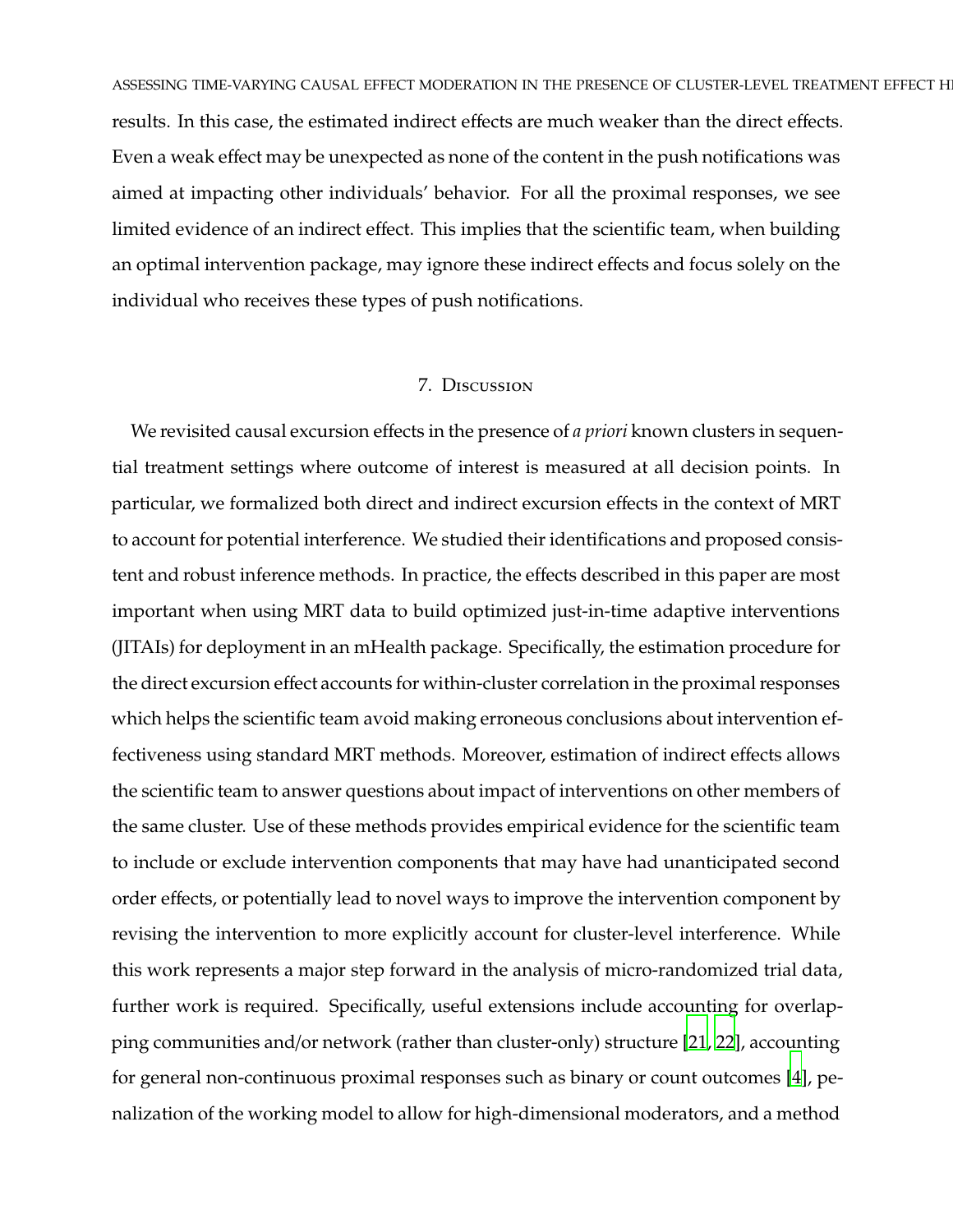20SSESSING TIME-VARYING CAUSAL EFFECT MODERATION IN THE PRESENCE OF CLUSTER-LEVEL TREATMENT EFFECT H to use the proposed approach to form warm-start policies at the individual level while accounting for group level information [\[23\]](#page-21-3).

## **REFERENCES**

- <span id="page-19-0"></span>[1] I. Nahum-Shani, S.N. Smith, B.J. Spring, L.M. Collins, K. Witkiewitz, A. Tewari, and S.A. Murphy. Just-in-time adaptive interventions (JITAIs) in mobile health: Key components and design principles for ongoing health behavior support. *Annals of Behavioral Medicine*, 2017.
- <span id="page-19-1"></span>[2] P. Klasnja, E.B. Hekler, S. Shiffman, A. Boruvka, D. Almirall, A. Tewari, and S.A. Murphy. Microrandomized trials: An experimental design for developing just-intime adaptive interventions. *Health Psychol*, 34:1220–1228, 2015.
- <span id="page-19-2"></span>[3] Audrey Boruvka, Daniel Almirall, Katie Witkiewitz, and Susan A. Murphy. Assessing time-varying causal effect moderation in mobile health. *Journal of the American Statistical Association*, 113(523):1112–1121, 2018.
- <span id="page-19-3"></span>[4] Tianchen Qian, Hyesun Yoo, Predrag Klasnja, Daniel Almirall, and Susan Murphy. Estimating time-varying causal excursion effect in mobile health with binary outcomes. *Biometrika*, 09 2020. asaa070.
- <span id="page-19-4"></span>[5] W. Dempsey, P. Liao, and S.A. Murphy. The stratified micro-randomized trial design: Sample size considerations for testing nested causal effects of time-varying treatments. *Annals of Applied Statistics*, 14(2):661–684, 2020.
- <span id="page-19-5"></span>[6] P. Liao, P. Klasjna, A. Tewari, and S.A. Murphy. Micro-randomized trials in mhealth. *Statistics in Medicine*, 35(12):1944–71, 2016.
- <span id="page-19-6"></span>[7] DB. Rubin. Bayesian inference for causal effects: The role of randomization. *The Annals of Statistics*, 6(1):34–58, 1978.
- <span id="page-19-7"></span>[8] J. Robins. A new approach to causal inference in mortality studies with a sustained exposure period-application to control of the healthy worker survivor effect. *Mathematical Modelling*, 7(9):1393–1512, 1986.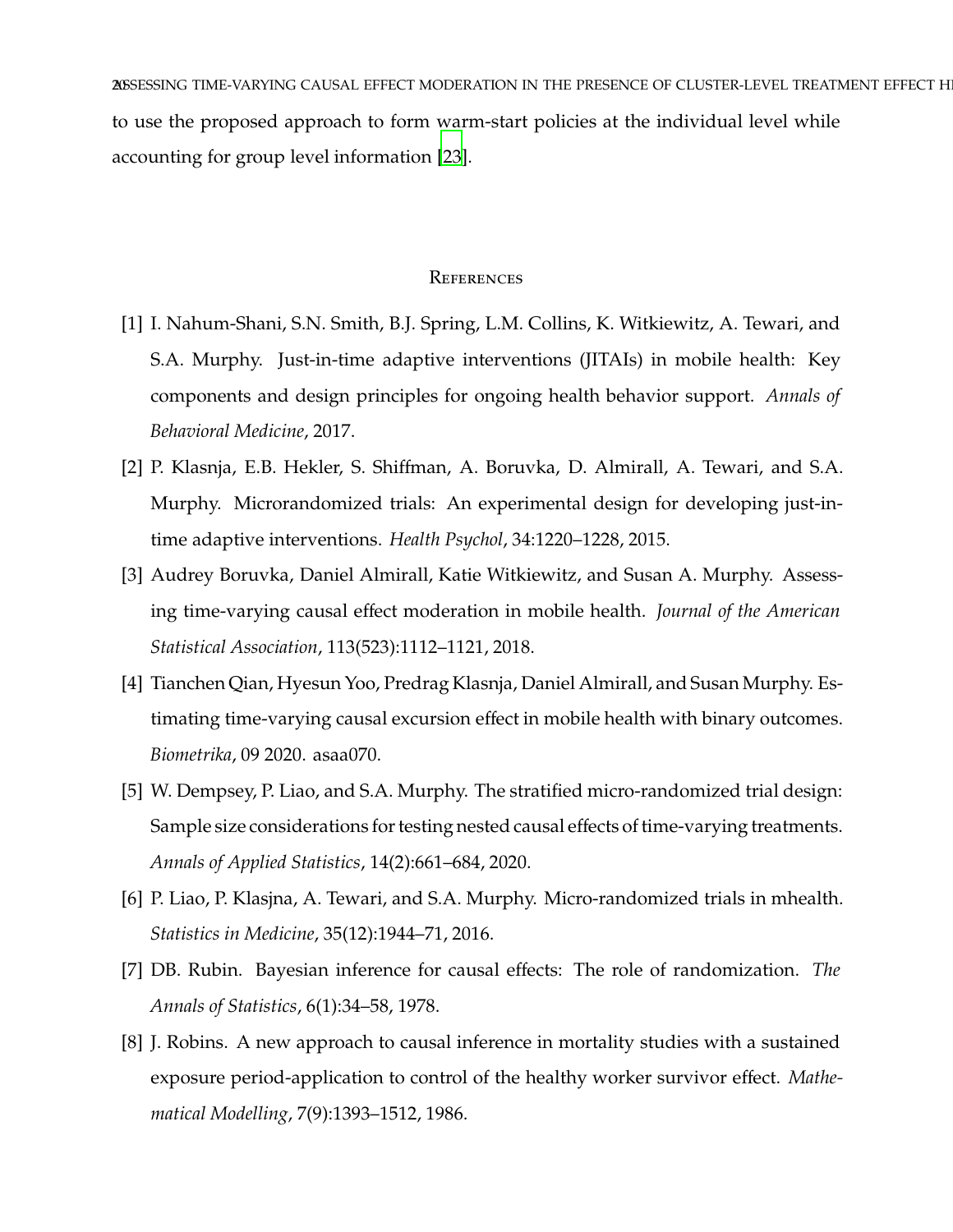- <span id="page-20-0"></span>[9] KY Liang and SL Zeger. Longitudinal data analysis using generalized linear models. *Biometrika*, 73(1):13–22, 1986.
- <span id="page-20-1"></span>[10] Timothy NeCamp, Srijan Sen, Elena Frank, Maureen A Walton, Edward L Ionides, Yu Fang, Ambuj Tewari, and Zhenke Wu. Assessing real-time moderation for developing adaptive mobile health interventions for medical interns: Micro-randomized trial. *Journal of medical Internet research*, 22(3):e15033, March 2020.
- <span id="page-20-2"></span>[11] ME Halloran and CJ Struchiner. Causal inference for infectious diseases. *Epidemiology*, 6:142–151, 1995.
- <span id="page-20-3"></span>[12] E. J. Tchetgen Tchetgen, M.M. Glymour, J. Weuve, and Robins J. Specifying the correlation structure in inverse-probability-weighting estimation for repeated measures. *Epidemiology*, 23(4):644–646, 2012.
- <span id="page-20-4"></span>[13] J. Pearl. Causal inference in statistics: An overview. *Statistics Surveys*, 3:96–146, 2009.
- <span id="page-20-5"></span>[14] S A Murphy, M J van der Laan, J M Robins, and Conduct Problems Prevention Research Group. Marginal mean models for dynamic regimes. *Journal of the American Statistical Association*, 96(456):1410–1423, 2001. PMID: 20019887.
- <span id="page-20-6"></span>[15] L.M. Collins. *Optimization of Behavioral, Biobehavioral, and Biomedical Interventions*. Springer International Publishing, 2018.
- <span id="page-20-7"></span>[16] G. Hong and S. W. Raudenbush. Evaluating kindergarten retention policy. *Journal of the American Statistical Association*, 101(475):901–910, 2006.
- <span id="page-20-8"></span>[17] T. J. Vanderweele, G. Hong, S.M. Jones, and J.L. Brown. Mediation and spillover effects in group-randomized trials: A case study of the 4Rs educational intervention. *Journal of the American Statistical Association*, 108(502):469–482, 2013.
- <span id="page-20-9"></span>[18] R. Neugebauer and M. J. van der Laan. Nonparametric causal effects based on marginal structural models. *Journal of Statistical Planning and Inference*, 137:419–434, 2007.
- <span id="page-20-10"></span>[19] M. A. Rosenblum and M. J. van der Laan. Targeted maximum likelihood estimation of the parameter of a marginal structural model. *The International Journal of Biostatistics*, 6, 2010.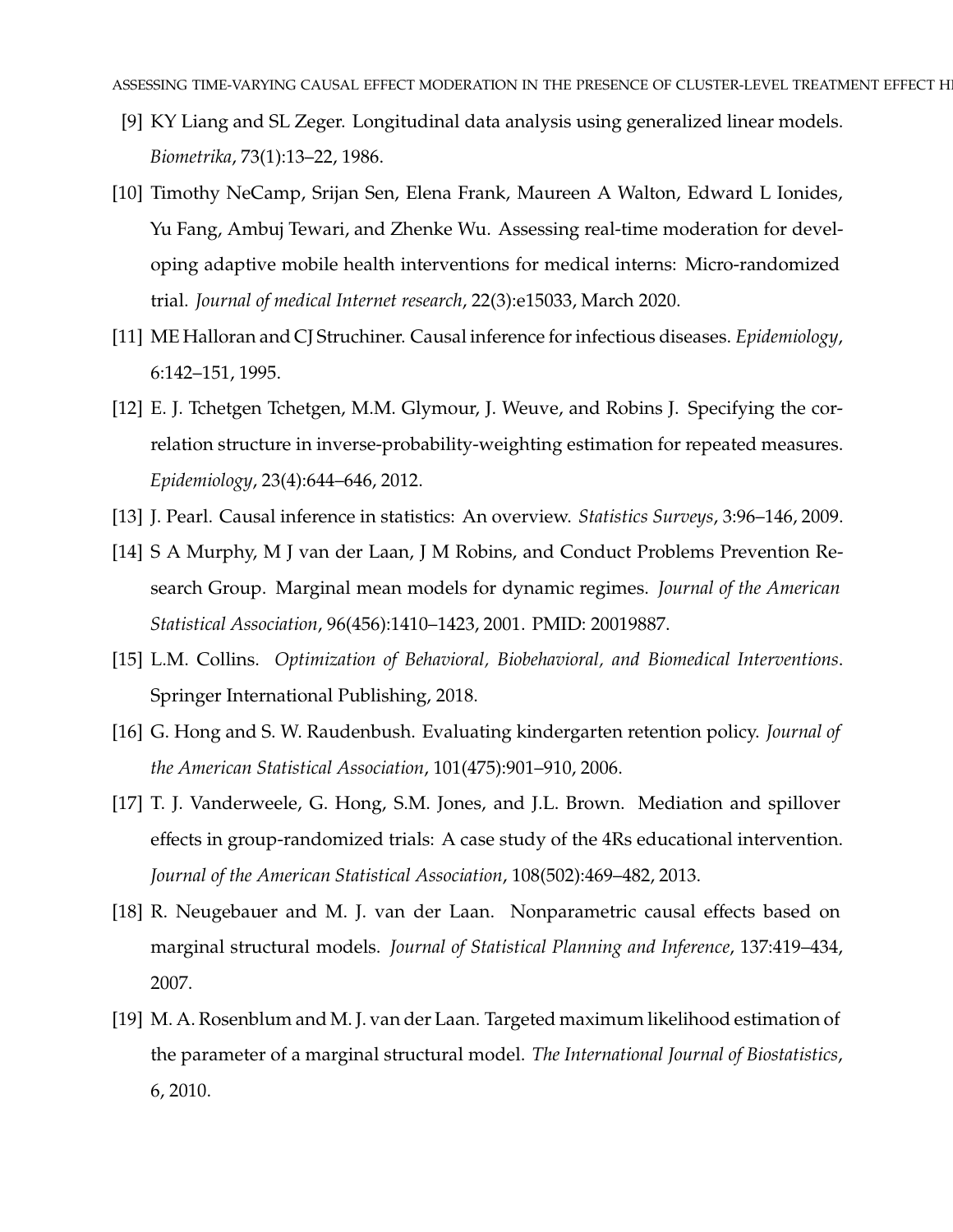- <span id="page-21-0"></span>[20] Edward H. Kennedy, Scott Lorch, and Dylan S. Small. Robust causal inference with continuous instruments using the local instrumental variable curve. *Journal of the Royal Statistical Society: Series B (Statistical Methodology)*, 81(1):121–143, 2019.
- <span id="page-21-1"></span>[21] E. Ogburn and T. VanderWeele. Causal diagrams for interference. *Statistical Science*, 29(4):559–578, 2014.
- <span id="page-21-2"></span>[22] Georgia Papadogeorgou, Fabrizia Mealli, and Corwin M. Zigler. Causal inference with interfering units for cluster and population level treatment allocation programs. *Biometrics*, 75(3):778–787, 2019.
- <span id="page-21-3"></span>[23] Daniel J. Luckett, Eric B. Laber, Anna R. Kahkoska, David M. Maahs, Elizabeth Mayer-Davis, and Michael R. Kosorok. Estimating dynamic treatment regimes in mobile health using v-learning. *Journal of the American Statistical Association*, 115(530):692– 706, 2020. PMID: 32952236.
- <span id="page-21-4"></span>[24] LA. Mancl and T.A. DeRouen. A covariance estimator for GEE with improved smallsample properties. *Biometrics*, 57(1):126–134, 2001.
- <span id="page-21-5"></span>[25] J. M. Robins. Correcting for non-compliance in randomized trials using structural nested mean models. *Communications in Statistics-Theory and Methods*, 23:2379–2412, 1994.
- <span id="page-21-6"></span>[26] W.K. Newey. Semiparametric efficiency bounds. *Journal of Applied Econometrics*, (5):99–135, 1990.
- <span id="page-21-7"></span>[27] A. Tsiatis. *Semiparametric Theory and Missing Data*. Springer Science & Business Media, 2007.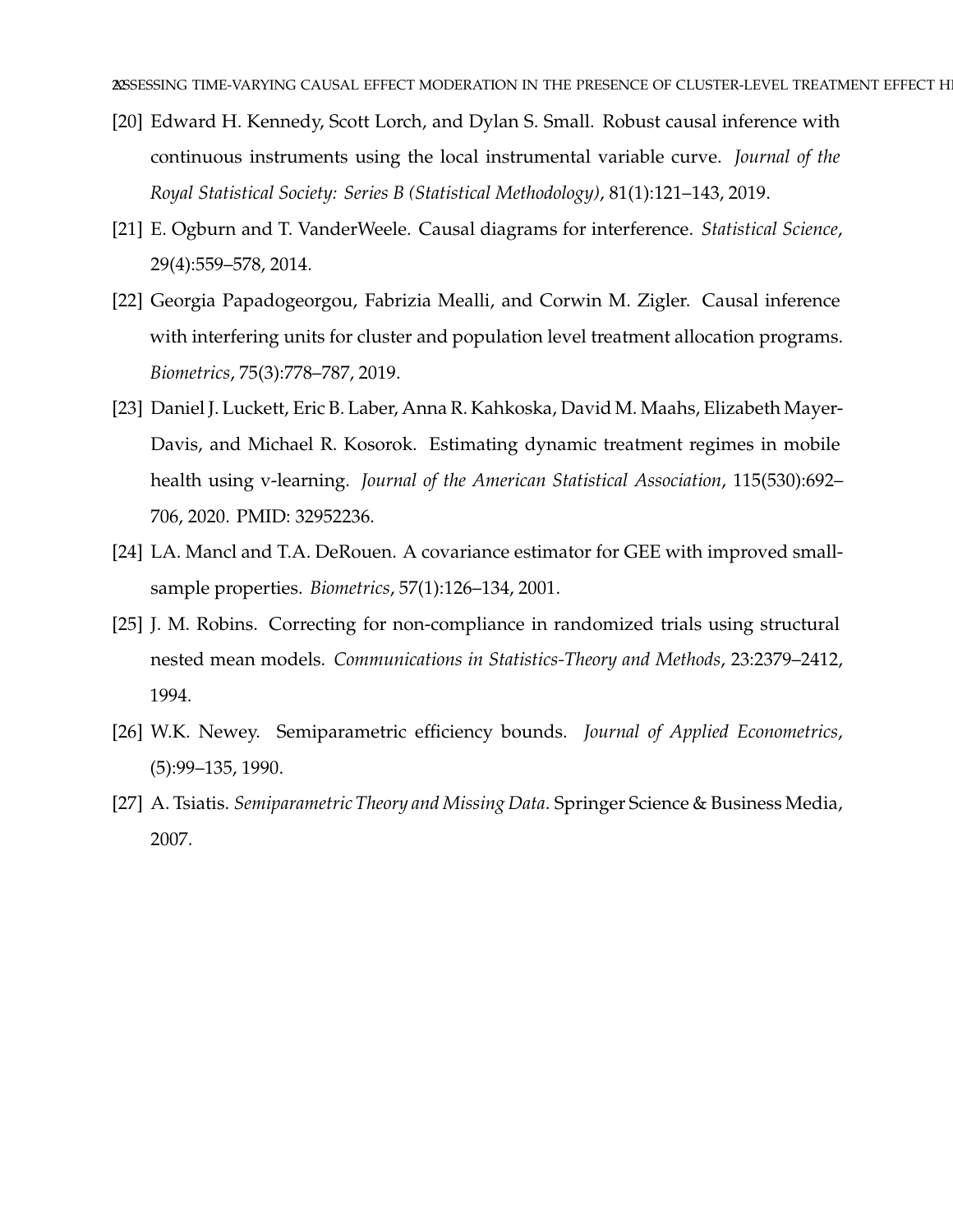## APPENDIX A. TECHNICAL DETAILS

<span id="page-22-0"></span>*Lemma* [3.3.](#page-8-0) We establish Lemma [3.3](#page-8-0) for the direct effect [\(5\)](#page-5-1). For  $a_s \in \{0, 1\}^G$ , we consider

$$
\mathbb{E}\Bigg[\Bigg(\prod_{s=1}^{t-1} p_s(a_s|H_s(\bar{a}_{s-1}))\Bigg)\Bigg(\prod_{j'\neq j}\prod_{s=t}^{t+\Delta-1} p_s(a_{s,j'}|H_s(\bar{a}_{s-1}))\Bigg)\\
= \mathbb{E}\Bigg[\Bigg(\prod_{s=1}^{t+\Delta-1} \pi_s(a_{s,j}|H_s(\bar{a}_{s-1}))\Bigg)Y_{t,\Delta,j}(\bar{a}_{t+\Delta-1,-j},(\bar{a}_{t-1,j},a,a_{t+1:(t+\Delta-1),j}))\mathbf{1}_{S_t(\bar{a}_t)=s}\Bigg]\\
= \mathbb{E}\Bigg[\Bigg(\prod_{s=1}^{t-1} p_s(a_s|H_s(\bar{a}_{s-1}))\Bigg)\mathbf{1}_{S_t(\bar{a}_t)=s}\Bigg(\prod_{j'\neq j}\prod_{s=t}^{t+\Delta-1} p_s(a_{s,j'}|H_s(\bar{a}_{s-1}))\Bigg)\\
\mathbb{E}\Bigg[\Bigg(\prod_{s=t}^{t+\Delta-1} \pi_s(a_{s,j}|H_s(\bar{a}_{s-1}))\Bigg)Y_{t,\Delta,j}(\bar{a}_{t+\Delta-1,-j},(\bar{a}_{t-1,j},a,a_{t+1:(t+\Delta-1),j}))|H_t(\bar{a}_{t-1})\Bigg]\Bigg]\\
= \mathbb{E}\Bigg[\Bigg(\prod_{s=1}^{t-1} p_s(a_s|H_s(\bar{a}_{s-1}))\Bigg)\mathbf{1}_{S_t(\bar{a}_t)=s}\Bigg(\prod_{j'\neq j}\prod_{s=t}^{t+\Delta-1} p_s(a_{s,j'}|H_s(\bar{a}_{s-1}))\Bigg)\\
\mathbb{E}\Bigg[\Bigg(W_{t,\Delta,j}(\bar{a}_{t+\Delta-1})\prod_{s=t}^{t+\Delta-1} p_s(a_s|H_s(\bar{a}_{s-1}))\Bigg)Y_{t,\Delta,j}(\bar{a}_{t+\Delta-1,-j},(\bar{a}_{t-1,j},a,a_{t+1:(t+\Delta-1),j}))|H_t(\bar{a}_{t-1})\Bigg]\Bigg]
$$

since the history  $H_t$  includes the moderator variable  $S_t$  at time  $t$ . By consistency,  $H_t(\bar{A}_{t-1}) =$ *Ht* . Moreover, sequential ignorability implies that

$$
\mathbb{E}\left[\left(W_{t,\Delta,j}(\bar{a}_{t+\Delta-1})\prod_{s=t}^{t+\Delta-1}p_s(a_s|H_s(\bar{a}_{s-1}))\right)Y_{t,\Delta,j}(\bar{a}_{t+\Delta-1,-j},(\bar{a}_{t-1,j},a,a_{t+1:(t+\Delta-1),j}))|H_t\right]
$$
\n
$$
=\mathbb{E}\left[\left(W_{t,\Delta,j}(\bar{a}_{t+\Delta-1})\prod_{s=t}^{t+\Delta-1}p_s(a_s|H_s(\bar{a}_{s-1}))\right)Y_{t,\Delta,j}(\bar{a}_{t+\Delta-1,-j},(\bar{a}_{t-1,j},a,a_{t+1:(t+\Delta-1),j}))|H_t,A_{t,j}=a\right]
$$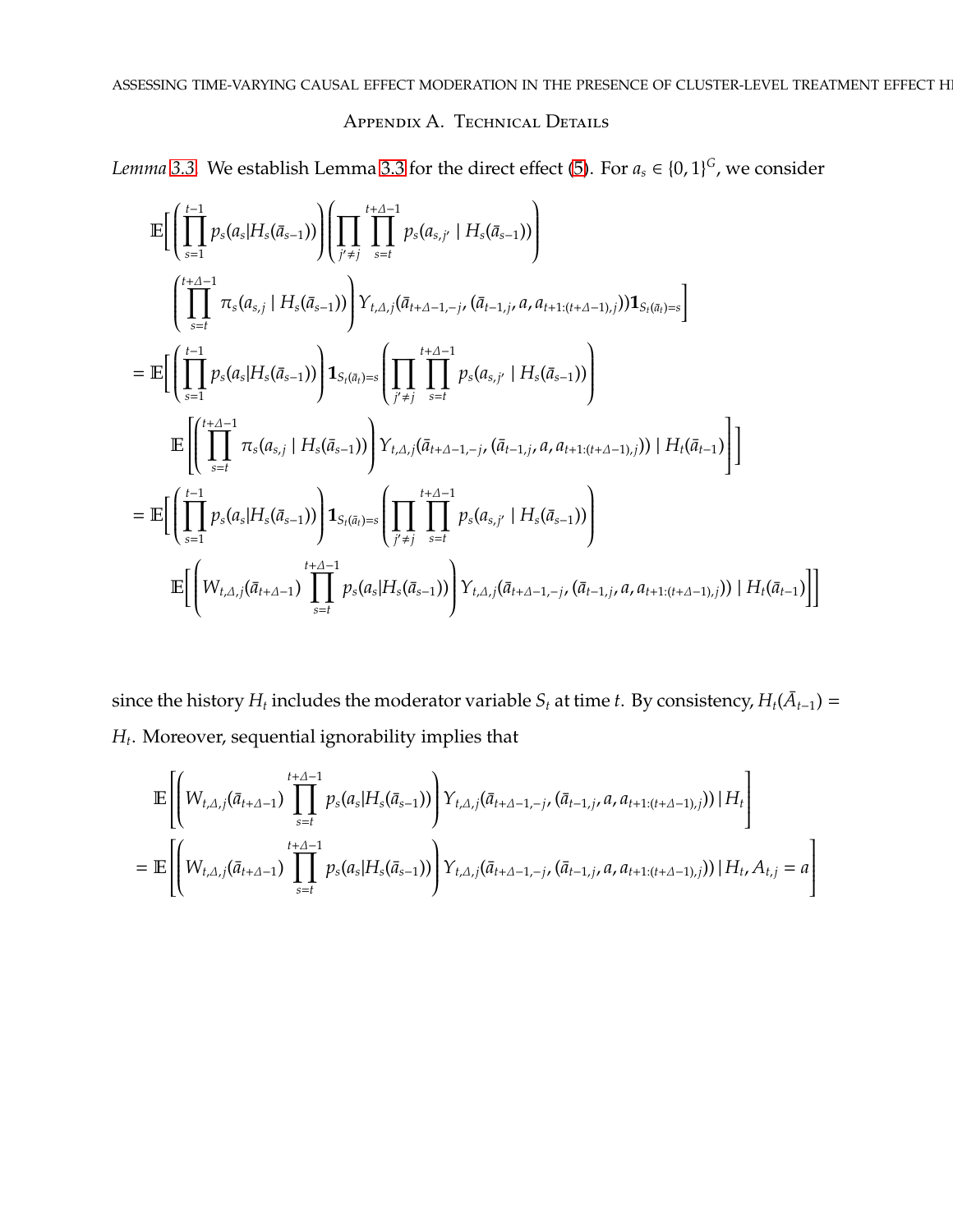24SSESSING TIME-VARYING CAUSAL EFFECT MODERATION IN THE PRESENCE OF CLUSTER-LEVEL TREATMENT EFFECT H It also implies that  $\mathbb{E}\left[1[A_{t+k,j}=a]\mid H_{t+k}\right]\cdot \mathbb{E}\left[Y_{t,\Delta,j}\mid H_{t+k}\right]=\mathbb{E}\left[Y_{t,\Delta,j}1[A_{t+k,j}=a]\mid H_{t+k}\right]$ . Summing over all potential outcomes yields

$$
\mathbb{E}\Big[\sum_{\bar{a}_{t-1},\bar{a}_{t+1:(t+\Delta-1)}}\left(\prod_{s=1}^{t-1} p_s(a_s|H_s)\right)\Big(\prod_{j'\neq j} p_t(a_{t,j'}\mid H_t\bigg)\mathbf{1}_{S_t(\bar{a}_t)=s} \times \mathbb{E}\Big[\Big(\prod_{s=t}^{t+\Delta-1} \pi_s(a_{s,j}\mid H_t\bigg) Y_{t,\Delta,j}(\bar{a}_{t+\Delta-1,-j},(\bar{a}_{t-1,j},a,a_{t+1:(t+\Delta-1),j}))\mid H_t, A_{t,j} = a\Big]\Big]
$$
\n
$$
= \mathbb{E}\Big[\sum_{\bar{a}_{t-1},\bar{a}_{t+1:(t+\Delta-1)}}\left(\prod_{s=1}^{t-1} p_s(a_s|H_s)\right)\Big(\prod_{j'\neq j} p_t(a_{t,j'}\mid H_t\bigg)\mathbf{1}_{S_t=s} \times \mathbb{E}\Big[\Big(\prod_{s=t}^{t+\Delta-1} p_s(a_s\mid H_t)\Big)\times W_{t,\Delta,j}(\bar{a}_{t+\Delta-1}) \times Y_{t,\Delta,j}(\bar{a}_{t+\Delta-1,-j},(\bar{a}_{t-1,j},a,a_{t+1:(t+\Delta-1),j}))\mid H_t, A_{t,j} = a\Big|\mid S_t = s\Big]
$$
\n
$$
\Rightarrow \mathbb{E}_{\mathbf{p},\pi}\Big[Y_{t,\Delta,j}(\bar{A}_{t+\Delta-1,-j},(\bar{A}_{t-1,j},a,\tilde{A}_{t+1:t+\Delta-1})\mid S_t(\bar{A}_{t-1}) = s\Big] = \mathbb{E}\Big[\mathbb{E}\Big[W_{t,\Delta,j}Y_{t,\Delta,j}\mid H_t, A_t = a\Big]\mid S_t = s\Big].
$$

<span id="page-23-0"></span>Averaging over individuals in the group  $j \in [G]$  group size completes the proof. The proof for the indirect effect follows the exact same structure.

# Appendix B. Lemma [4.2](#page-9-2)

We next provide a detailed proof of asymptotic normality and consistency for the weighted-centered least squares estimator.

*Consistency for direct and indirect effects*. The solutions ( $\hat{\alpha}$ , $\hat{\beta}$ ) that minimize equation [\(7\)](#page-9-1) are consistent estimators for the solutions that minimize the following

$$
\mathbb{E}\left[\frac{1}{G}\sum_{j=1}^{G}\sum_{t=1}^{T}W_{t,j}\times W_{t,\Delta,j}(Y_{t,\Delta,j}-g_{t}(H_{t})^{\top}\alpha-(A_{t,j}-\tilde{p}_{t}(1\,|\,S_{t}))f_{t}(S_{t})^{\top}\beta)^{2}\right]
$$

Differentiating the above equation with respect to α yields a set of *p* estimating equations.

$$
0_{q'} = \mathbb{E}\left[\frac{1}{G}\sum_{j=1}^{G}\sum_{t=1}^{T}W_{t,j} \times W_{t,\Delta,j} \left(Y_{t,\Delta,j} - g_t (H_t)^{\top} \alpha - (A_{t,j} - \tilde{p}_t (1 \,|\, S_t)) f_t (S_t)^{\top} \beta\right) g_t (H_t)\right]
$$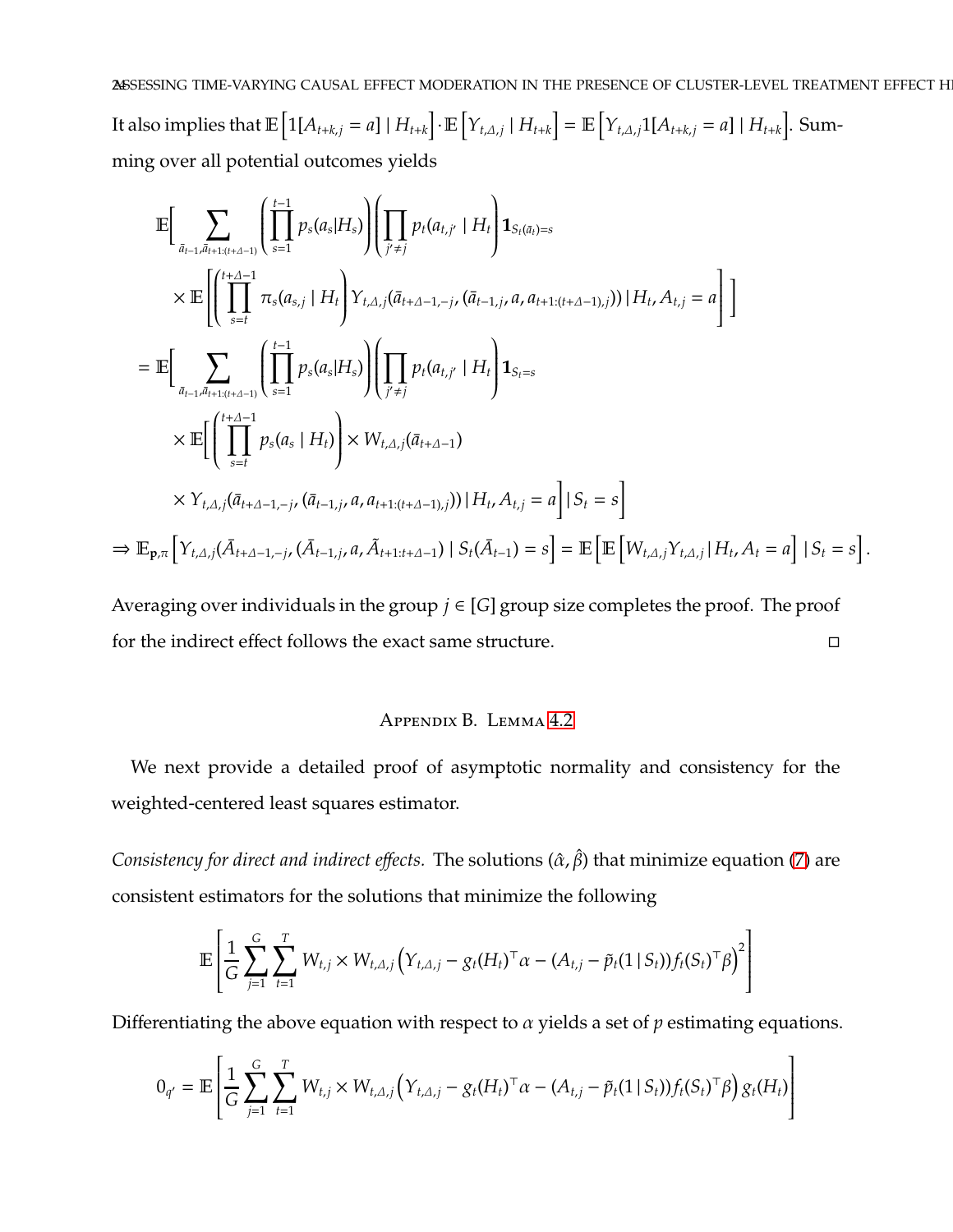ASSESSING TIME-VARYING CAUSAL EFFECT MODERATION IN THE PRESENCE OF CLUSTER-LEVEL TREATMENT EFFECT H

We note that

$$
\mathbb{E}\left[W_{t,J}W_{t,\Delta,J}(A_{t,J}-\tilde{p}_t(1\,|\,S_t))f_t(S_t)^{\top}\beta\,|\,H_t\right]=0.
$$

Therefore, we have,

$$
0_p = \mathbb{E}\left[\frac{1}{G}\sum_{j=1}^G\sum_{t=1}^T(g_t(H_t)\mathbb{E}\left[W_{t,j}W_{t,\Delta,j}Y_{t,\Delta,j} | H_t\right] - g_t(H_t)g_t(H_t)^{\top}\alpha)\right]
$$
  
\n
$$
\Rightarrow \alpha = \mathbb{E}\left[\frac{1}{G}\sum_{j=1}^G\sum_{t=1}^T g_t(H_t)g_t(H_t)^{\top}\right]^{-1} E\left[\frac{1}{G}\sum_{j=1}^G\sum_{t=1}^T g_t(H_t)\mathbb{E}\left[W_{t,j}W_{t,\Delta,j}Y_{t,\Delta,j} | H_t\right]\right]
$$

We note that

$$
\mathbb{E}\left[W_{t,J}W_{t,\Delta,J}(A_{t,J}-\tilde{p}_t(1\,|\,S_t))g_t(H_t)^{\top}\alpha\right]=0, \text{ and}
$$
\n
$$
\mathbb{E}\left[W_{t,J}W_{t,\Delta,J}(A_{t,J}-\tilde{p}_t(1\,|\,S_t))Y_{t,\Delta,J}\right]=\tilde{p}_t(1\,|\,S_t)(1-\tilde{p}_t(1\,|\,S_t))\beta_{\mathbf{p},\pi,\Delta}(t;S_t), \text{ and}
$$
\n
$$
\mathbb{E}\left[W_{t,J}W_{t,\Delta,J}(A_{t,J}-\tilde{p}_t(1\,|\,S_t))^2\mid S_t\right]=\tilde{p}_t(1\,|\,S_t)(1-\tilde{p}_t(1\,|\,S_t))
$$

Now differentiating with respect to  $\beta$  yields

$$
0_{q} = \mathbb{E}\left[\sum_{t=1}^{T} W_{t,J} \left(Y_{t,\Delta,J} - g_{t}(H_{t})^{\top}\alpha - (A_{t,J} - \tilde{p}_{t}(1 \mid S_{t}))f_{t}(S_{t})^{\top}\beta\right)(A_{t,J} - \tilde{p}_{t}(1 \mid S_{t}))f_{t}(S_{t})\right]
$$
  

$$
0_{q} = \mathbb{E}\left[\sum_{t=1}^{T} \tilde{p}_{t}(1 \mid S_{t})(1 - \tilde{p}_{t}(1 \mid S_{t}))\left(\beta_{\mathbf{p},\pi,\Delta}(t; S_{t}) - f_{t}(S_{t})^{\top}\beta^{\star}\right)f_{t}(S_{t})\right]
$$

Then we have

$$
\beta^{\star} = \mathbb{E}\left[\sum_{t=1}^{T} \tilde{p}_t(1 \mid S_t)(1 - \tilde{p}_t(1 \mid S_t))f_t(S_t)f_t(S_t)^{\top}\right]^{-1} \mathbb{E}\left[\sum_{t=1}^{T} \tilde{p}_t(1 \mid S_t)(1 - \tilde{p}_t(1 \mid S_t))f_t(S_t)\beta_{\mathbf{p},\pi,\Delta}(t;S_t)\right]
$$

Under assumption [4.1,](#page-9-0) we have that  $\beta = \beta^*$  which guarantees consistency.

We next consider the indirect effect estimator. Recall that

$$
\tilde{p}_t^{\star}(1 \,|\, S_t) = \frac{\tilde{p}_t(0, 1 \,|\, S_t)}{\tilde{p}_t(0, 0 \,|\, S_t) + \tilde{p}_t(0, 1 \,|\, S_t)}
$$

is the replacement for  $\tilde{p}(1 | S_t)$  in the direct effect for centering. If we make the assumption that  $\tilde{p}_t(0, 1 | S_t) = \tilde{p}_t(0 | S_t) \tilde{p}_t(1 | S_t)$  then  $\tilde{p}_t^{\star}$  $\tilde{p}_t(1 | S_t) = \tilde{p}_t(1 | S_t)$ ; however, we provide the proof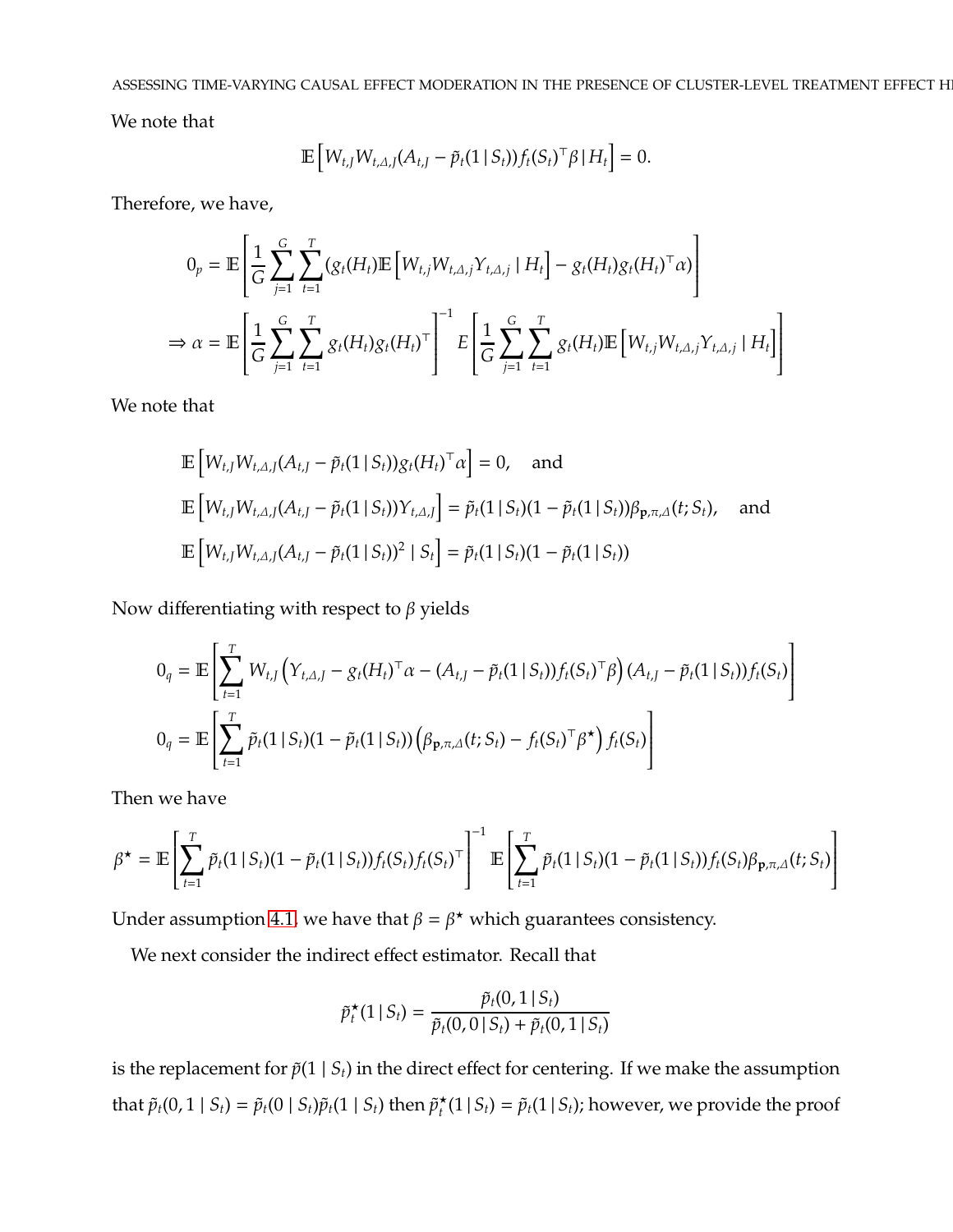26SESSING TIME-VARYING CAUSAL EFFECT MODERATION IN THE PRESENCE OF CLUSTER-LEVEL TREATMENT EFFECT H in complete generality. The estimates that minimize equation [\(9\)](#page-12-0) are consistent estimators for the solutions that minimize the following

$$
\mathbb{E}\left[\sum_{t=1}^T W_{t,J,J'} W_{t,\Delta,J,J'} \left(Y_{t,\Delta,J} - g_t (H_t)^{\top} \alpha - (1-A_{t,J})(A_{t,J'} - \tilde{p}_t^{\star}(1 \,|\, S_t)) f_t (S_t)^{\top} \beta\right)^2\right]
$$

Differentiating the above equation with respect to α yields a set of *p* estimating equations.

$$
0_p = \mathbb{E}\left[\sum_{t=1}^T W_{t,J,J'} W_{t,\Delta,J,J'} \left(Y_{t,\Delta,J} - g_t (H_t)^{\top} \alpha - (1 - A_{t,J}) (A_{t,J'} - \tilde{p}_t^{\star}(1 \,|\, S_t)) f_t (S_t)^{\top} \beta\right) g_t (H_t)\right]
$$

We note that

$$
\mathbb{E}\left[W_{t,J,J'}W_{t,\Delta,J,J'}(1-A_{t,J})(A_{t,J'}-\tilde{p}_t^{\star}(1\,|\,S_t))f_t(S_t)^{\top}\beta\,|\,H_t\right]=0.
$$

Therefore, we have,

$$
0_p = \mathbb{E}\left[\sum_{t=1}^T (g_t(H_t)\mathbb{E}\left[W_{t,J,J}, W_{t,\Delta,J,J}, Y_{t,\Delta,J} | H_t\right] - g_t(H_t)g_t(H_t)^{\top}\alpha)\right]
$$
  
\n
$$
\Rightarrow \alpha = \mathbb{E}\left[\frac{1}{G}\sum_{j=1}^G \sum_{t=1}^T g_t(H_t)g_t(H_t)^{\top}\right]^{-1} E\left[\sum_{t=1}^T g_t(H_t)\mathbb{E}\left[W_{t,J,J}, W_{t,\Delta,J,J}, Y_{t,\Delta,J} | H_t\right]\right]
$$

First, we show that

$$
\mathbb{E}\left[W_{t,J,J'}W_{t,\Delta,J,J'}(1-A_{t,J})(A_{t,J'}-\tilde{p}_t^*(1\,|\,S_t))\mid H_t\right]
$$
\n
$$
=\mathbb{E}\left[W_{t,J,J'}(1-A_{t,J})(A_{t,J'}-\tilde{p}_t^*(1\,|\,S_t))\mid H_t\right]
$$
\n
$$
=\sum_{a'\in\{0,1\}}\mathbb{E}\left[\tilde{p}_t(0,a'\mid S_t)(a'-\tilde{p}_t^*(1\,|\,S_t))\mid H_t,A_t=0,A_{t,J'}=a'\right]
$$
\n
$$
=\tilde{p}_t(0,1\mid S_t)(1-\frac{\tilde{p}_t(0,1\,|\,S_t)}{\tilde{p}_t(0,0\,|\,S_t)+\tilde{p}_t(0,1\,|\,S_t)})-\tilde{p}_t(0,0\mid S_t)\frac{\tilde{p}_t(0,1\,|\,S_t)}{\tilde{p}_t(0,0\,|\,S_t)+\tilde{p}_t(0,1\,|\,S_t)}=0
$$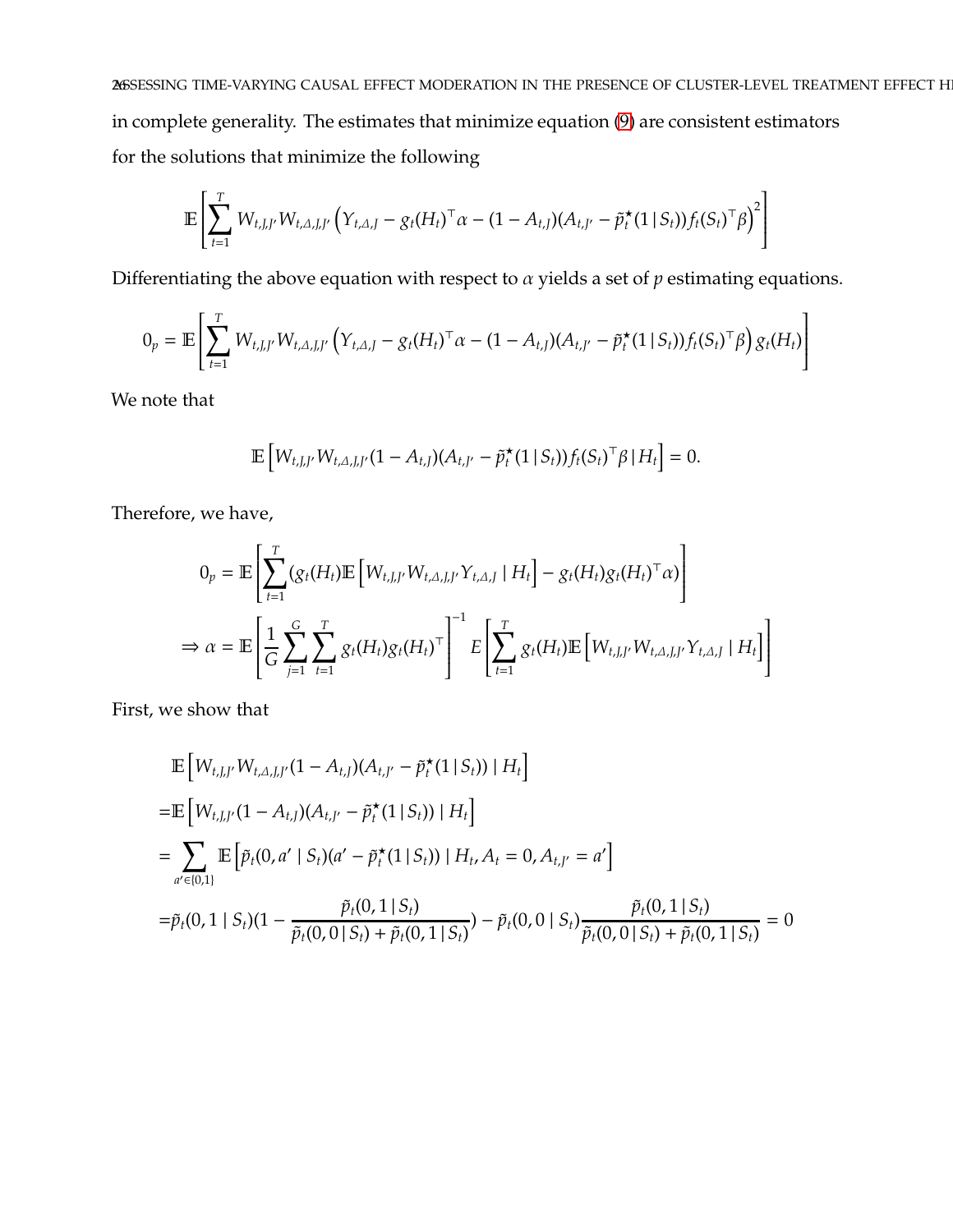and

$$
\begin{split}\n&\mathbb{E}\left[W_{t,J,J'}W_{t,\Delta,J,J'}(1-A_{t,J})(A_{t,J'}-\tilde{p}_t^{\star}(1\,|\,S_t))^2\mid H_t\right] \\
&=\mathbb{E}\left[W_{t,J,J'}(1-A_{t,J})(A_{t,J'}-\tilde{p}_t^{\star}(1\,|\,S_t))^2\mid H_t\right] \\
&=\tilde{p}_t(0,1\,|\,S_t)\left(\frac{\tilde{p}_t(0,0\,|\,S_t)}{\tilde{p}_t(0,0\,|\,S_t)+\tilde{p}_t(0,1\,|\,S_t)}\right)^2 + \tilde{p}_t(0,0\,|\,S_t)\left(\frac{\tilde{p}_t(0,1\,|\,S_t)}{\tilde{p}_t(0,0\,|\,S_t)+\tilde{p}_t(0,1\,|\,S_t)}\right)^2 \\
&=\left(\tilde{p}_t(0,0\,|\,S_t)+\tilde{p}_t(0,1\,|\,S_t)\right)\tilde{p}_t^{\star}(1\,|\,S_t)(1-\tilde{p}_t^{\star}(1\,|\,S_t)).\n\end{split}
$$

This implies that

$$
\mathbb{E}\left[W_{t,J,J'}W_{t,\Delta,J,J'}(1-A_{t,J})(A_{t,J'}-\tilde{p}_t^{\star}(1\,|\,S_t))g_t(H_t)^{\top}\alpha\right]=0, \text{ and}
$$
\n
$$
\frac{\mathbb{E}\left[W_{t,J,J'}W_{t,\Delta,J,J'}(1-A_{t,J})(A_{t,J'}-\tilde{p}_t^{\star}(1\,|\,S_t))Y_{t,\Delta,J}\right]}{\tilde{p}_t(0,0\,|\,S_t)+\tilde{p}_t(0,1\,|\,S_t)}=\tilde{p}_t^{\star}(1\,|\,S_t)(1-\tilde{p}_t^{\star}(1\,|\,S_t))\beta_{\mathbf{p},\pi,\Delta}^{(IE)}(t;S_t).
$$

Now differentiating with respect to  $\beta$  yields

$$
0_q = \mathbb{E}\left[\sum_{t=1}^T (\tilde{p}_t(0,0 \mid S_t) + \tilde{p}_t(0,1 \mid S_t))\tilde{p}_t^{\star}(1 \mid S_t)(1-\tilde{p}_t^{\star}(1 \mid S_t))\left(\beta_{\mathbf{p},\pi,\Delta}^{(IE)}(t;S_t) - f_t(S_t)^{\top}\beta^{\star\star}\right)f_t(S_t)\right]
$$

Under assumption [4.5,](#page-11-0) we have that  $β = β^{\star\star}$  which guarantees consistency.  $□$ 

*Asymptotic Normality.* We now consider the issue of asymptotic normality. First, let

$$
\epsilon_{t,\Delta,j} = Y_{t,\Delta,j} - g_t (H_t)^\top \alpha^\star - (A_{t,j} - \tilde{p}_t (1 \mid S_t)) f_t (S_t)^\top \beta^\star,
$$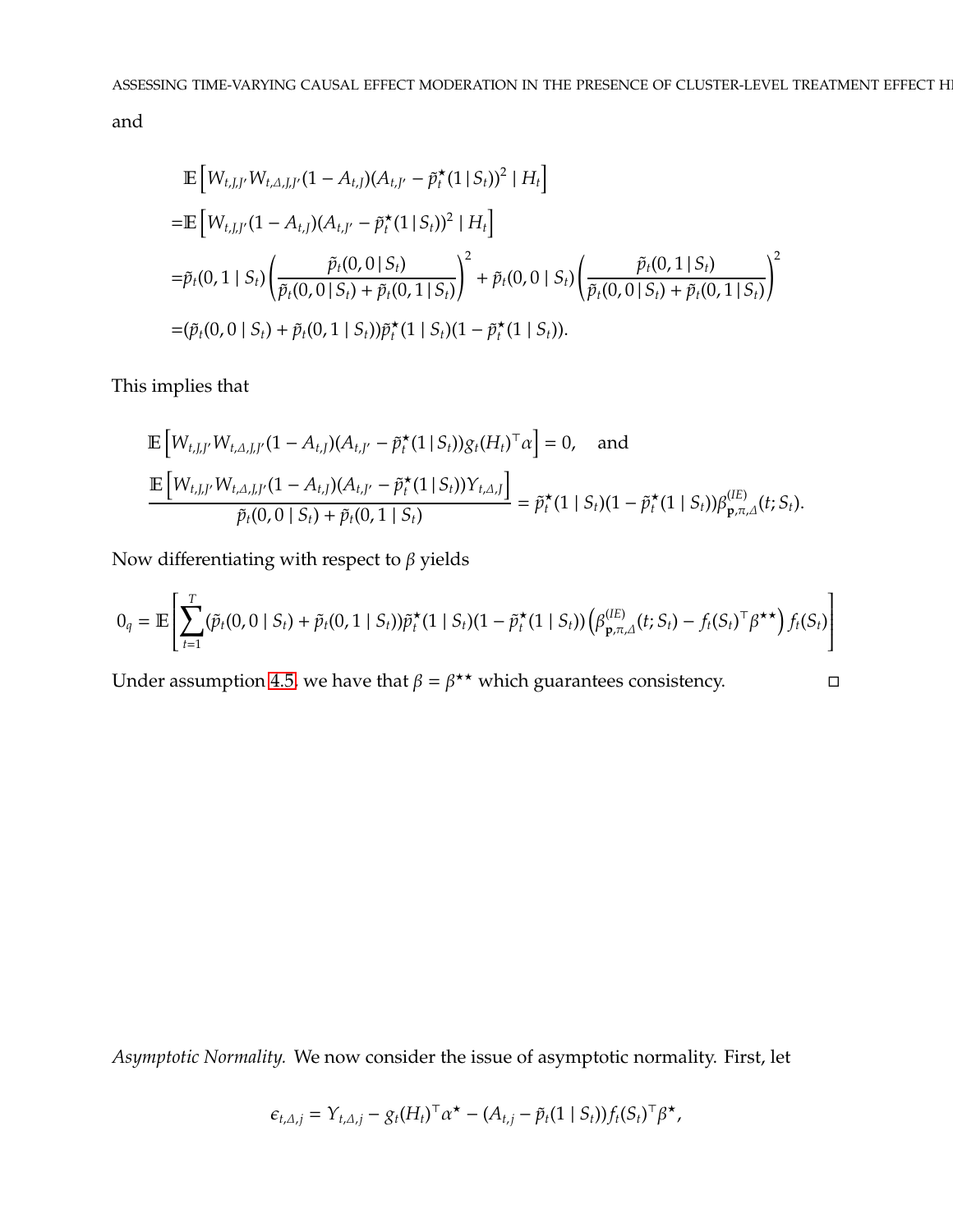$\hat{\theta} = (\hat{\alpha}, \hat{\beta})$ , and  $\theta^* = (\alpha^*, \beta^*)$ . Since  $S_t \subset H_t$  define  $h_{t,j}(H_t)^\top = (g_t(H_t)^\top, (A_{t,j} - \tilde{p}_t(1 \mid S_t)) f_t(S_t)^\top)$ . Then

$$
\sqrt{M}(\hat{\theta} - \theta^{\star}) = \sqrt{M} \Big\{ \mathbb{P}_{M} \Big( \frac{1}{G_{m}} \sum_{j=1}^{G_{m}} \sum_{t=1}^{T} W_{t,j} W_{t,\Delta,j} h_{t,j} (H_{t}) h_{t,j} (H_{t})^{\top} \Big)^{-1} \Big\}
$$

$$
\Big[ \mathbb{P}_{M} \Big( \frac{1}{G_{m}} \sum_{j=1}^{G_{m}} \sum_{t=1}^{T} W_{t,j} W_{t,\Delta,j} Y_{t,\Delta,j} h_{t,j} (H_{t}) \Big)
$$

$$
- \mathbb{P}_{M} \Big( \frac{1}{G_{m}} \sum_{j=1}^{G_{m}} \sum_{t=1}^{T} W_{t,j} W_{t,\Delta,j} h_{t,j} (H_{t}) h_{t,j} (H_{t})^{\top} \Big) \theta^{\star} \Big] \Big\}
$$

$$
= \sqrt{M} \Big\{ E \Big[ \frac{1}{G} \sum_{j=1}^{G} \sum_{t=1}^{T} W_{t,j} W_{t,\Delta,j} h_{t,j} (H_{t}) h_{t,j} (H_{t})^{\top} \Big]^{-1}
$$

$$
\Big[ \mathbb{P}_{M} \Big( \frac{1}{G_{m}} \sum_{j=1}^{G_{m}} \sum_{t=1}^{T} W_{t,j} W_{t,\Delta,j} \epsilon_{t,\Delta,j} h_{t,j} (H_{t}) \Big) \Big] \Big\} + o_{p}(\mathbf{1})
$$

By definitions of  $\alpha^*$  and  $\beta^*$  and the previous consistency argument

$$
E\bigg[\frac{1}{G}\sum_{j=1}^{G}\sum_{t=1}^{T}W_{t,j}W_{t,\Delta,j}h_{t,j}(H_{t})h_{t,j}(H_{t})^{\top}\bigg]=0
$$

Then under moments conditions, we have asymptotic normality with variance  $\Sigma_{\theta}$  given by

$$
\Sigma_{\theta} = E \left[ \frac{1}{G} \sum_{j=1}^{G} \sum_{t=1}^{T} W_{t,j} W_{t,\Delta,j} h_{t,j} (H_t) h_{t,j} (H_t)^{\top} \right]^{-1}
$$
\n
$$
E \left[ \frac{1}{G} \sum_{j=1}^{G} \sum_{t=1}^{T} W_{t,j} W_{t,\Delta,j} \epsilon_{t,\Delta,j} h_{t,j} (H_t) \times \frac{1}{G} \sum_{j=1}^{G} \sum_{t=1}^{T} W_{t,j} W_{t,\Delta,j} \epsilon_{t,\Delta,j} h_{t,j} (H_t)^{\top} \right]
$$
\n
$$
E \left[ \frac{1}{G} \sum_{j=1}^{G} \sum_{t=1}^{T} W_{t,j} W_{t,\Delta,j} h_{t,j} (H_t) h_{t,j} (H_t)^{\top} \right]^{-1}
$$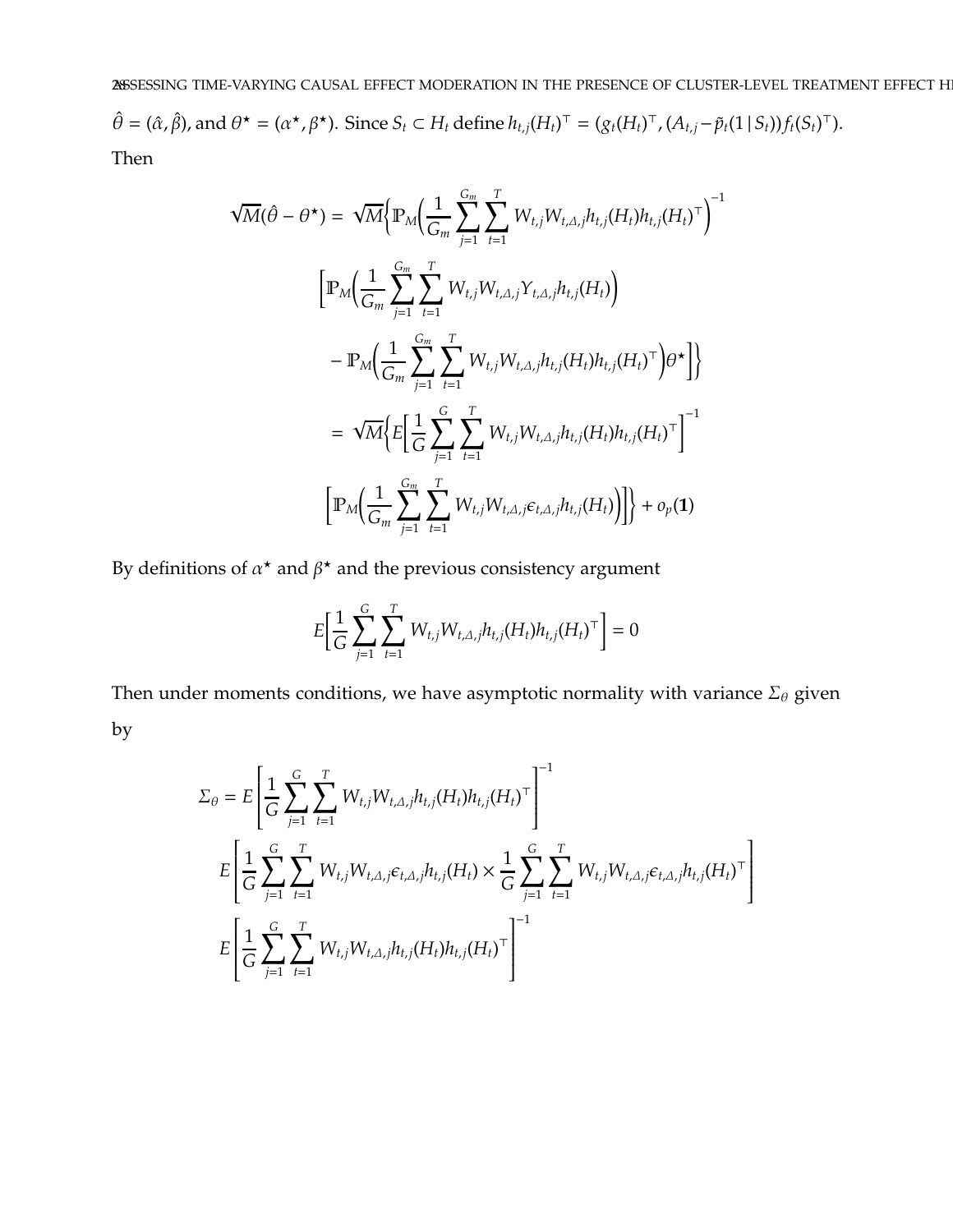Due to centering, the expectation of the matrix  $W_{t,J} h_{t,J} (H_t) h_{t,J} (H_t)^\top$  is block diagonal and the sub-covariance matrix  $\Sigma_{\beta}$  can be extracted and is equal to

$$
\Sigma_{\beta} = \left[ \sum_{t=1}^{T} E[(A_{t,J} - \tilde{p}_t(1 \mid S_t))^2 W_{t,J} W_{t,\Delta,J} f_t(S_t) f_t(S_t)^\top] \right]^{-1}
$$
\n
$$
\cdot E\left[ \sum_{t=1}^{T} W_{t,J} W_{t,\Delta,J} \epsilon_{t,\Delta,J} (A_{t,J} - \tilde{p}_t(1 \mid S_t)) f_t(S_t) \times \sum_{t=1}^{T} W_{t,J} W_{t,\Delta,J} \epsilon_{t,\Delta,J} (A_{t,J} - \tilde{p}_t(1 \mid S_t)) f_t(S_t)^\top \right]
$$
\n
$$
\cdot \left[ \sum_{t=1}^{T} E[(A_{t,J} - \tilde{p}_t(1 \mid S_t))^2 W_{t,J} W_{t,\Delta,J} f_t(S_t) f_t(S_t)^\top] \right]^{-1}
$$

The outer terms are equal to  $\left[\sum_{t=1}^T E[\tilde{p}_t(1\mid S_t)(1-\tilde{p}_t(1\mid S_t))f_t(S_t)f_t(S_t)^\top]\right]$ , which gives us the covariance as desired.

We next consider asymptotic normality in the indirect setting. First, let

$$
\epsilon_{t,\Delta,j,j'} = Y_{t,\Delta,j} - g_t (H_t)^\top \alpha^{\star \star} - (1 - A_{t,j})(A_{t,j'} - \tilde{p}_t^{\star}(1 \mid S_t))f_t (S_t)^\top \beta^{\star \star},
$$

 $\hat{\theta} = (\hat{\alpha}, \hat{\beta})$ , and  $\theta^* = (\alpha^{**}, \beta^{**})$ . Since  $S_t \subset H_t$  define  $h_{t,j,j'}(H_t)^{\top} = (g_t(H_t)^{\top}, (1 - A_{t,j})(A_{t,j'} - A_{t,j}))$  $\tilde{p}^\star_t$  $\overline{\mathcal{M}}(1 | S_t)$ ) $f_t(S_t)$ <sup>T</sup>). Then  $\sqrt{\mathcal{M}}(\hat{\theta} - \theta^{\star \star})$  equals

$$
\sqrt{M}\Big\{\mathbb{P}_{M}\Big(\frac{1}{G_{m}\cdot (G_{m}-1)}\sum_{j=1}^{G_{m}}\sum_{j'\neq j}\sum_{t=1}^{T}W_{t,j,j'}W_{t,\Delta,j,j'}h_{t,j,j'}(H_{t})h_{t,j,j'}(H_{t})^{\top}\Big)^{-1}\Big\}
$$

$$
\Big[\mathbb{P}_{M}\Big(\frac{1}{G_{m}\cdot (G_{m}-1)}\sum_{j=1}^{G_{m}}\sum_{j'\neq j}\sum_{t=1}^{T}W_{t,j,j'}W_{t,\Delta,j,j'}Y_{t,\Delta,j}h_{t,j,j'}(H_{t})\Big)
$$

$$
-\mathbb{P}_{M}\Big(\frac{1}{G_{m}\cdot (G_{m}-1)}\sum_{j=1}^{G_{m}}\sum_{j'\neq j}\sum_{t=1}^{T}W_{t,j,j'}W_{t,\Delta,j,j'}h_{t,j,j'}(H_{t})h_{t,j,j'}(H_{t})^{\top}\Big)\theta^{\star}\Big]\Big\}
$$

$$
=\sqrt{M}\Big\{E\Big[\frac{1}{G(G-1)}\sum_{j=1}^{G}\sum_{j'\neq j}\sum_{t=1}^{T}W_{t,j,j'}W_{t,\Delta,j,j'}h_{t,j,j'}(H_{t})h_{t,j,j'}(H_{t})^{\top}\Big]^{-1}
$$

$$
\Big[\mathbb{P}_{M}\Big(\frac{1}{G_{m}\cdot (G_{m}-1)}\sum_{j=1}^{G_{m}}\sum_{j'\neq j}\sum_{t=1}^{T}W_{t,j,j'}W_{t,\Delta,j,j'}\varepsilon_{t,\Delta,j,j'}h_{t,j,j'}(H_{t})\Big)\Big]\Big\}+o_{p}(1)
$$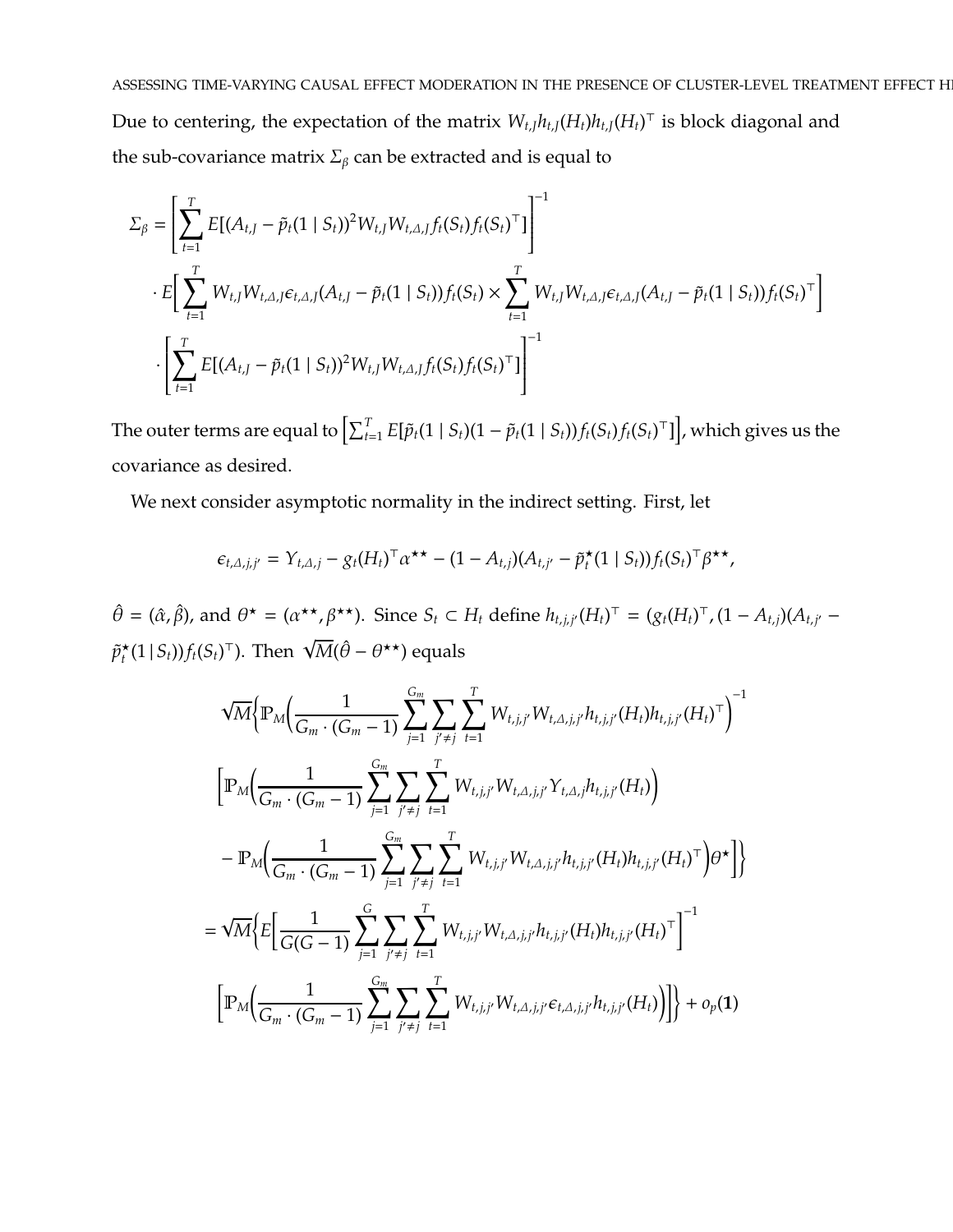By definitions of  $\alpha^{\star\star}$  and  $\beta^{\star\star}$  and the previous consistency argument

$$
E\bigg[\frac{1}{G\cdot (G-1)}\sum_{j=1}^G\sum_{j'\neq j}\sum_{t=1}^T W_{t,j,j'}W_{t,\Delta,j,j'}h_{t,j,j'}(H_t)h_{t,j,j'}(H_t)^{\top}\bigg]=0
$$

Then under moments conditions, we have asymptotic normality with variance  $\Sigma_\theta$  given by

$$
\Sigma_{\theta} = E \left[ \frac{1}{G \cdot (G-1)} \sum_{j=1}^{G} \sum_{j' \neq j} \sum_{t=1}^{T} W_{t,j,j'} W_{t,\Delta,j,j'} h_{t,j,j'} (H_t) h_{t,j,j'} (H_t)^{\top} \right]^{-1}
$$
\n
$$
E \left[ \frac{1}{G(G-1)} \sum_{j=1}^{G} \sum_{j' \neq j} \sum_{t=1}^{T} W_{t,j,j'} W_{t,\Delta,j,j'} \epsilon_{t,\Delta,j,j'} h_{t,j,j'} (H_t) \right]
$$
\n
$$
\times \frac{1}{G(G-1)} \sum_{j=1}^{G} \sum_{j' \neq j} \sum_{t=1}^{T} W_{t,j} W_{t,\Delta,j,j'} \epsilon_{t,\Delta,j,j'} h_{t,j,j'} (H_t)^{\top} \right]
$$
\n
$$
E \left[ \frac{1}{G \cdot (G-1)} \sum_{j=1}^{G} \sum_{j' \neq j} \sum_{t=1}^{T} W_{t,j,j'} W_{t,\Delta,j,j'} h_{t,j,j'} (H_t) h_{t,j,j'} (H_t)^{\top} \right]^{-1}
$$

Due to centering, the expectation of the matrix  $W_{t, J, J'} h_{t, J, J'} (H_t) h_{t, J, J'} (H_t)'$  is block diagonal and the sub-covariance matrix  $\Sigma_{\beta}$  can be extracted and is equal to

$$
\Sigma_{\beta} = \left[ \sum_{t=1}^{T} E[(1 - A_{t,J})(A_{t,J'} - \tilde{p}_t^{\star}(1 \mid S_t))^2 W_{t,J,J'} W_{t,\Delta,J,J'} f_t(S_t) f_t(S_t)^{\top}] \right]^{-1}
$$
  

$$
\cdot E\left[ \sum_{t=1}^{T} W_{t,J,J'} W_{t,\Delta,J,J'} \epsilon_{t,\Delta,J,J'} (1 - A_{t,J})(A_{t,J'} - \tilde{p}_t (1 \mid S_t)) f_t(S_t) \right]
$$
  

$$
\times \sum_{t=1}^{T} W_{t,\tilde{J},\tilde{J}'} W_{t,\Delta,\tilde{J},\tilde{J}'} \epsilon_{t,\Delta,\tilde{J},\tilde{J}'} (1 - A_{t,\tilde{J}}) (A_{t,\tilde{J}'} - \tilde{p}_t^{\star} (1 \mid S_t)) f_t(S_t)^{\top} \right]
$$
  

$$
\cdot \left[ \sum_{t=1}^{T} E[(1 - A_{t,J})(A_{t,J'} - \tilde{p}_t (1 \mid S_t))^2 W_{t,J,J'} W_{t,\Delta,J,J'} f_t(S_t) f_t(S_t)^{\top}] \right]^{-1}
$$

as desired.  $\hfill \Box$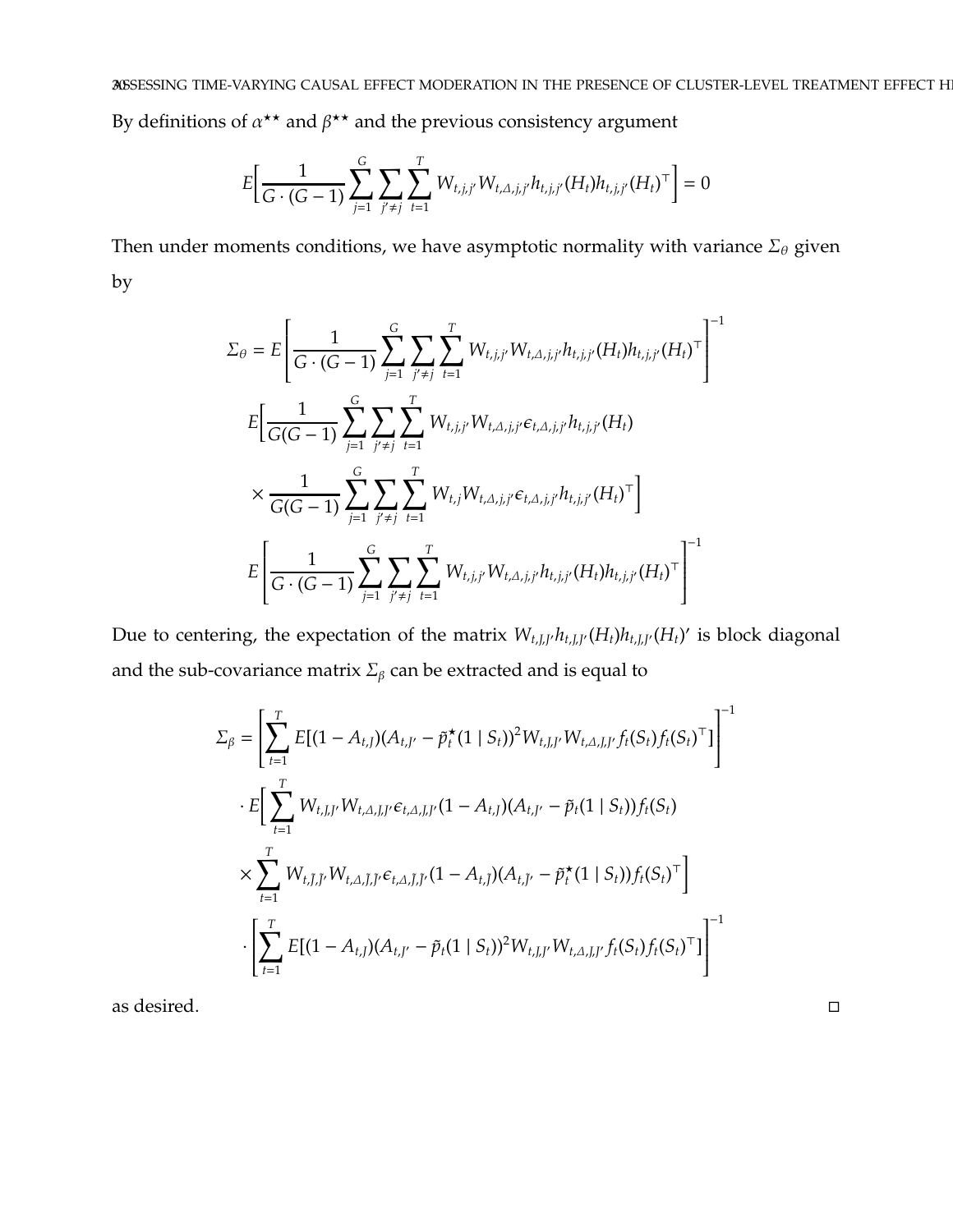<span id="page-30-0"></span>

| Scenario     |             | Estimator # of Clusters Cluster Size |    | Estimate | <b>SE</b> | <b>RMSE</b> | CP    |
|--------------|-------------|--------------------------------------|----|----------|-----------|-------------|-------|
|              | C-WCLS      | 25                                   | 10 | $-0.198$ | 0.035     | 0.036       | 0.945 |
|              | <b>WCLS</b> |                                      |    | $-0.200$ | 0.036     | 0.035       | 0.956 |
|              | C-WCLS      | 25                                   | 25 | $-0.199$ | 0.022     | 0.023       | 0.948 |
|              | <b>WCLS</b> |                                      |    | $-0.199$ | 0.023     | 0.022       | 0.958 |
|              | C-WCLS      | 50                                   | 10 | $-0.198$ | 0.025     | 0.027       | 0.935 |
| $\mathbf I$  | <b>WCLS</b> |                                      |    | $-0.198$ | 0.026     | 0.026       | 0.944 |
|              | C-WCLS      | 50                                   | 25 | $-0.198$ | 0.016     | 0.016       | 0.950 |
|              | <b>WCLS</b> |                                      |    | $-0.198$ | 0.016     | 0.017       | 0.937 |
|              | C-WCLS      | 100                                  | 10 | $-0.199$ | 0.018     | 0.018       | 0.949 |
|              | <b>WCLS</b> |                                      |    | $-0.198$ | 0.018     | 0.019       | 0.949 |
|              | C-WCLS      | 100                                  | 25 | $-0.198$ | 0.011     | 0.012       | 0.941 |
|              | <b>WCLS</b> |                                      |    | $-0.199$ | 0.011     | 0.012       | 0.944 |
|              | C-WCLS      |                                      |    | $-0.199$ | 0.070     | 0.076       | 0.935 |
|              | <b>WCLS</b> | 25                                   | 10 | $-0.201$ | 0.041     | 0.076       | 0.710 |
|              | C-WCLS      |                                      |    | $-0.196$ | 0.065     | 0.071       | 0.933 |
|              | <b>WCLS</b> | 25                                   | 25 | $-0.200$ | 0.026     | 0.065       | 0.557 |
|              | C-WCLS      |                                      |    | $-0.200$ | 0.051     | 0.049       | 0.957 |
|              | <b>WCLS</b> | 50                                   | 10 | $-0.200$ | 0.029     | 0.052       | 0.723 |
| $\mathbf{I}$ | C-WCLS      |                                      |    | $-0.200$ | 0.047     | 0.049       | 0.947 |
|              | <b>WCLS</b> | 50                                   | 25 | $-0.199$ | 0.019     | 0.048       | 0.555 |
|              | C-WCLS      |                                      |    | $-0.198$ | 0.036     | 0.035       | 0.955 |
|              | <b>WCLS</b> | 100                                  | 10 | $-0.198$ | 0.021     | 0.037       | 0.718 |
|              | C-WCLS      |                                      |    | $-0.198$ | 0.033     | 0.035       | 0.942 |
|              | <b>WCLS</b> | 100                                  | 25 | $-0.199$ | 0.013     | 0.032       | 0.583 |
|              | C-WCLS      |                                      |    | $-0.199$ | 0.070     | 0.073       | 0.948 |
|              | <b>WCLS</b> | 25                                   | 10 | $-0.202$ | 0.041     | 0.074       | 0.734 |
|              | C-WCLS      |                                      |    | $-0.196$ | 0.066     | 0.069       | 0.931 |
|              | <b>WCLS</b> | 25                                   | 25 | $-0.200$ | 0.026     | 0.068       | 0.563 |
|              | C-WCLS      |                                      |    | $-0.198$ | 0.051     | 0.052       | 0.941 |
|              | <b>WCLS</b> | 50                                   | 10 | $-0.199$ | 0.029     | 0.052       | 0.742 |
| Ш            | C-WCLS      |                                      |    | $-0.199$ | 0.047     | 0.048       | 0.946 |
|              | <b>WCLS</b> | 50                                   | 25 | $-0.200$ | 0.018     | 0.048       | 0.561 |
|              | C-WCLS      |                                      |    | $-0.200$ | 0.036     | 0.037       | 0.946 |
|              | <b>WCLS</b> | 100                                  | 10 | $-0.200$ | 0.021     | 0.037       | 0.740 |
|              | C-WCLS      |                                      |    | $-0.201$ | 0.034     | 0.033       | 0.956 |
|              | <b>WCLS</b> | 100                                  | 25 | $-0.198$ | 0.013     | 0.034       | 0.555 |

Table 3. Additional simulation results: cluster-based weighted-centered least squares (C-WCLS) and weighted-least squares estimator (WCLS) comparison for Scenarios I, II, III, and IV.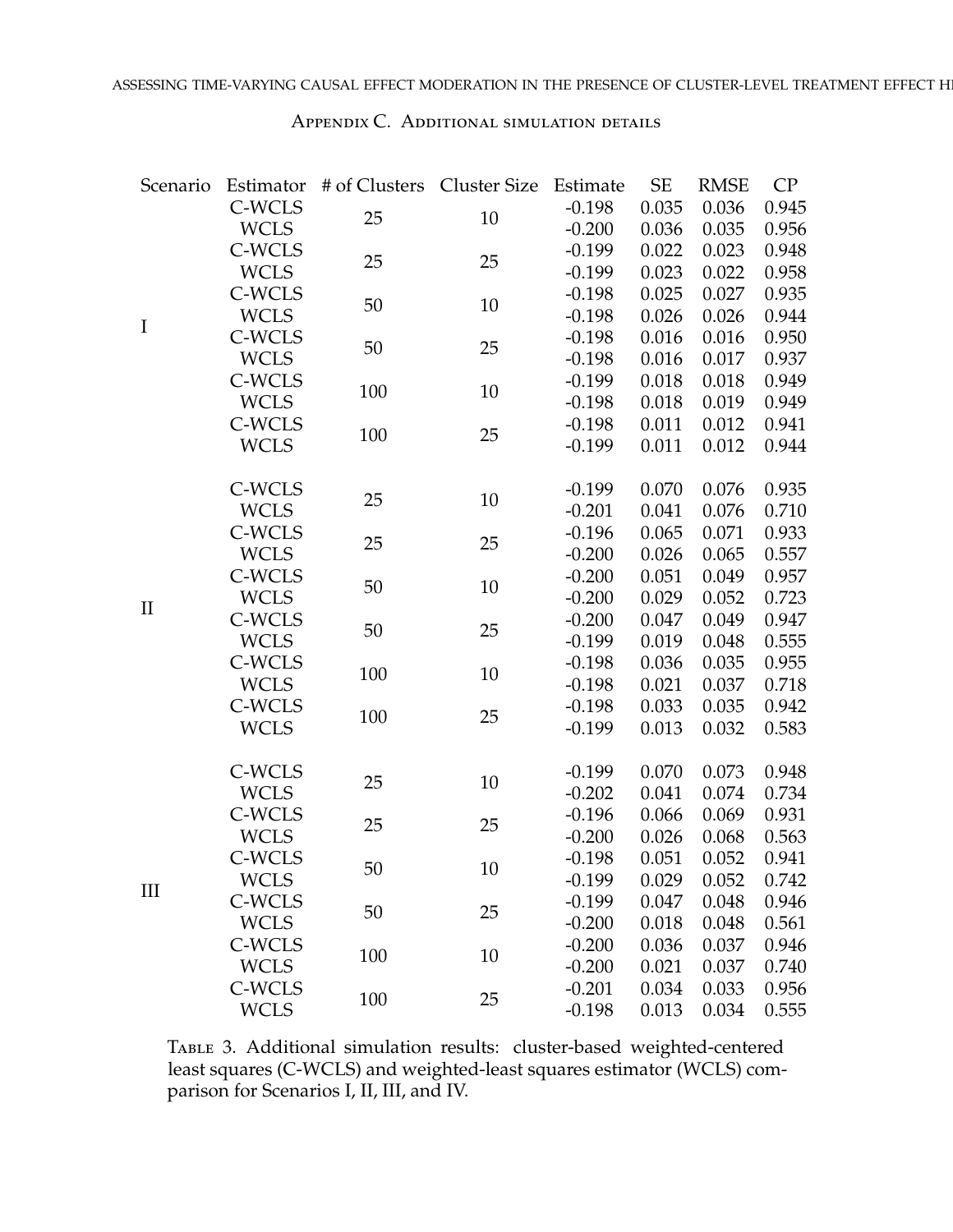|    | Scenario # of Clusters Cluster Size Estimate SD RMSE CP |     |                                  |       |             |  |
|----|---------------------------------------------------------|-----|----------------------------------|-------|-------------|--|
|    | 25                                                      | 10  | $-0.097$ $0.028$ $0.029$ $0.958$ |       |             |  |
|    | 25                                                      | 25  | $-0.101$ $0.017$ $0.019$ $0.942$ |       |             |  |
| IV | 50                                                      | 10  | $-0.097$ $0.020$ $0.021$ $0.953$ |       |             |  |
|    | 50                                                      | 25  | $-0.100$ $0.013$ $0.013$ $0.942$ |       |             |  |
|    | 100                                                     | 10  | $-0.097$ $0.015$ $0.015$ $0.943$ |       |             |  |
|    | 100                                                     | 25. | $-0.100$                         | 0.009 | 0.009 0.944 |  |

<span id="page-31-0"></span>TABLE 4. Simulations show strong finite sample estimation and accurate coverage for indirect effects.

Appendix D. Simulation for Lag Effect estimation

D.1. **Simulation setup.** To evaluate the proposed estimator with  $\Delta > 1$ , we extend the simulation setup in the main paper. Consider an MRT with the same setting, in addition to  $\beta_{\Delta 0} = -0.1$  and  $\beta_{\Delta 1} = 0.2$ , thus,  $\Delta = 2$  and the proximal response is:

<span id="page-31-1"></span>(11) 
$$
Y_{t,2} = \theta_1 \{ S_{t+1} - \mathbb{E} [S_{t+1} | A_t, H_t] \} + \{ A_t - p_t (1 | H_t) \} (\beta_{\Delta 0} + \beta_{\Delta 1} S_t) + \{ A_{t+1} - p_{t+1} (1 | H_{t+1}) \} (\beta_{10} + \beta_{11} S_{t+1}) + e_{t+2}.
$$

Here we identify two prespecified future (after time t) "reference" treatment regimes that define the distribution for *At*+1, . . . , *At*+∆−<sup>1</sup>. The first one assigns treatment with probabilities between zero and one and corresponds to the treatment assignment distribution, and the second one chooses the reference regime  $A_u = 1$  for  $u > t$ , with probability one. In this case, the lag  $\varDelta$  treatment effect represents the impact of a sequential treatments on the proximal response  $\Delta$  time units later.

**Simulation Scenario I**. The first scenario estimates  $\beta_{\varDelta}^{*}$  when an individual-level moderator exists and proximal responses share a random cluster-level intercept term that does not interact with treatment. The data generative model [\(11\)](#page-31-1) incorporates a cluster-level random-intercept  $e_g \sim \mathcal{N}(0, 0.5)$ . Table [5](#page-35-1) presents the results, which shows under both future treatment policies, the proposed C-WCLS approach achieve nearly unbiasedness and proper coverage.

**Simulation Scenario II**. In the second scenario, we extend scenario I to include a random cluster-level intercept term that interacts with the treatment by considering the linear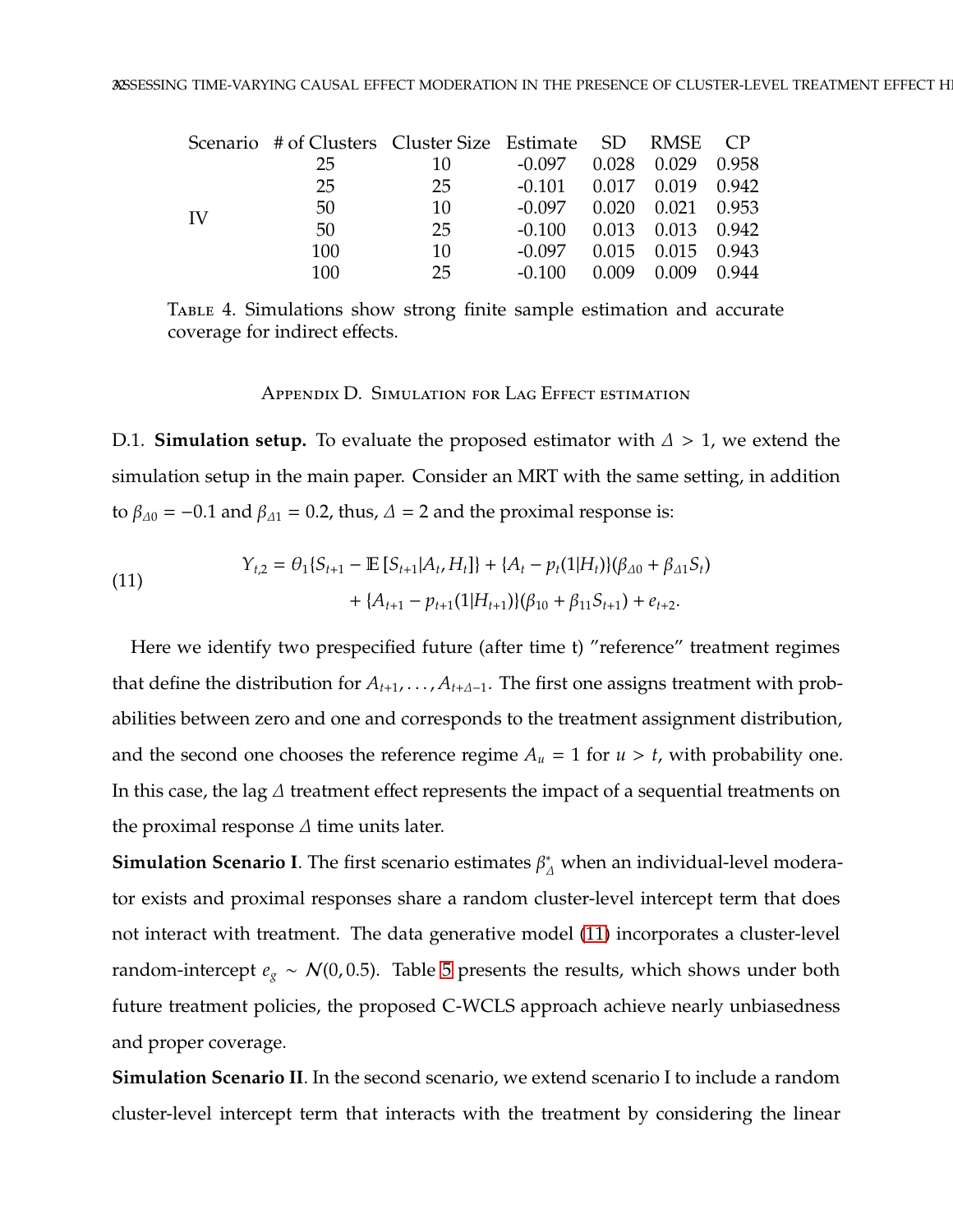**Simulation Scenario III**. In the third scenario, the lag treatment effect for an individual is assumed to depend on the average state of all individuals in the cluster, i.e., define the cluster-level moderator  $\bar{S}_{t,g} = \frac{1}{G}$  $\frac{1}{G_g}\sum_{j=1}^{G_g} S_{t,j}$  and consider the linear model from Scenario II with the additional term  $\bar{S}_{t,g} \times (A_{t,j} - p_t(1|H_{t,j}))$ . The proposed estimator again achieves the nominal 95% coverage probability (see Scenario III, Table [5\)](#page-35-1).

D.2. **Lag Treatment E**ff**ect Calculation. Sequential Treatment Regime.** As stated by the sequential treatment reference regime, we have the weight  $W_{t,\Delta} = \frac{\pi (A_{t+1}|H_{t+1})}{p(A_{t+1}|H_{t+1})}$  $\frac{\pi(A_{t+1}|H_{t+1})}{p(A_{t+1}|H_{t+1})} = \frac{1[A_{t+1}=1]}{p(A_{t+1}|H_{t+1})}$  $\frac{p(A_{t+1} | H_{t+1})}{p(A_{t+1} | H_{t+1})}$ . Thus, the true lag  $\Delta$  = 2 treatment effect can simply be calculated as:

(12) 
$$
\beta_{t,2} = E \left[ Y_{t,2} \frac{1[A_{t+1} = 1]}{p(A_{t+1}|H_{t+1})} | H_t, A_t = 1 \right] - E \left[ Y_{t,2} \frac{1[A_{t+1} = 1]}{p(A_{t+1}|H_{t+1})} | H_t, A_t = 0 \right]
$$

Under our simulation setting, the term  $E\left[ Y_{t,2} \frac{1[A_{t+1}=1]}{p(A_{t+1}|H_{t+1})} \right]$  $p(A_{t+1}|H_{t+1}) | H_t, A_t = a]$  is equal to:

$$
E [(0.8S_{t+1} + (A_t - p_t(1|H_t))(-0.1 + 0.2S_t) + (A_{t+1} - p_{t+1}(1|H_{t+1}))(-0.2 + 0.2S_{t+1}))
$$
  
 
$$
\times \frac{1[A_{t+1} = 1]}{p(A_{t+1}|H_{t+1})} |H_t, A_t = a]
$$

Splitting the expectation above to three terms, we have the following calculation:

<span id="page-32-0"></span>(13) 
$$
E\left[0.8S_{t+1}\frac{1[A_{t+1}=1]}{p(A_{t+1}|H_{t+1})}\mid H_t, A_t = a\right] = 0
$$

<span id="page-32-1"></span>
$$
E\left[ (A_t - p_t(1|H_t))(-0.1 + 0.2S_t) \frac{1[A_{t+1} = 1]}{p(A_{t+1}|H_{t+1})} | H_t, A_t = a \right]
$$
  
=  $(a - p_t(1|H_t))(-0.1 + 0.2S_t)E\left[ \frac{1[A_{t+1} = 1]}{p(A_{t+1}|H_{t+1})} | H_t, A_t = a \right]$   
(14) 
$$
= (a - p_t(1|H_t))(-0.1 + 0.2S_t)
$$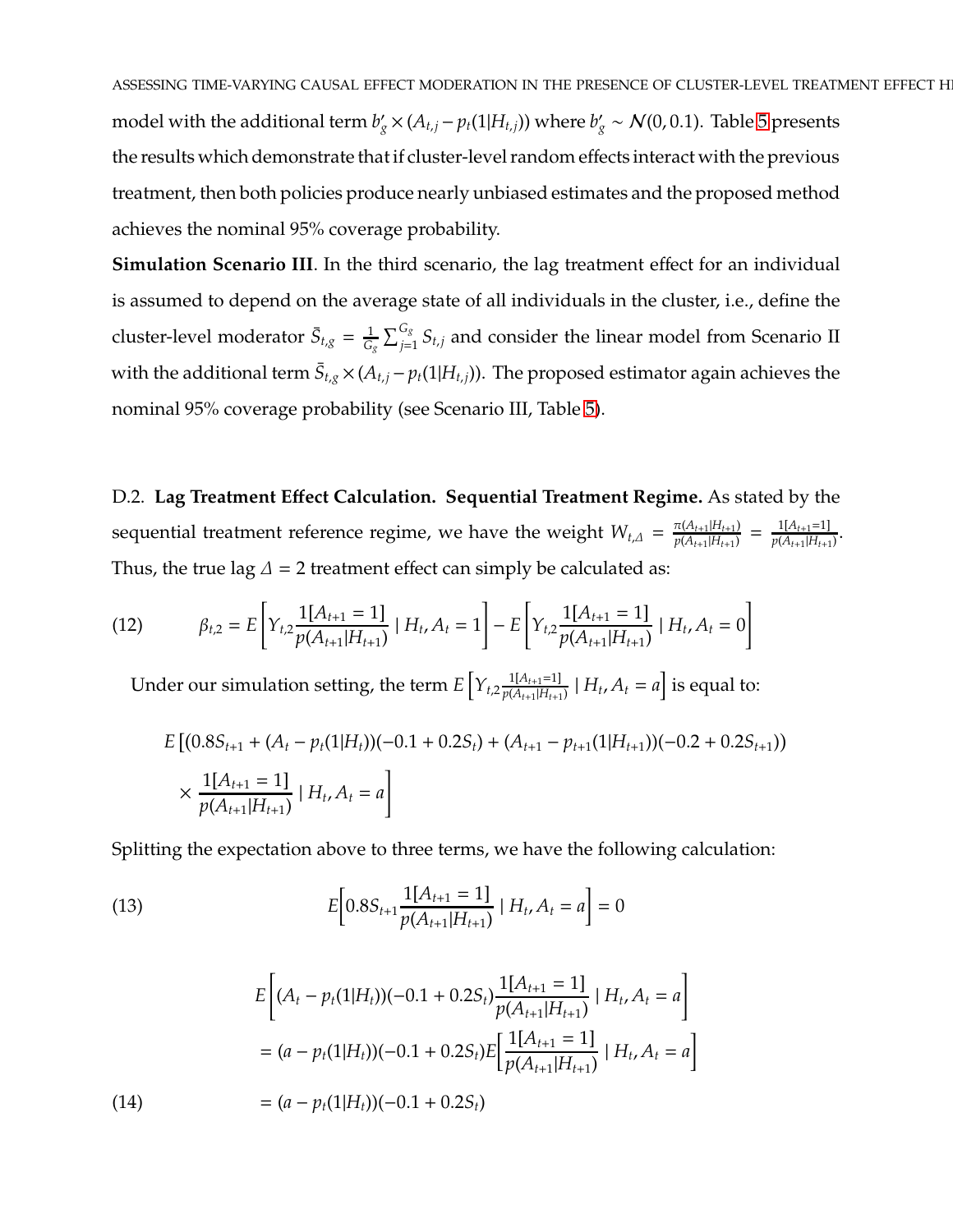$$
E\left[ (A_{t+1} - p_{t+1}(1|H_{t+1}))(-0.2 + 0.2S_{t+1}) \frac{1[A_{t+1} = 1]}{p(A_{t+1}|H_{t+1})} | H_t, A_t = a \right]
$$
  
\n
$$
= E\left[ (-0.2 + 0.2S_{t+1}) E\left[ (A_{t+1} - p_{t+1}(1|H_{t+1})) \frac{1[A_{t+1} = 1]}{p(A_{t+1}|H_{t+1})} | H_{t+1} \right] | H_t, A_t = a \right]
$$
  
\n
$$
= E\left[ (-0.2 + 0.2S_{t+1})(1 - p_{t+1}(1|H_{t+1})) | H_t, A_t = a \right]
$$
  
\n
$$
= -0.2 + 0.2 \cdot E[(1 - S_{t+1}) \cdot \text{expit}(-0.8A_t + 0.8S_{t+1}) | H_t, A_t = a]
$$
  
\n(15) 
$$
= -0.2 + 0.2 \cdot \text{expit}(-0.8a - 0.8)
$$

<span id="page-33-0"></span>Therefore,

$$
E\left[Y_{t,2}\frac{1[A_{t+1}=1]}{p(A_{t+1}|H_{t+1})}\mid H_t, A_t = a\right] = (13) + (14) + (15)
$$
  
=  $(a - p_t(1|H_t))(-0.1 + 0.2S_t) - 0.2 + 0.2 \cdot \text{expit}(-0.8a - 0.8)$ 

and the true lag  $\Delta = 2$  treatment effect under sequential treatment regime is equal to:

$$
\beta_{t,2} = E\left[Y_{t,2}\frac{1[A_{t+1} = 1]}{p(A_{t+1}|H_{t+1})} | H_t, A_t = 1\right] - E\left[Y_{t,2}\frac{1[A_{t+1} = 1]}{p(A_{t+1}|H_{t+1})} | H_t, A_t = 0\right]
$$

$$
= -0.1 + 0.2S_t + 0.2 \cdot \text{expit}(-0.8 - 0.8) - 0.2 \cdot \text{expit}(-0.8)
$$

$$
= -0.128 + 0.2S_t
$$

**Observed Distribution Treatment Regime.** As specified by this reference treatment regime, we have future treatment reference distribution the same with the distribution of treatments in the data we have at hand, i.e.,  $\pi(A_{t+1} | H_{t+1}) = p(A_{t+1} | H_{t+1})$  and  $W_{t,\Delta} = 1$ . Thus, the true lag  $\Delta$  = 2 treatment effect can be calculated as:

(17) 
$$
\beta'_{t,2} = E[Y_{t,2} | H_t, A_t = 1] - E[Y_{t,2} | H_t, A_t = 0]
$$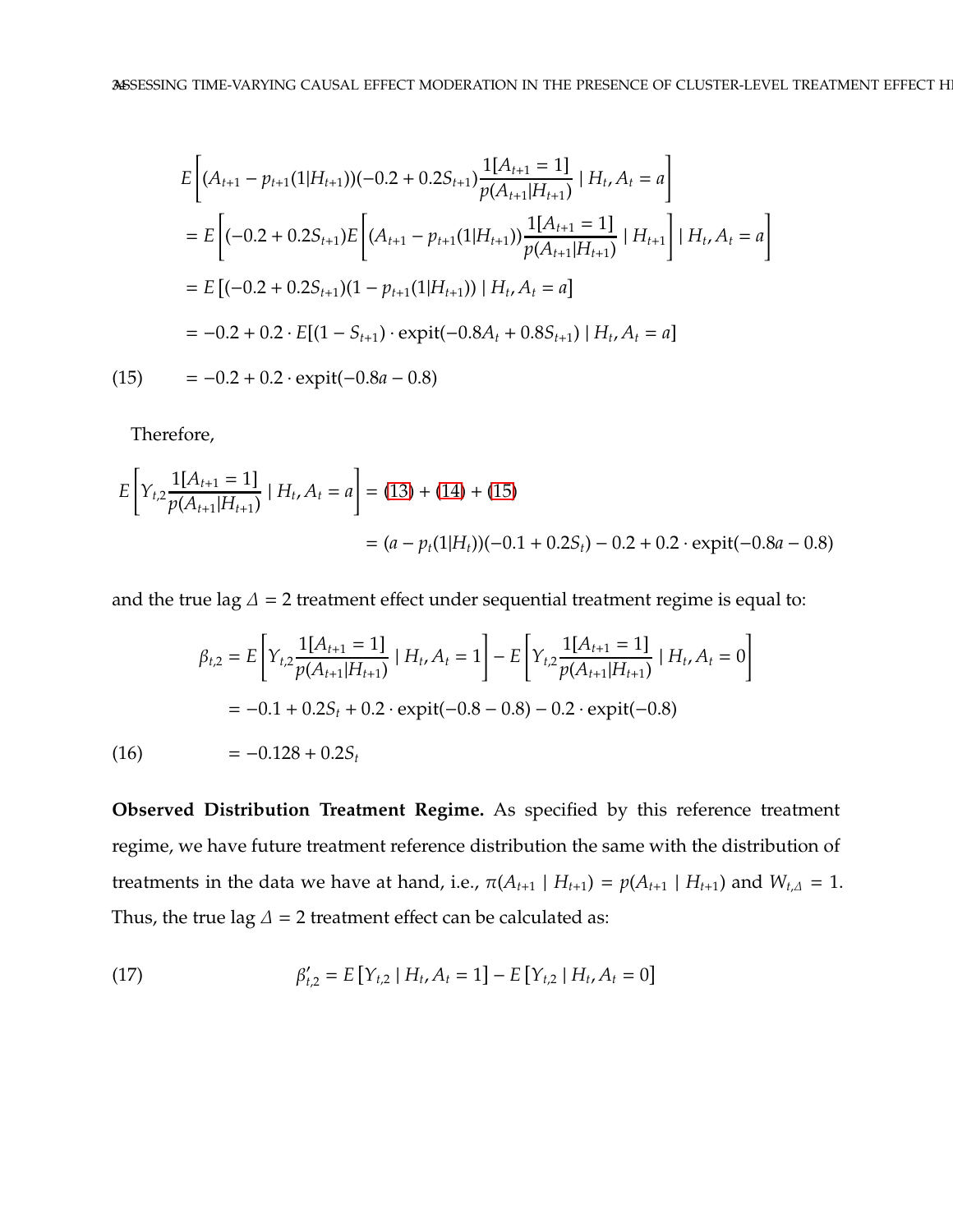$$
E [(0.8S_{t+1} + (A_t - p_t(1|H_t))(-0.1 + 0.2S_t) + (A_{t+1} - p_{t+1}(1|H_{t+1}))(-0.2 + 0.2S_{t+1})) | H_t, A_t = a]
$$
  
= (18) + (19) + (20)

The three terms are calculated below:

<span id="page-34-0"></span>(18) 
$$
E[0.8S_{t+1} | H_t, A_t = a] = 0
$$

<span id="page-34-1"></span>(19) 
$$
E\left[ (A_t - p_t(1|H_t))(-0.1 + 0.2S_t) \mid H_t, A_t = a \right] = (a - p_t(1|H_t))(-0.1 + 0.2S_t)
$$

<span id="page-34-2"></span>
$$
E\left[\left(A_{t+1} - p_{t+1}(1|H_{t+1})\right)(-0.2 + 0.2S_{t+1}) | H_t, A_t = a\right]
$$
  
= 
$$
E\left[(-0.2 + 0.2S_{t+1})E\left[\left(A_{t+1} - p_{t+1}(1|H_{t+1})\right) | H_{t+1}\right] | H_t, A_t = a\right]
$$
  
(20) =0

Therefore,

$$
E[Y_{t,2} | H_t, A_t = a] = (a - p_t(1|H_t))(-0.1 + 0.2S_t)
$$

and the true lag  $\Delta$  = 2 treatment effect under observed treatment distribution regime is equal to:

(21) 
$$
\beta'_{t,2} = E[Y_{t,2} | H_t, A_t = 1] - E[Y_{t,2} | H_t, A_t = 0]
$$

$$
= -0.1 + 0.2S_t
$$

D.3. **Marginal Lag Treatment E**ff**ect Simulation Results.** The choice for prespecified future reference treatment regimes is of vital importance and often time yields to different treatment effect estimations. Following the derivations above, the fully marginal lag  $\Delta = 2$ treatment effect is -0.128 for sequential treatment reference regime, and -0.1 for observed treatment distribution regime. Table [5](#page-35-1) presents the simulation results.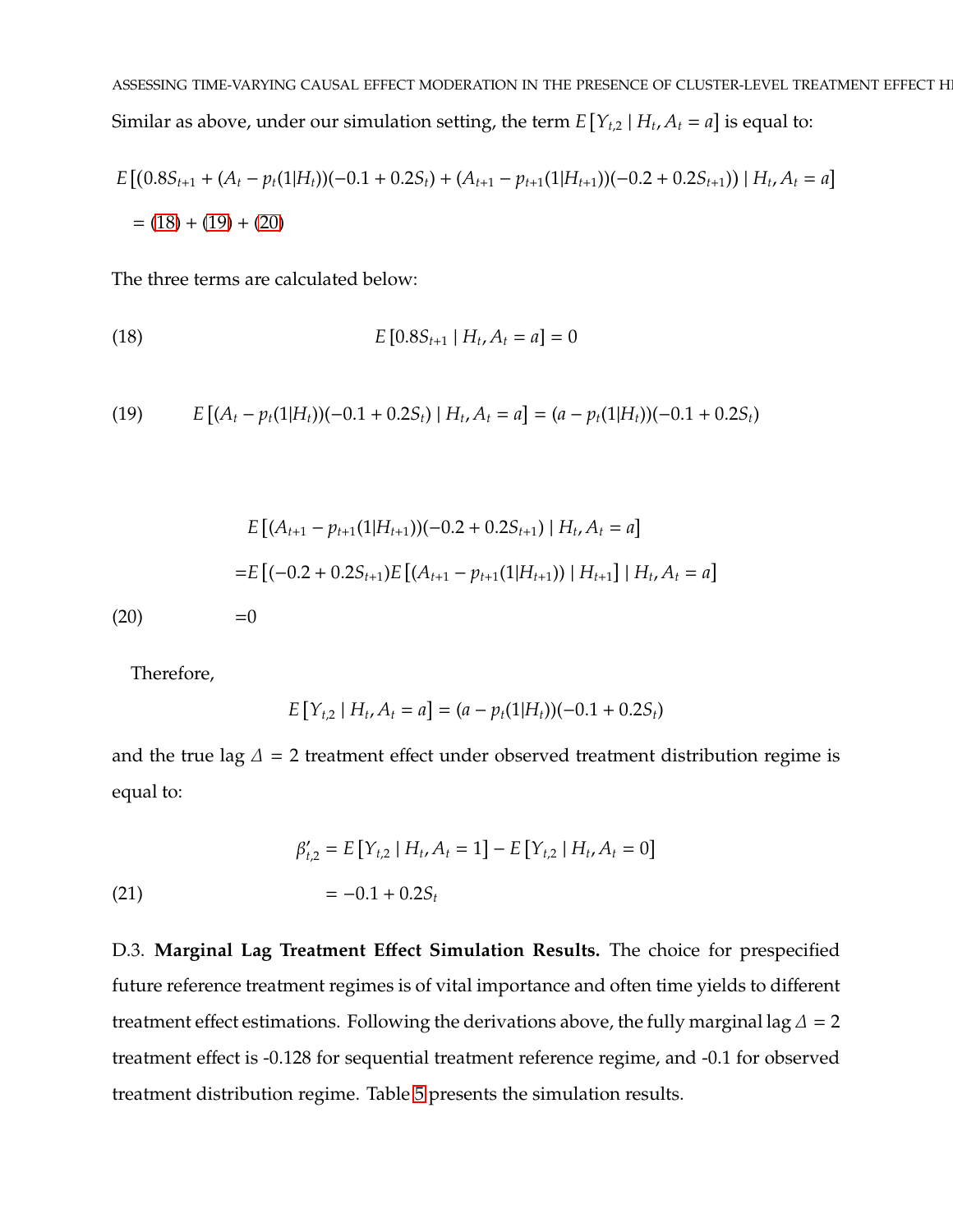<span id="page-35-1"></span>

| Scenario | Policy     | # of Clusters Cluster Size Estimate |    |          | <b>SE</b> | <b>RMSE</b> | CP    |
|----------|------------|-------------------------------------|----|----------|-----------|-------------|-------|
|          | <b>OTD</b> | 50                                  | 10 | $-0.098$ | 0.031     | 0.032       | 0.938 |
|          | <b>ST</b>  |                                     |    | $-0.123$ | 0.062     | 0.063       | 0.949 |
|          | <b>OTD</b> | 50                                  | 25 | $-0.098$ | 0.020     | 0.020       | 0.948 |
|          | <b>ST</b>  |                                     |    | $-0.124$ | 0.040     | 0.039       | 0.955 |
|          |            |                                     |    |          |           |             |       |
|          | <b>OTD</b> | 50                                  | 10 | $-0.099$ | 0.054     | 0.054       | 0.944 |
| П        | <b>ST</b>  |                                     |    | $-0.122$ | 0.077     | 0.078       | 0.949 |
|          | <b>OTD</b> | 50                                  | 25 | $-0.099$ | 0.048     | 0.049       | 0.942 |
|          | <b>ST</b>  |                                     |    | $-0.121$ | 0.059     | 0.061       | 0.950 |
|          |            |                                     |    |          |           |             |       |
|          | <b>OTD</b> | 50                                  | 10 | $-0.096$ | 0.054     | 0.056       | 0.942 |
| III      | <b>ST</b>  |                                     |    | $-0.122$ | 0.075     | 0.075       | 0.948 |
|          | <b>OTD</b> |                                     | 25 | $-0.099$ | 0.048     | 0.050       | 0.944 |
|          | <b>ST</b>  | 50                                  |    | $-0.125$ | 0.059     | 0.059       | 0.955 |

TABLE 5. Simulation: cluster-based weighted-centered least squares (C-WCLS) estimators for lag  $\Delta$  = 2 effect, under the policy of observed treatment distribution (OTD) versus sequential treatment (ST), and comparison for Scenarios I, II, III.

# Appendix E. Proof of Lemma [4.4](#page-10-0)

<span id="page-35-0"></span>*Proof.* Consider the *W*-matrix for the direct effect asymptotic variance,

$$
\frac{1}{G^2} \sum_{t,t'} \sum_{j,j'} \mathbb{E} \Big[ W_{t,j} W_{t,\Delta,j} \epsilon_{t,\Delta,j} (A_{t,j} - \tilde{p}_t (1 \mid S_t)) W_{t',j'} W_{t',\Delta,j'} \epsilon_{t',\Delta,j'} (A_{t',j'} - \tilde{p}_t (1 \mid S_{t'})) f_t (S_t) f_{t'} (S_{t'})^\top \Big]
$$

Consider the cross-terms with  $j \neq j'$  and without loss of generality assume  $t \geq t'$ , then

$$
\mathbb{E}\bigg[\sum_{a,a'}\tilde{p}_t(a\mid S_t)(a-\tilde{p}_t(1\mid S_t))\tilde{p}_{t'}(a'\mid S_{t'})(a'-\tilde{p}_{t'}(1\mid S_{t'}))\n\n\mathbb{E}\bigg[\mathbb{E}\bigg[W_{t,\Delta,j}\epsilon_{t,\Delta,j}W_{t',\Delta,j'}\epsilon_{t',\Delta,j'}\mid H_{t,j},A_{t,j}=a,H_{t',j'},A_{t',j'}=a'\bigg]\mid S_t,S_{t'}\bigg]f_t(S_t)f_{t'}(S_{t'})^\top\bigg].
$$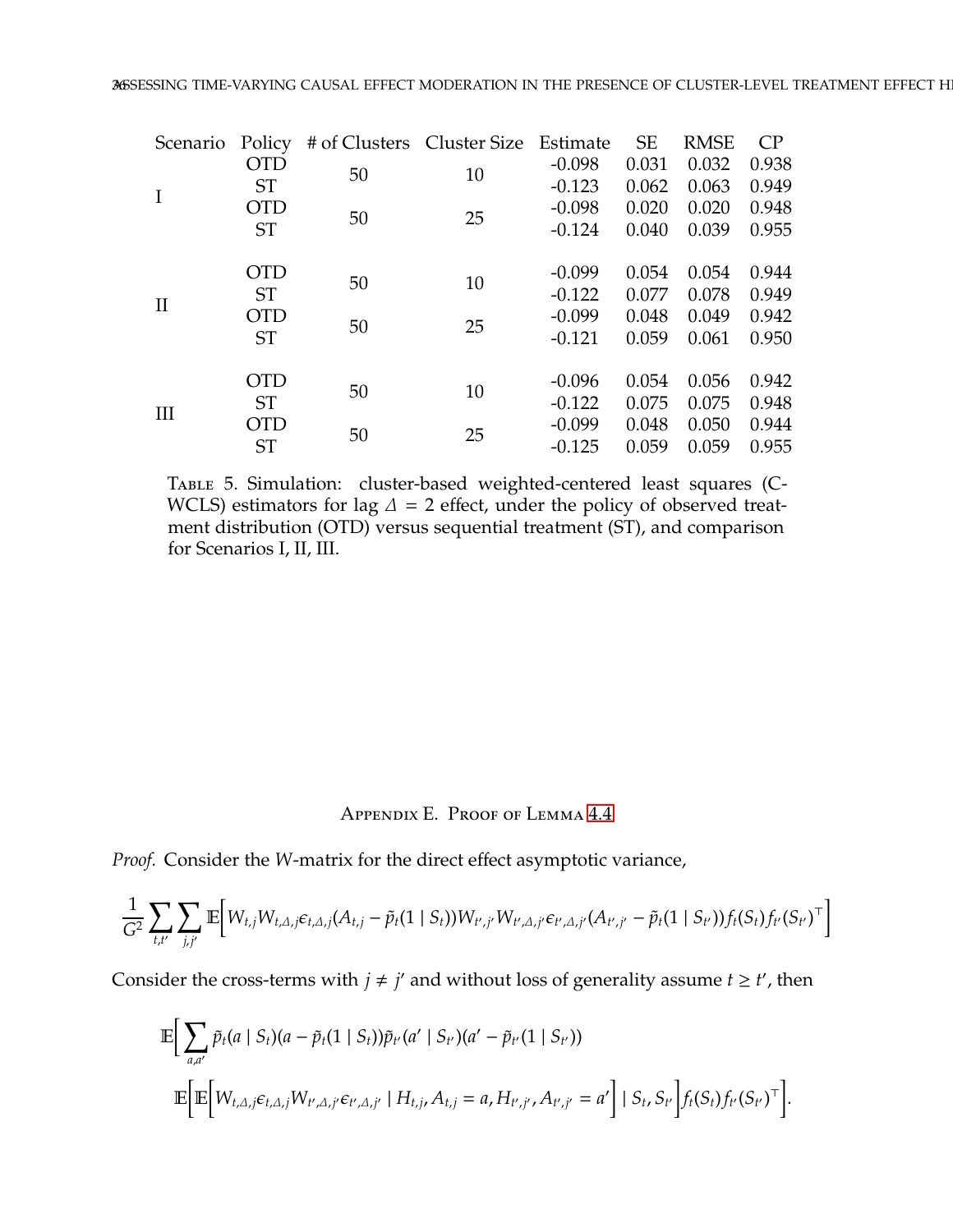Under the assumption of the error cross-term being constant in *a* and *a* ′ we can re-write the above as:

$$
= \mathbb{E}\left[\sum_{a,a'} \tilde{p}_t(a \mid S_t)(a - \tilde{p}_t(1 \mid S_t))\tilde{p}_{t'}(a' \mid S_{t'}) (a' - \tilde{p}_{t'}(1 \mid S_{t'}))\psi(S_t, S_{t'})f_t(S_t)f_{t'}(S_{t'})^{\top}\right]
$$
  
\n
$$
= \mathbb{E}\left[\psi(S_t, S_{t'})f_t(S_t)f_{t'}(S_{t'})^{\top}\left(\sum_{a,a'} \tilde{p}_t(a \mid S_t)(a - \tilde{p}_t(1 \mid S_t))\tilde{p}_{t'}(a' \mid S_{t'})(a' - \tilde{p}_{t'}(1 \mid S_{t'}))\right)\right]
$$
  
\n
$$
= \mathbb{E}\left[\psi(S_t, S_{t'})f_t(S_t)f_{t'}(S_{t'})^{\top} \cdot 0\right] = 0.
$$

Therefore, we have that the *W*-matrix simplifies to

$$
\mathbb{E}\Big[\sum_{t=1}^{T} W_{t,J}\epsilon_{t,J}(A_{t,J} - \tilde{p}_t(1 \mid S_t))f_t(S_t) \times \sum_{t=1}^{T} W_{t,J}\epsilon_{t,J}(A_{t,J} - \tilde{p}_t(1 \mid S_t))f_t(S_t)^{\top}\Big]
$$
\n
$$
= \mathbb{E}\Big[\frac{1}{G}\sum_{j=1}^{G} \Big[\sum_{t=1}^{T} W_{t,J}\epsilon_{t,J}(A_{t,J} - \tilde{p}_t(1 \mid S_t))f_t(S_t) \times \sum_{t=1}^{T} W_{t,J}\epsilon_{t,J}(A_{t,J} - \tilde{p}_t(1 \mid S_t))f_t(S_t)^{\top}\Big]\Big]
$$
\n
$$
= \mathbb{E}\Big[\sum_{t=1}^{T} W_t\epsilon_t(A_t - \tilde{p}_t(1 \mid S_t))f_t(S_t) \times \sum_{t=1}^{T} W_t\epsilon_t(A_t - \tilde{p}_t(1 \mid S_t))f_t(S_t)^{\top}\Big]
$$

<span id="page-36-0"></span>which is the *W* matrix as in the standard MRT analysis.

## Appendix F. Small sample size adjustment for covariance estimation

The robust sandwich covariance estimator [\[24](#page-21-4)] for the entire variance matrix is given by *Q*−<sup>1</sup>Λ*Q*−<sup>1</sup> . The first term, *Q*, is given by

$$
\sum_{m=1}^{M} \frac{1}{G_m} \sum_{j=1}^{G_m} D_{j,m}^{\top} W_{j,m} D_{j,m}
$$

where  $D_{j,m}$  is the model matrix for individual *j* in group *g* associated with equation [\(7\)](#page-9-1), and  $W_{j,m}$  is a diagonal matrix of individual weights. The middle term  $\Lambda$  is given by

$$
\sum_{m=1}^{M} \frac{1}{G_m^2} \sum_{i,j=1}^{G_m} D_{i,m}^{\top} W_{i,m} (I_{i,m} - H_{i,m})^{-1} e_{i,m} e_{j,m}^{\top} (I_{j,m} - H_{j,m})^{-1} W_{j,m} D_{j,m}
$$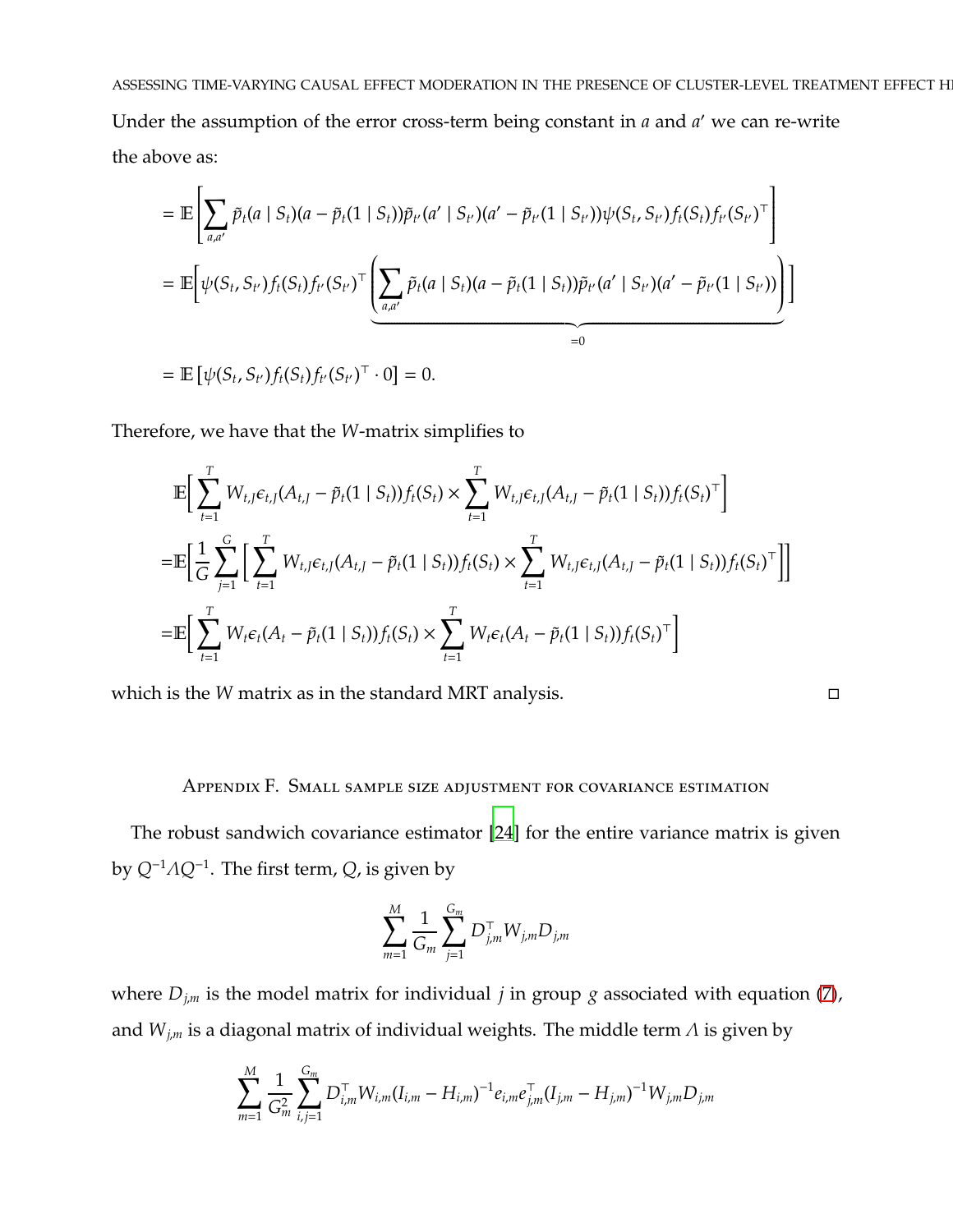$$
H_{j,m} = D_{j,m} \left( \sum_{m=1}^{M} \frac{1}{G_m} \sum_{j=1}^{G_m} D_{j,m}^{\top} W_{j,m} D_{j,m} \right)^{-1} D_{j,m}^{\top} W_{j,m}
$$

<span id="page-37-1"></span><span id="page-37-0"></span>From  $Q^{-1}AQ^{-1}$  we extract  $\hat{\Sigma}_{\beta}$ .

# Appendix G. Additional analysis of IHS

G.1. **Additional Information for Figure 3.** Figure 3 presented a visually comparison between WCLS and C-WCLS in terms of the moderation of average previous week's proximal outcomes on the effect of notifications on average weekly mood scores, log step counts, and log sleep counts respectively in IHS. Here we attach the table for numerical comparison.

| Outcome      | Setting     | Variables | Estimate | Std. Error | t-value  | p-value |
|--------------|-------------|-----------|----------|------------|----------|---------|
|              | <b>WCLS</b> | $\beta_0$ | 0.369    | 0.086      | 4.267    | 0.000   |
| Mood         |             | $\beta_1$ | $-0.055$ | 0.011      | $-4.822$ | 0.000   |
|              | C-WCLS      | $\beta_0$ | 0.421    | 0.214      | 1.968    | 0.053   |
|              |             | $\beta_1$ | $-0.061$ | 0.028      | $-2.181$ | 0.032   |
|              |             | $\beta_0$ | 0.729    | 0.295      | 2.472    | 0.015   |
|              | <b>WCLS</b> | $\beta_1$ | $-0.037$ | 0.015      | $-2.484$ | 0.015   |
| <b>Steps</b> | C-WCLS      | $\beta_0$ | 0.997    | 0.734      | 1.357    | 0.176   |
|              |             | $\beta_1$ | $-0.049$ | 0.037      | $-1.343$ | 0.181   |
|              |             | $\beta_0$ | 1.325    | 0.350      | 3.782    | 0.000   |
|              | <b>WCLS</b> | $\beta_1$ | $-0.068$ | 0.017      | $-3.916$ | 0.000   |
| Sleep        |             | $\beta_0$ | 1.543    | 0.767      | 2.012    | 0.046   |
|              | C-WCLS      | $\beta_1$ | $-0.081$ | 0.039      | $-2.082$ | 0.039   |
|              |             |           |          |            |          |         |

TABLE 6. Moderation Analysis with  $\beta(t; S_t) = \beta_0 + \beta_1 \cdot Y_{t,j}$ 

G.2. **Lagged Treatment Effect.** We implement an extended investigation on the lag  $\Delta = 2$ treatment effect of the targeted mobile notifications. The same two models:  $\beta_2(t; S_t)$  =  $\beta_0 + \beta_1 \cdot Y_{t,j} + \beta_2 \overline{Y}_{t,-j}$  are applied to moderation analyses.

The first set of moderation analyses considers the standard moderation analysis where only individual-level moderators are included (i.e.,  $\beta_2 = 0$ ), with or without accounting for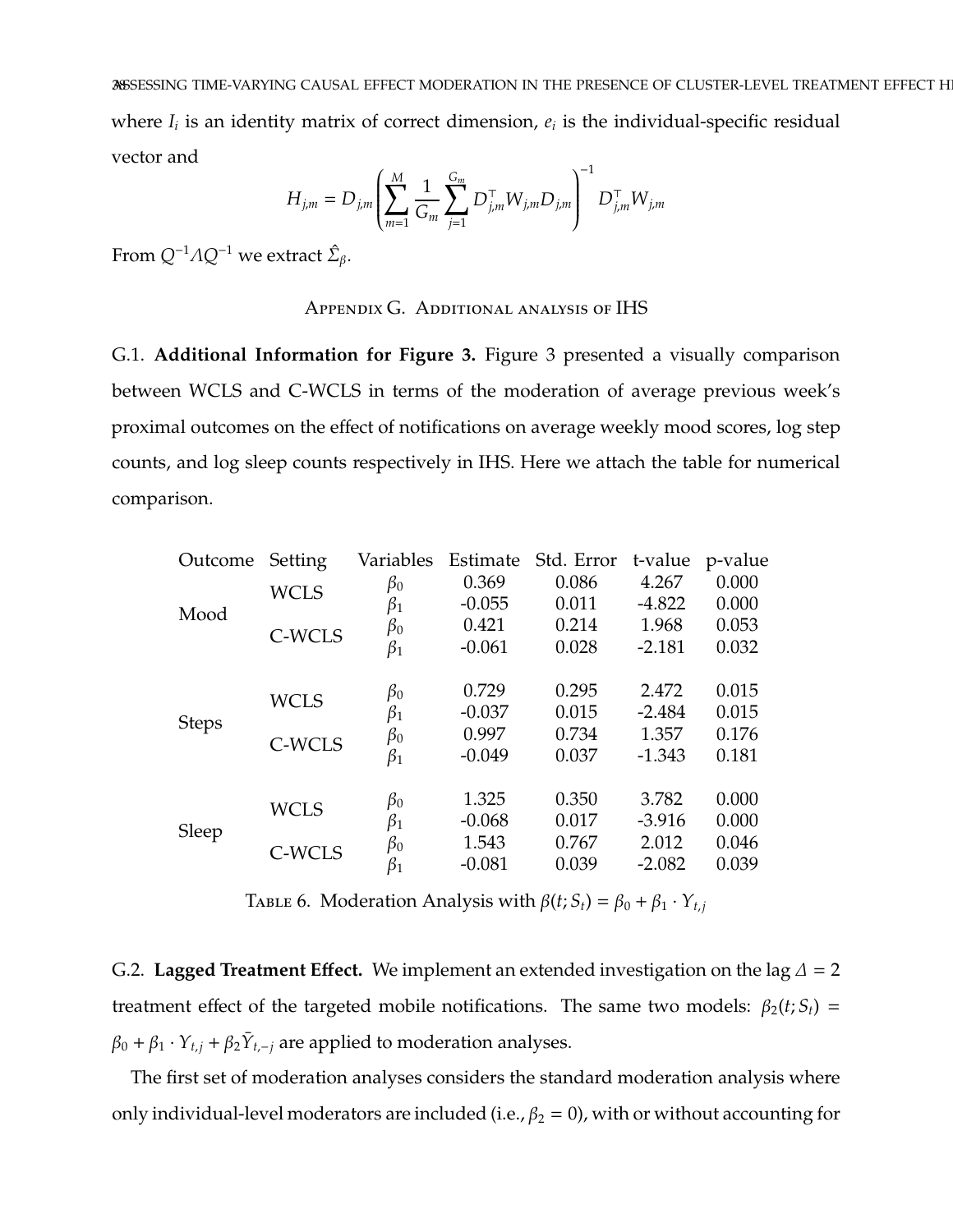<span id="page-38-0"></span>

FIGURE 4. Moderation analysis of lag  $\Delta$  = 2 effect of notifications on average weekly mood scores, log step counts, and log sleep counts respectively under the sequential treatment policy.

<span id="page-38-1"></span>

FIGURE 5. Moderation analysis of lag  $\Delta$  = 2 effect of notifications on average weekly mood scores, log step counts, and log sleep counts respectively under the observed treatment distribution.

cluster-level moderation effect heterogeneity. Figure [4](#page-38-0) and Figure [5](#page-38-1) visualize the estimates across the range of prior week's proximal response for both our proposed approach and the WCLS approach from [\[3](#page-19-2)]. In this case, the effects do not change too much for all the analysis;

The second moderation analysis lets  $\beta_2$  be a free parameter. Table [7](#page-39-1) and Table [8](#page-39-2) present the results. Here, we see that the constant term  $\beta_0$  in the mood analysis becomes significant, while the new term  $\beta_2$  is insignificant. The results suggest the average proximal outcomes of others in the cluster have a limited moderate effect on notifications, however, the lag impact of a notification on mood is positive and significant.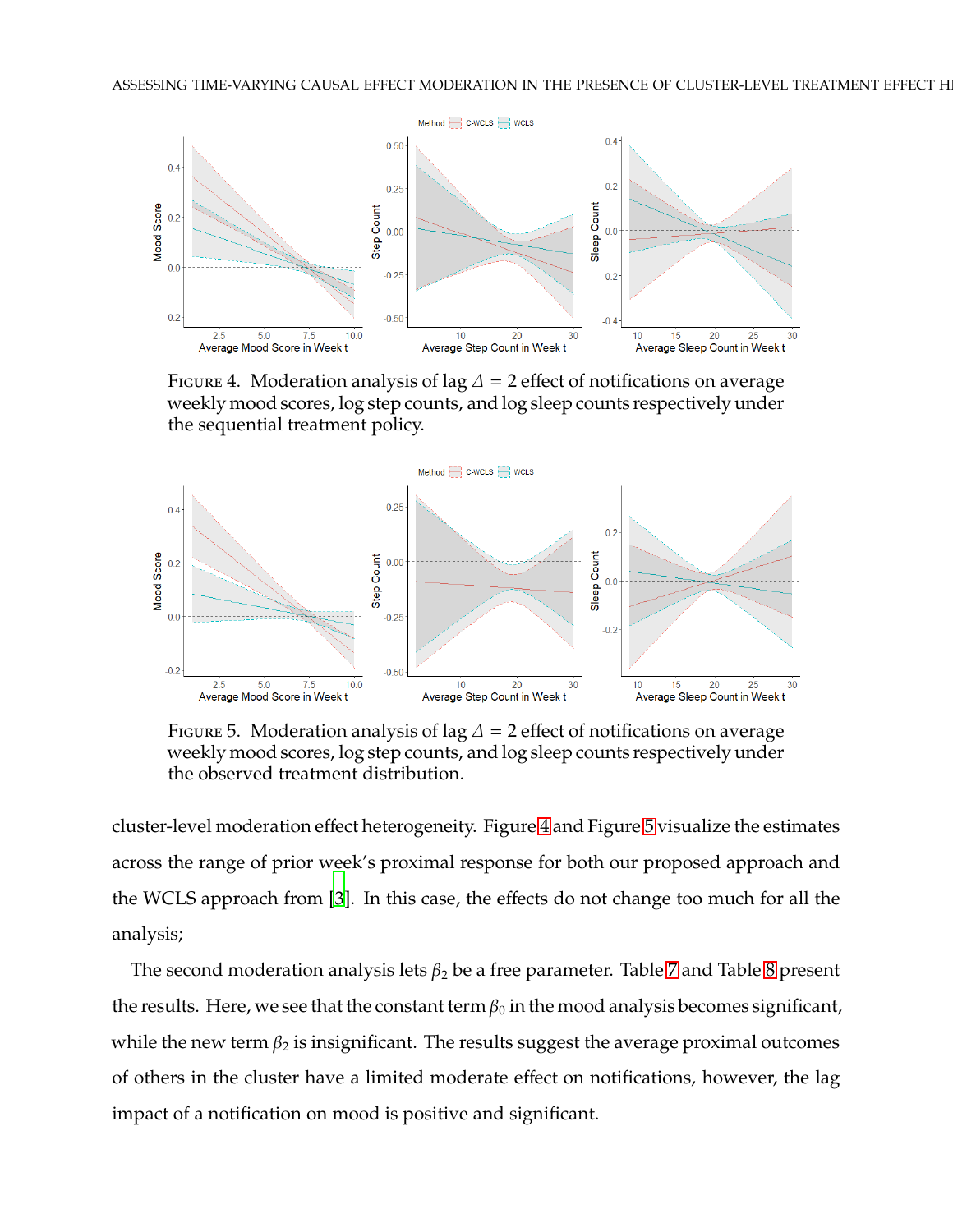<span id="page-39-1"></span>

| Outcome Setting |        | Variables |          | Estimate Std. Error t-value p-value |          |       |
|-----------------|--------|-----------|----------|-------------------------------------|----------|-------|
|                 |        | $\beta_0$ | 0.665    | 0.321                               | 2.072    | 0.040 |
| Mood            | C-WCLS | $\beta_1$ | $-0.067$ | 0.037                               | $-1.804$ | 0.072 |
|                 |        | $\beta_2$ | $-0.027$ | 0.019                               | $-1.393$ | 0.164 |
|                 |        | $\beta_0$ | 0.234    | 1.039                               | 0.225    | 0.823 |
| <b>Steps</b>    | C-WCLS | $\beta_1$ | $-0.011$ | 0.045                               | $-0.254$ | 0.800 |
|                 |        | $\beta_2$ | $-0.007$ | 0.021                               | $-0.354$ | 0.725 |
|                 |        | $\beta_0$ | $-0.073$ | 0.887                               | $-0.082$ | 0.935 |
| Sleep           | C-WCLS | $\beta_1$ | 0.002    | 0.043                               | 0.049    | 0.961 |
|                 |        | $\beta_2$ | 0.001    | 0.008                               | 0.135    | 0.893 |

<span id="page-39-2"></span>TABLE 7. Moderation analysis for lag  $\Delta = 2$  treatment effect with cluster-level moderators, under the policy of sequential weeks of treatment

| Outcome Setting |        | Variables | Estimate | Std. Error |          | t-value p-value |
|-----------------|--------|-----------|----------|------------|----------|-----------------|
|                 |        | $\beta_0$ | 0.585    | 0.292      | 2.002    | 0.046           |
| Mood            | C-WCLS | $\beta_1$ | $-0.061$ | 0.036      | $-1.702$ | 0.090           |
|                 |        | $\beta_2$ | $-0.022$ | 0.021      | $-1.038$ | 0.299           |
|                 |        | $\beta_0$ | 0.107    | 0.951      | 0.113    | 0.911           |
| <b>Steps</b>    | C-WCLS | $\beta_1$ | $-0.001$ | 0.041      | $-0.033$ | 0.974           |
|                 |        | $\beta_2$ | $-0.011$ | 0.018      | $-0.629$ | 0.531           |
|                 |        | $\beta_0$ | $-0.211$ | 0.802      | $-0.263$ | 0.793           |
| Sleep           | C-WCLS | $\beta_1$ | 0.009    | 0.040      | 0.233    | 0.816           |
|                 |        | $\beta_2$ | 0.001    | 0.007      | 0.193    | 0.848           |

<span id="page-39-0"></span>TABLE 8. Moderation analysis for lag  $\Delta$  = 2 treatment effect with cluster-level moderators, under the policy of observed treatment distribution

Appendix H. Additional details on the indirect effect

Weights used in the estimation of the indirect effect is a natural extension of [\[3\]](#page-19-2). As in Section [4.3,](#page-11-1) the weight  $W_{t,j,j'}$  at decision time *t* for the *j*th individual is equal to  $\frac{\tilde{p}(A_{t,j},A_{t,j'}|S_t)}{p_t(A_{t,j},A_{t,j'}|H_t)}$  $p_t(A_{t,j}, A_{t,j'} | H_t)$ where  $\tilde{p}_t(a, a' | S_t) \in (0, 1)$  is arbitrary as long as it does not depend on terms in  $H_t$  other than  $S_t$ , and  $p(A_{t,j}, A_{t,j'} \mid H_t)$  is the marginal probability that individuals  $j$  and  $j'$  receive treatments  $A_{t,j}$  and  $A_{t,j'}$  respectively given  $H_t$ .

In the simulation, the treatment individuals *j* and *j'* receive  $A_{t,j}$  and  $A_{t,j'}$  are mutually independent conditioning on the previous history. thus, the denominator of  $W_{t,i,j}$  can be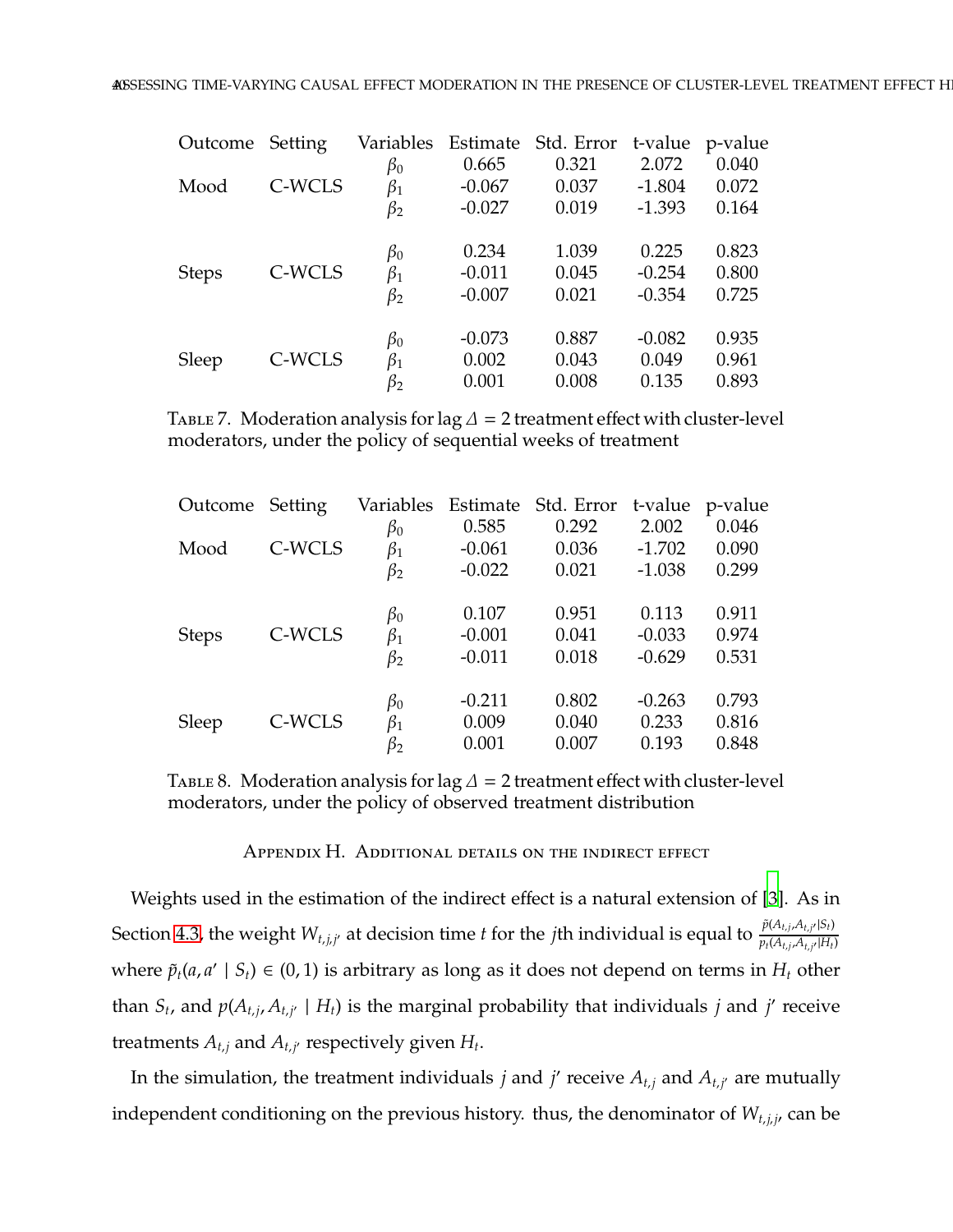ASSESSING TIME-VARYING CAUSAL EFFECT MODERATION IN THE PRESENCE OF CLUSTER-LEVEL TREATMENT EFFECT H factorized into:

$$
p(A_{t,j}, A_{t,j'} | H_t) = p(A_{t,j} | H_t) p(A_{t,j'} | H_t)
$$

Besides, the numerator of *W<sup>t</sup>*,*j*,*j*′ is defined as the empirical frequency of the treatment pair  $(a, a')$ , which takes the value from  $\{(0, 0), (0, 1), (1, 0), (1, 1)\}$ . Here we denote it as

$$
\tilde{p}_t(A_{t,j}, A_{t,j'} | S_t) = \hat{p}_t(A_{t,j}, A_{t,j'} | S_t)
$$

Therefore, the weight we used in the simulation is constructed as:

$$
W_{t,j,j'} = \frac{\hat{p}_t(A_{t,j}, A_{t,j'} \mid S_t)}{p(A_{t,j} \mid H_t)p(A_{t,j'} \mid H_t)}
$$

When the numerators are estimated using the observed data, the variance-covariance must account for this. Throughout we allow for the setting in which individuals are not always available. For completeness we provide results for a more general estimating function which can be used with observational (non-randomized *At*) treatments, under the assumption of sequential ignorability and assuming the data analyst is able to correctly model and estimate the treatment probability  $p\left(A_{t,j},A_{t,j'}|H_t\right)$ . We indicate how the results are simplified by use of data from an MRT.

Denote the parameterized treatment probability by  $p_t(a, a'|H_t; \eta)$  (with parameter  $\eta$ ); note  $\eta$  is known in an MRT. Denote the parameterized numerator of the weights by  $\tilde{p}_t(a,a'|S_t;\rho)$  (with parameter  $\rho$ ). The proof below allows the data analyst to use a  $\tilde{p}_t$  with an estimated parameter  $\tilde{\rho}$  or to pre-specify  $\rho$  as desired. We use a superscript of  $\star$  to denote limiting values of estimated parameters (e.g.  $\eta^{\star}, \rho^{\star}$ ). Then the more general version of the estimating equation  $U<sub>W</sub>(α, β; η, ρ)$  is:

$$
\sum_{t=1}^{T} \left( Y_{t,1,J} - g_t (H_t)^{\top} \alpha - (1 - A_{t,J}) (A_{t,J'} - \tilde{p}_t^{\star} (1 \mid S_t; \hat{\rho})) f_t (S_t)^{\top} \beta \right) I_{t,J} I_{t,J'} W_{t,J,J'} (A_{t,J}, A_{t,J'}, H_t; \hat{\eta}, \hat{\rho}) \times \left( \begin{matrix} g_t (H_t) \\ (1 - A_{t,J}) (A_{t,J'} - \tilde{p}_t^{\star} (1 \mid S_t; \hat{\rho})) f_t (S_t) \end{matrix} \right)
$$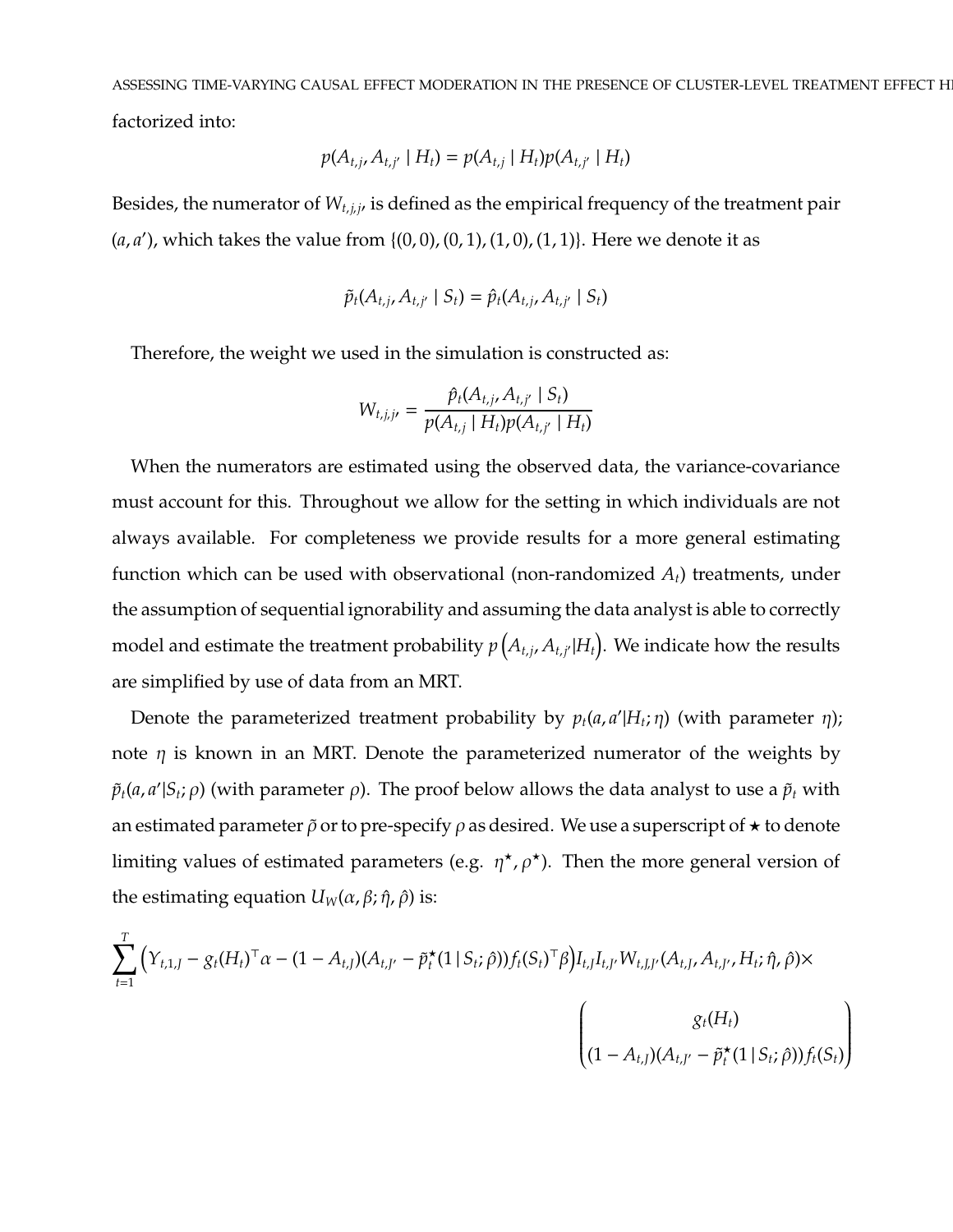Note  $W_{t,J,J'}$  in the body of the paper is replaced here by  $W_{t,J,J'}(A_t,H_t;\hat{\eta},\hat{\rho})$ , and  $\hat{\eta}$ ,  $\hat{\rho}$  are estimators.

 $\bf{Tredment Probability Model:}$  If the data is observational then we assume:  $p_t(a,a'\,|\,H_t;\eta)$ is a correctly specified model for  $\mathbb{P}(a, a' | H_t, I_{t,j} = 1, I_{t,j'} = 1)$ . Let  $\eta^*$  be the true value of  $\eta$ ; that is,  $Pr(A_{t,J}, A_{t,J'}|H_t, I_{t,J} = 1, I_{t,J'} = 1) = p_t(a, a'|H_t; \eta^{\star})$  Assume that the estimator of *η*, say *ῆ*, satisfies  $\mathbb{P}_n U_D(\hat{\eta}) = 0$  and  $\sqrt{n}(\hat{\eta} - \eta^*) = \mathbb{E} \left[ \dot{U}_D(\eta^*) \right]^{-1} \mathbb{P}_n U_D(\eta^*) + o_P(1)$ . Thus  $\sqrt{n}(\hat{\eta} - \eta^*)$  converges in distribution to a mean zero, normal random vector with variancecovaraince matrix given by  $\mathbb{E}\left[\dot{U}_D(\eta^\star)\right]^{-1}\mathbb{E}\left[U_D(\eta^\star)^{\otimes2}\right]\left(\mathbb{E}\left[\dot{U}_D(\eta^\star)\right]^{-1}\right)^{\perp}$ , which has finite entries. Assume that  $\mathbb{P}_n(\dot{U}_D(\hat{\eta}))$  is a consistent estimator of  $\mathbb{E}(\dot{U}_D(\eta^\star))$ . Assume there exists finite constants,  $b_D > 0$  and  $B_D < 1$  such that each  $b_D < p_t(a, a'|H_t; \eta^{\star}) < B_D$  a.s.

If the data analyst elects to use a parameterized and estimated  $\tilde{p}_t(1|S_t,\hat{\rho})$ , then we assume:

**Numerator of Weights Probability Model:** Suppose the estimator  $\hat{\rho}$  solves an estimating equation:  $\mathbb{P}_n U_N(\rho) = 0$ . Assume that, for a finite value of  $\rho$ , say  $\rho^*$  and  $\sqrt{n}(\hat{\rho} - \rho^{\star}) = \mathbb{E}\left[\dot{U}_N(\rho^{\star})\right]^{-1} \sqrt{n}(\mathbb{P}_n - P)U_N(\rho^{\star}) + o_P(1)$  where the matrix,  $\mathbb{E}\left[\dot{U}_N(\rho^{\star})\right]$  is positive definite. Assume  $\sqrt{n}(\mathbb{P}_n-P)U_N(\rho^\star)$  converges in distribution to a mean zero, normal random vector with variance-covariance matrix given by  $\mathbb{E}[U_N(\rho^\star)^{\otimes 2}]$  which has finite entries. Assume that  $\mathbb{P}_n U_N(\hat{\rho})$  is a consistent estimator of  $\mathbb{E}[\dot{U}_N(\rho^\star)].$  Assume  $0 < \rho^\star < 1.$ 

*Proof.* The solution to  $\mathbb{P}_n U_w(\alpha, \beta; \hat{\eta}, \hat{\rho}) = 0$  gives the estimator:

$$
\begin{pmatrix}\n\hat{\alpha} \\
\hat{\beta}\n\end{pmatrix} = \left\{\n\mathbb{P}_n U_W(\hat{\eta}, \hat{\rho})\n\right\}^{-1} \mathbb{P}_n \sum_{t=1}^T I_{t, J} I_{t, J'} W_{t, J, J'} (A_{t, J}, A_{t, J'}, H_t; \hat{\eta}, \hat{\rho}) Y_{t, 1, J} \times
$$
\n
$$
\begin{pmatrix}\ng_t(H_t) \\
(1 - A_{t, J})(A_{t, J'} - \tilde{p}_t^{\star}(1 \mid S_t)) f_t(S_t)\n\end{pmatrix}
$$

where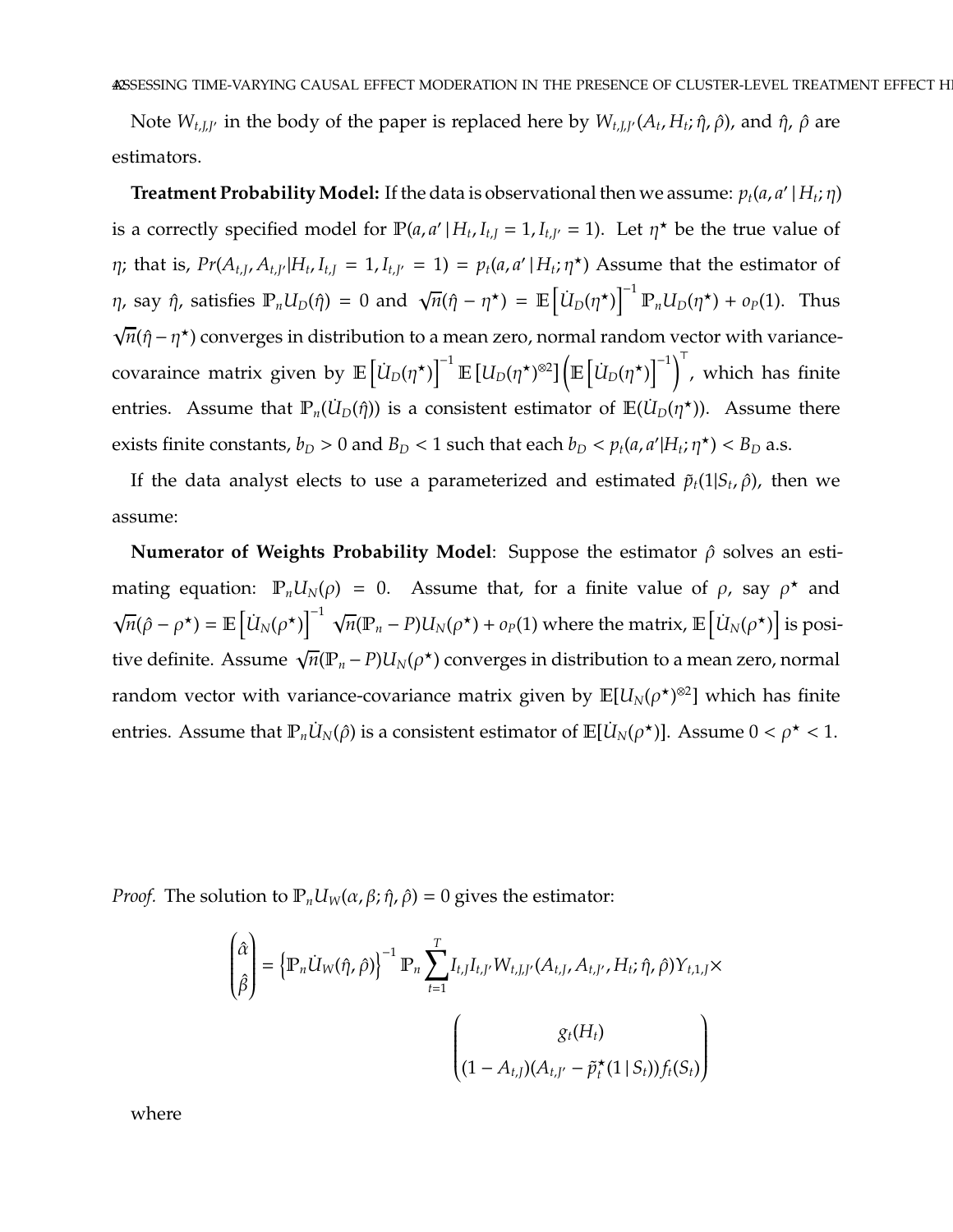$$
\dot{U}_{W}(\hat{\eta},\hat{\rho})=\sum_{t=1}^{T}I_{t,J}I_{t,J'}W_{t,J,J'}(A_{t,J},A_{t,J'},H_t;\hat{\eta},\hat{\rho})\left(\begin{matrix}g_t(H_t)\\(1-A_{t,J})(A_{t,J'}-\tilde{p}^\star_t(1\,|\,S_t))f_t(S_t)\end{matrix}\right)^{\otimes 2}
$$

Define

$$
\begin{pmatrix} \alpha' \\ \beta' \end{pmatrix} = \left\{ \mathbb{E} \left[ \dot{U}_W(\eta^\star, \rho^\star) \right] \right\}^{-1} \mathbb{E} \left[ \sum_{t=1}^T I_{t, J} I_{t, J'} W_{t, J, J'} (A_{t, J}, A_{t, J'}, H_t; \eta^\star, \rho^\star) Y_{t, 1, J} \right]
$$
\n
$$
\begin{pmatrix} g_t(H_t) \\ (1 - A_{t, J}) (A_{t, J'} - \tilde{p}_t^\star (1 \mid S_t)) f_t(S_t) \end{pmatrix} \right]
$$

Then standard statistical arguments can be used to show that  $\sqrt{n}(\hat{\alpha}-\alpha',\hat{\beta}-\beta')$  converges in distribution to a normal, mean zero, random vector with variance-covariance matrix given by:

$$
\left\{\mathbb{E}\left[\dot{U}_W(\eta^\star,\rho^\star)\right]\right\}^{-1} \Sigma_W(\alpha',\beta';\eta^\star,\rho^\star) \left\{\mathbb{E}\left[\dot{U}_W(\eta^\star,\rho^\star)\right]\right\}^{-1}
$$

where

$$
\Sigma_{W}(\alpha,\beta;\eta,\rho) = \mathbb{E}\Big[\Big(U_{W}(\alpha,\beta;\eta,\rho)+\Sigma_{W,D}(\alpha,\beta;\eta,\rho)\Big\{\mathbb{E}[\dot{U}_{D}(\eta)]\Big\}^{-1}U_{D}(\eta)+\Sigma_{W,N}(\alpha,\beta;\eta,\rho)\Big\{\mathbb{E}[\dot{U}_{N}(\rho)]\Big\}^{-1}U_{N}(\rho)\Big)^{\otimes2}\Big]
$$

with

$$
\Sigma_{W,D}(\alpha,\beta;\eta,\rho) = \mathbb{E}\Big[\sum_{t=1}^T \Big(Y_{t,1,J} - g_t(H_t)^{\top}\alpha - (1 - A_{t,J})(A_{t,J'} - \tilde{p}_t^{\star}(1 \,|\, S_t; \rho))f_t(S_t)^{\top}\beta\Big)I_{t,J}I_{t,J'}\Big]
$$

$$
W_{t,J,J'}(A_{t,J}, A_{t,J'}, H_t; \eta, \rho)\Bigg( \frac{g_t(H_t)}{(1 - A_{t,J})(A_{t,J'} - \tilde{p}_t^{\star}(1 \,|\, S_t; \rho))f_t(S_t)}\Bigg) \Bigg( \frac{d \log p_t^{\star}(A_{t,J'}|H_t; \eta)}{d \eta} \Bigg)^{\top} \Bigg),
$$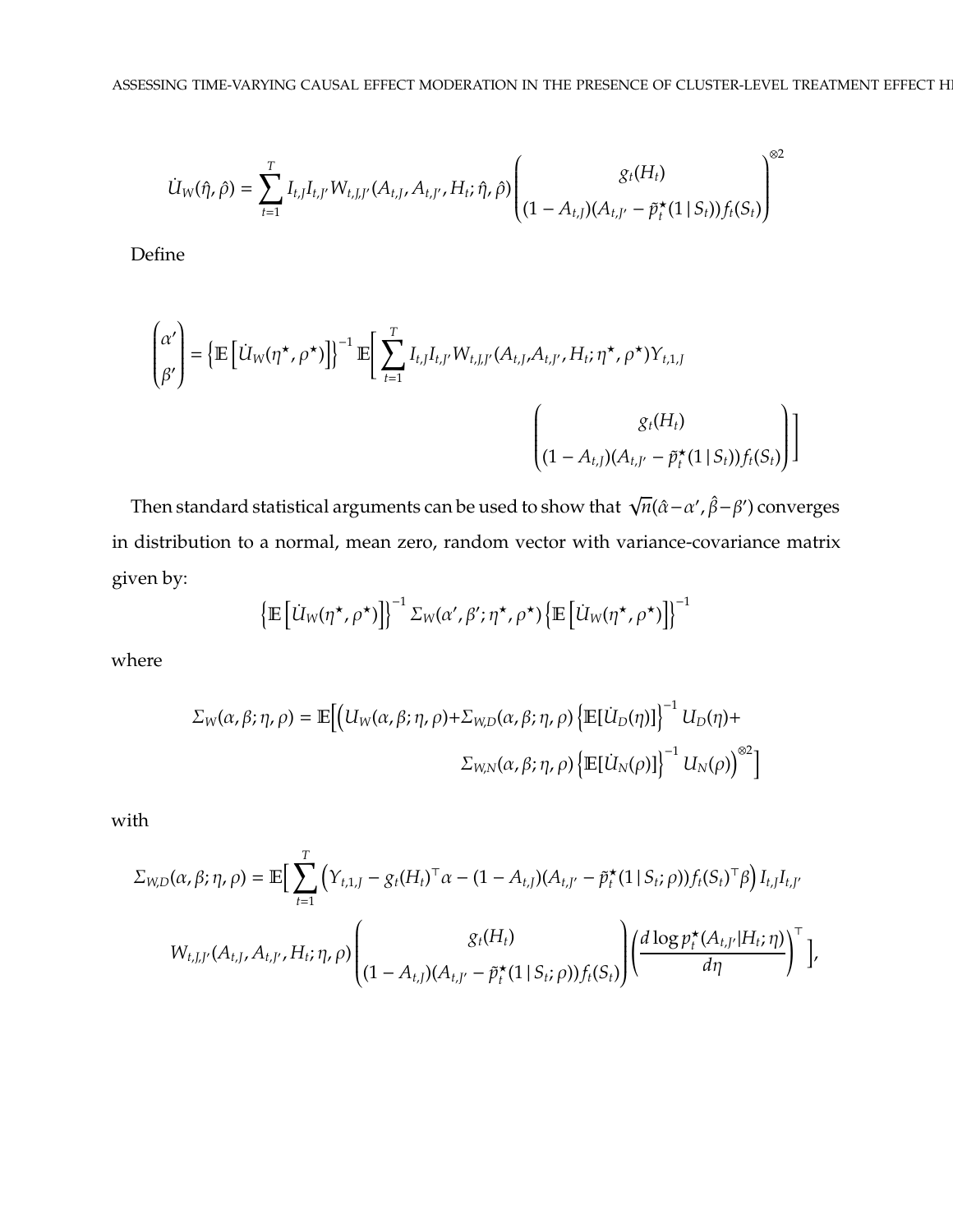and

$$
\Sigma_{W,N}(\alpha, \beta; \eta, \rho) = \mathbb{E} \Big[ \sum_{t=1}^{T} \Big( Y_{t,1,J} - g_t(H_t)^{\top} \alpha - (1 - A_{t,J})(A_{t,J'} - \tilde{p}_t^{\star}(1 \mid S_t; \rho)) f_t(S_t)^{\top} \beta \Big) I_{t,J} I_{t,J'} \Big]
$$
\n
$$
W_{t,J,J'}(A_{t,J}, A_{t,J'}, H_t; \eta, \rho) \Bigg|_{(1 - A_{t,J})(A_{t,J'} - \tilde{p}_t^{\star}(1 \mid S_t; \rho)) f_t(S_t)} \Bigg| \Big( \frac{d \log \tilde{p}_t^{\star}(A_{t,J'} | S_t; \rho)}{d \rho} \Big)^{\top} \Big]
$$
\n
$$
+ \mathbb{E} \Big[ \sum_{t=1}^{T} \Big( Y_{t,1,J} - g_t(H_t)^{\top} \alpha - (1 - A_{t,J})(A_{t,J'} - \tilde{p}_t^{\star}(1 \mid S_t; \rho)) f_t(S_t)^{\top} \beta \Big) I_{t,J} I_{t,J'} \Big]
$$
\n
$$
W_{t,J,J'}(A_{t,J}, A_{t,J'}, H_t; \eta, \rho) \Bigg|_{-(1 - A_{t,J}) \tilde{p}_t^{\star}(1 \mid S_t; \rho) f_t(S_t)} \Bigg| \Big( \frac{d \log \tilde{p}_t^{\star}(1 \mid S_t; \rho)}{d \rho} \Big)^{\top} \Big]
$$
\n
$$
+ \mathbb{E} \Big[ \sum_{t=1}^{T} (1 - A_{t,J}) \tilde{p}_t^{\star}(1 \mid S_t; \rho) f_t(S_t)^{\top} \beta I_{t,J} I_{t,J'}(A_{t,J}, A_{t,J'}, H_t; \eta, \rho)
$$
\n
$$
\Bigg|_{(1 - A_{t,J})(A_{t,J'} - \tilde{p}_t^{\star}(1 \mid S_t; \rho)) f_t(S_t)} \Bigg| \Big( \frac{d \log \tilde{p}_t^{\star}(1 \mid S_t; \rho)}{d \rho} \Big)^{\top} \Big]
$$

In our simulation, an individual's randomization probabilities only depends on their observed history, then  $\tilde{p}_t^{\star}$  $\hat{p}_t^{\star}(1 \mid S_{t,j'}) = \tilde{p}_t(1 \mid S_{t,j'})$ . Since the data is from an MRT (we know  $p_t$ ) and we pre-specify (not estimate)  $\tilde{p}_t$ , then  $\Sigma_W = \mathbb{E}\left[\left(U_W(\alpha,\beta)\right)^{\otimes 2}\right]$  greatly simplifying the variance-covaraince matrix.

A consistent estimator of the variance-covariance matrix is given by:

(22) 
$$
\left\{\mathbb{P}_n\left[\dot{U}_W(\hat{\eta},\hat{\rho})\right]\right\}^{-1}\hat{\Sigma}_W(\hat{\alpha},\hat{\beta};\hat{\eta},\hat{\rho})\left\{\mathbb{P}_n\left[\dot{U}_W(\hat{\eta},\hat{\rho})\right]\right\}^{-1}
$$

where

$$
\hat{\Sigma}_{W}(\alpha,\beta;\eta,\rho) = \mathbb{P}_{n} \Big[ \Big( U_{W}(\alpha,\beta;\eta,\rho) + \hat{\Sigma}_{W,D}(\alpha,\beta;\eta,\rho) \left\{ \mathbb{P}_{n} [U_{D}(\eta)] \right\}^{-1} U_{D}(\eta) +
$$
  

$$
\hat{\Sigma}_{W,N}(\alpha,\beta;\eta,\rho) \left\{ \mathbb{P}_{n} [U_{N}(\rho)] \right\}^{-1} U_{N}(\rho) \Big\}^{\otimes 2} \Big]
$$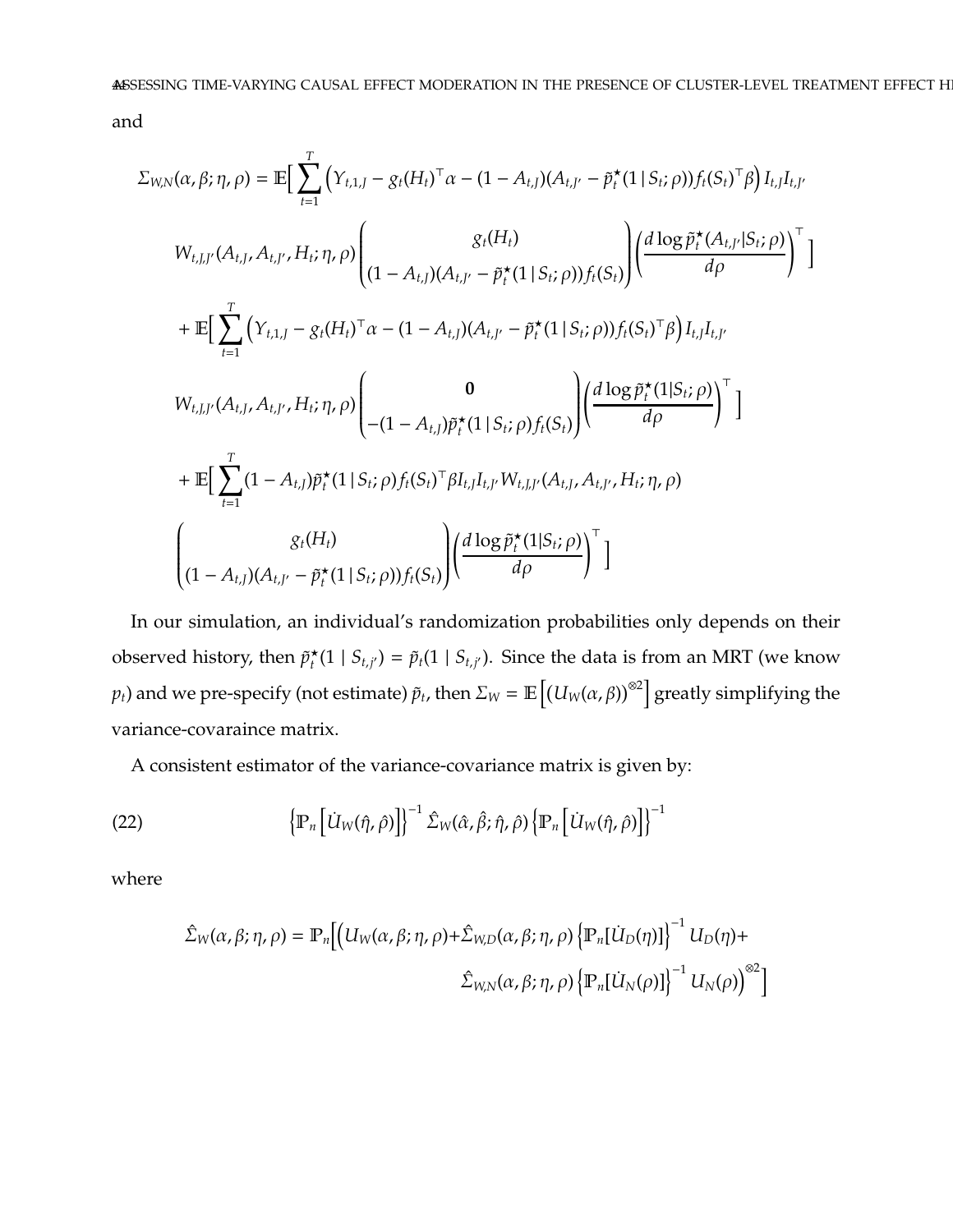with

$$
\hat{\Sigma}_{W,D}(\alpha,\beta;\eta,\rho) = \mathbb{P}_n \Big[ \sum_{t=1}^T \Big( Y_{t,1,J} - g_t (H_t)^{\top} \alpha - (1 - A_{t,J}) (A_{t,J'} - \tilde{p}_t^{\star} (1 \, | \, S_t; \rho)) f_t (S_t)^{\top} \beta \Big) I_{t,J} I_{t,J'} \nW_{t,J,J'}(A_t, H_t; \eta, \rho) \Bigg( \frac{g_t (H_t)}{(1 - A_{t,J}) (A_{t,J'} - \tilde{p}_t^{\star} (1 \, | \, S_t; \rho)) f_t (S_t)} \Bigg) \Big( \frac{d \log p_t^{\star} (A_{t,J'} | H_t; \eta)}{d \eta} \Big)^{'} \Big],
$$

and

$$
\hat{\Sigma}_{W,N}(\alpha,\beta;\eta,\rho) = \mathbb{P}_n \Big[ \sum_{t=1}^T \Big( Y_{t,1,J} - g_t(H_t)^\top \alpha - (1 - A_{t,J})(A_{t,J'} - \tilde{p}_t^{\star}(1 \mid S_t; \rho)) f_t(S_t)^\top \beta \Big) I_{t,J} I_{t,J'} \nW_{t,J,J'}(A_{t,J}, A_{t,J'}, H_t; \eta, \rho) \Bigg( \frac{g_t(H_t)}{(1 - A_{t,J})(A_{t,J'} - \tilde{p}_t^{\star}(1 \mid S_t; \rho)) f_t(S_t)} \Big) \Bigg( \frac{d \log \tilde{p}_t^{\star}(A_{t,J'} | S_t; \rho)}{d \rho} \Big)^{\top} \Big] \n+ \mathbb{P}_n \Big[ \sum_{t=1}^T \Big( Y_{t,1,J} - g_t(H_t)^\top \alpha - (1 - A_{t,J})(A_{t,J'} - \tilde{p}_t^{\star}(1 \mid S_t; \rho)) f_t(S_t)^\top \beta \Big) I_{t,J} I_{t,J'} \nW_{t,J,J'}(A_{t,J}, A_{t,J'}, H_t; \eta, \rho) \Bigg( \frac{0}{-(1 - A_{t,J}) \tilde{p}_t^{\star}(1 \mid S_t; \rho) f_t(S_t)} \Bigg) \Bigg( \frac{d \log \tilde{p}_t^{\star}(1 \mid S_t; \rho)}{d \rho} \Bigg)^{\top} \Bigg] \n+ \mathbb{P}_n \Big[ \sum_{t=1}^T (1 - A_{t,J}) \tilde{p}_t^{\star}(1 \mid S_t; \rho) f_t(S_t)^\top \beta I_{t,J} I_{t,J'} W_{t,J,J'}(A_{t,J}, A_{t,J'}, H_t; \eta, \rho) \n+ g_t(H_t) \Bigg( \frac{d \log \tilde{p}_t^{\star}(1 \mid S_t; \rho)}{d \rho} \Big)^{\top} \Bigg]
$$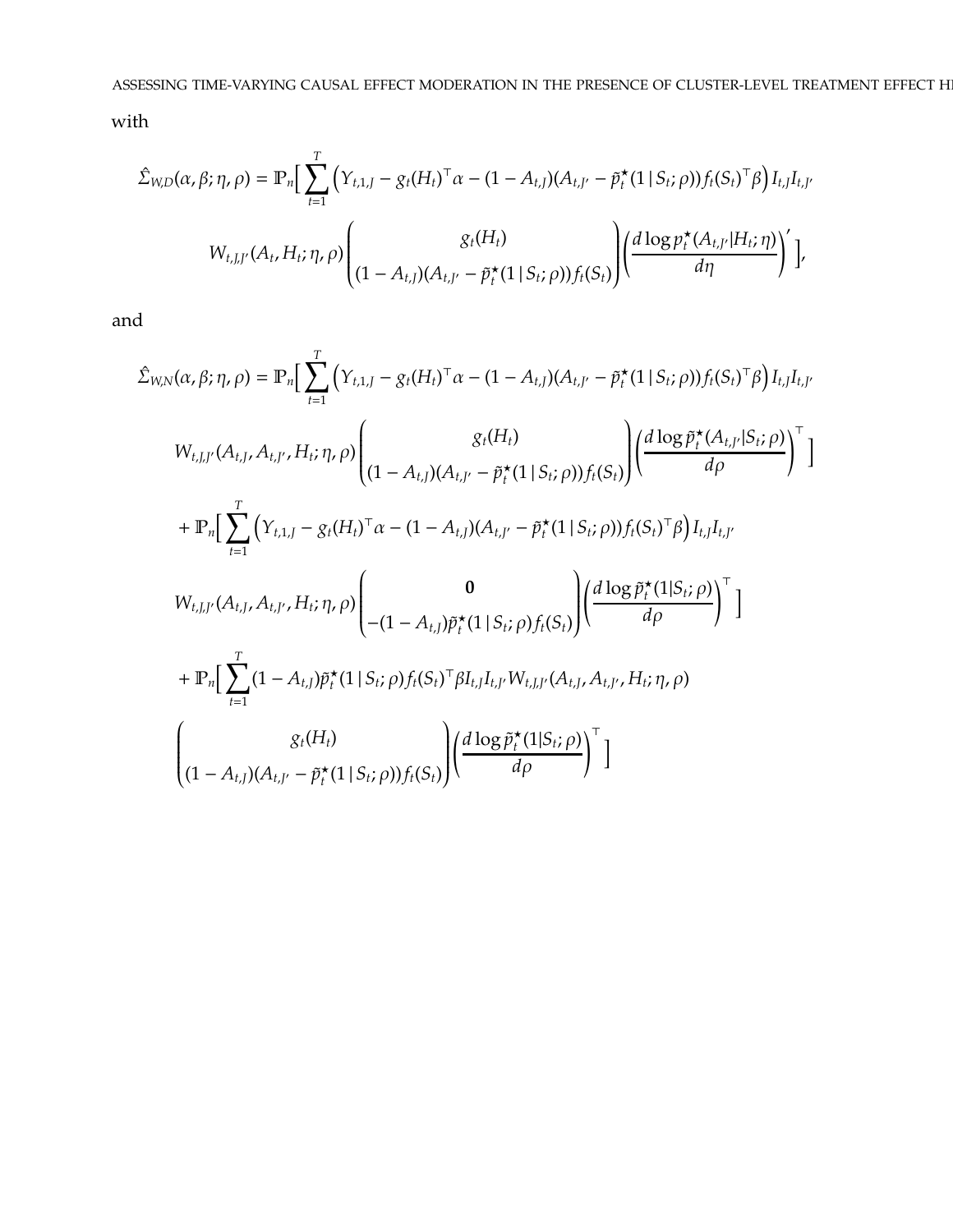It remains to show that  $\beta' = \beta^{\star\star}$ . Since  $\mathbb{E}[U_W(\alpha', \beta'; \eta^{\star}, \rho^{\star})] = 0$ ,

$$
0 = \mathbb{E} \sum_{t=1}^{T} \left( Y_{t,1,J} - g_t(H_t)^{\top} \alpha' - (1 - A_{t,J})(A_{t,J'} - \tilde{p}_t^{\star}(1 \mid S_t; \rho^{\star})) f_t(S_t)^{\top} \beta' \right) I_{t,J} I_{t,J'}
$$
\n
$$
W_{t,J,J'}(A_{t,J}, A_{t,J'}, H_t; \eta^{\star}, \rho^{\star})(1 - A_{t,J})(A_{t,J'} - \tilde{p}_t^{\star}(1 \mid S_t; \rho^{\star})) f_t(S_t)
$$
\n
$$
= \mathbb{E} \sum_{t=1}^{T} \left( \mathbb{E} \left[ Y_{t,1} \mid A_{t,J}, A_{t,J'}, H_t, I_{t,J} I_{t,J'} = 1 \right] - g_t(H_t)^{\top} \alpha' - (1 - A_{t,J})(A_{t,J'} - \tilde{p}_t^{\star}(1 \mid S_t; \rho^{\star})) f_t(S_t)^{\top} \beta' \right)
$$
\n
$$
I_{t,J} I_{t,J'} W_{t,J,J'}(A_{t,J}, A_{t,J'}, H_t; \eta^{\star}, \rho^{\star})(1 - A_{t,J})(A_{t,J'} - \tilde{p}_t^{\star}(1 \mid S_t; \rho^{\star})) f_t(S_t)
$$
\n
$$
= \mathbb{E} \sum_{t=1}^{T} \sum_{a' \in [0,1]} \left( \mathbb{E} \left[ Y_{t,1} \mid A_{t,J} = 0, A_{t,J'} = a', H_t, I_{t,J} I_{t,J'} = 1 \right] - g_t(H_t)^{\top} \alpha' - (a' - \tilde{p}_t^{\star}(1 \mid S_t; \rho^{\star})) f_t(S_t)^{\top} \beta' \right) I_{t,J} I_{t,J'} \tilde{p}_t(0, a' \mid S_t; \rho^{\star})(a' - \tilde{p}_t^{\star}(1 \mid S_t; \rho^{\star})) f_t(S_t)
$$

where the last equality averages out over  $A_{t,J'}$ . The above simplifies to:

$$
0 = \mathbb{E} \sum_{t=1}^{T} \sum_{a' \in [0,1]} \left( \mathbb{E} \left[ Y_{t,1} | A_{t,J} = 0, A_{t,J'} = a', H_t, I_{t,J} I_{t,J'} = 1 \right] - g_t (H_t)^\top \alpha' -
$$
  
\n
$$
(a' - \tilde{p}_t^{\star} (1 | S_t; \rho^{\star})) f_t (S_t)^\top \beta' \right) I_{t,J} I_{t,J} \tilde{p}_t (0, a' | S_t; \rho^{\star}) (a' - \tilde{p}_t^{\star} (1 | S_t; \rho^{\star})) f_t (S_t)
$$
  
\n
$$
= \mathbb{E} \sum_{t=1}^{T} \left( \mathbb{E} \left[ Y_{t,1} | A_{t,J} = 0, A_{t,J'} = 1, H_t, I_{t,J} I_{t,J'} = 1 \right] - g_t (H_t)^\top \alpha' -
$$
  
\n
$$
(1 - \tilde{p}_t^{\star} (1 | S_t; \rho^{\star})) f_t (S_t)^\top \beta' \right) I_{t,J} I_{t,J} \tilde{p}_t (0, 1 | S_t; \rho^{\star}) (1 - \tilde{p}_t^{\star} (1 | S_t; \rho^{\star})) f_t (S_t)
$$
  
\n
$$
+ \mathbb{E} \sum_{t=1}^{T} \left( \mathbb{E} \left[ Y_{t,1} | A_{t,J} = 0, A_{t,J'} = 0, H_t, I_{t,J} I_{t,J'} = 1 \right] - g_t (H_t)^\top \alpha' -
$$
  
\n
$$
(-\tilde{p}_t^{\star} (1 | S_t; \rho^{\star})) f_t (S_t)^\top \beta' \right) I_{t,J} I_{t,J'} \tilde{p}_t (0, 0 | S_t; \rho^{\star}) (-\tilde{p}_t^{\star} (1 | S_t; \rho^{\star})) f_t (S_t)
$$
  
\n
$$
= \mathbb{E} \sum_{t=1}^{T} \left( \mathbb{E} \left[ Y_{t,1} | A_{t,J} = 0, A_{t,J'} = 1, H_t, I_{t,J} I_{t,J'} = 1 \right] - \mathbb{E} \left[ Y_{t,1} | A_{t,J} = 0, A_{t,J'} = 0, H_t, I
$$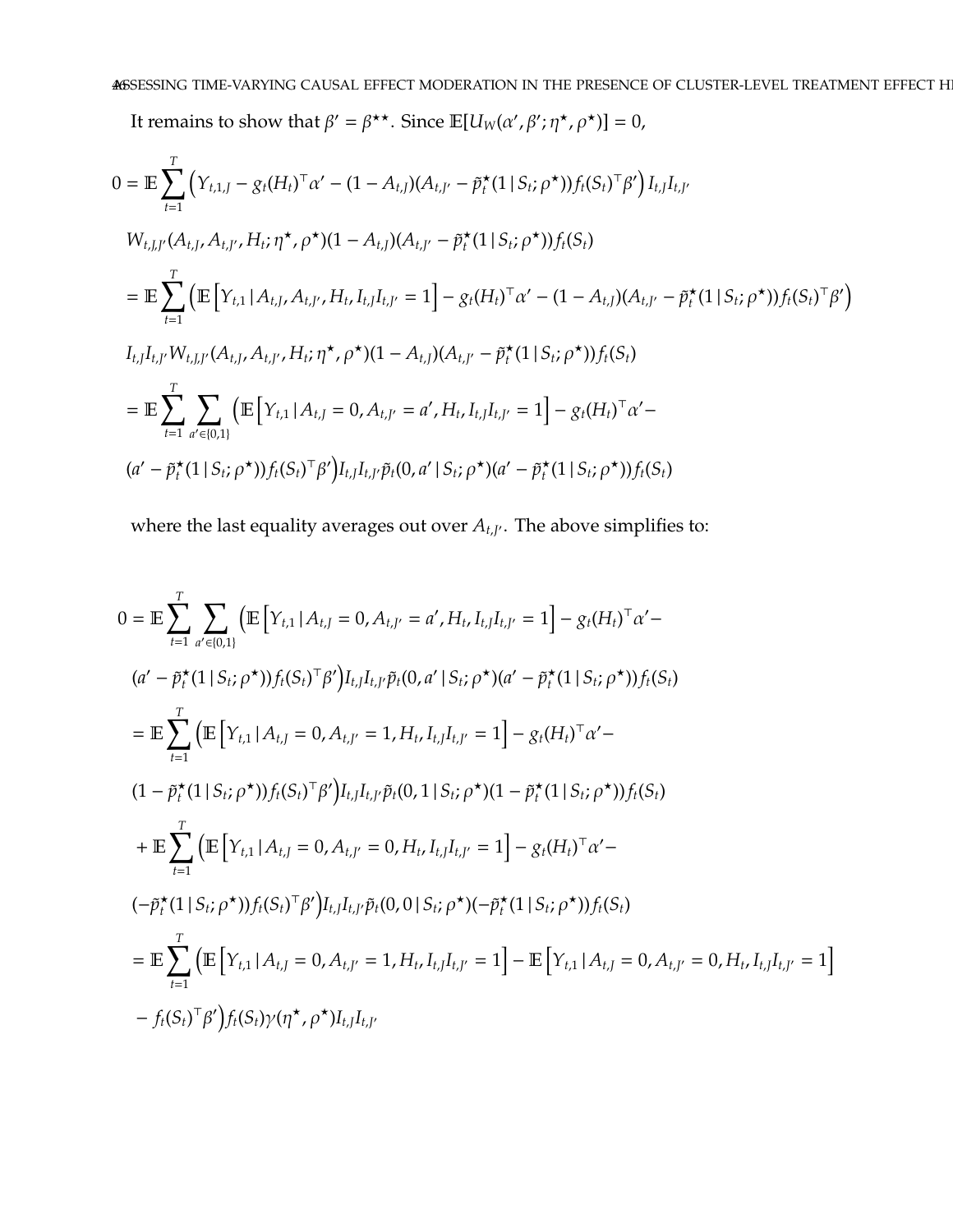where  $\gamma(\eta^*, \rho^*) = \tilde{p}_t(0, 1 | S_t)(1 - \tilde{p}_t^*(1 | S_t; \rho^*)) = \tilde{p}_t(0, 0 | S_t)\tilde{p}_t^*(1 | S_t; \rho^*)$ . From this we obtain:

$$
0 = \mathbb{E} \sum_{t=1}^{T} f_t(S_t) \gamma(\eta^*, \rho^*) I_{t,J} I_{t,J'} \Big( \mathbb{E} \Big[ \mathbb{E} \Big[ Y_{t,1} \, | \, A_{t,J} = 0, A_{t,J'} = 1, H_t, I_{t,J} I_{t,J'} = 1 \Big] - \mathbb{E} \Big[ Y_{t,1} \, | \, A_{t,J} = 0, A_{t,J'} = 0, H_t, I_{t,J} I_{t,J'} = 1 \Big] \, | \, S_t, I_{t,J} I_{t,J'} = 1 \Big] - f_t(S_t)^\top \beta' \Big)
$$

Thus

$$
\beta' = \left[ \mathbb{E} \dot{U}_W(\eta^\star, \rho^\star) \right]_{(2,2)}^{-1} \mathbb{E} \bigg[ \sum_{t=1}^T f_t(S_t) \gamma(\eta^\star, \rho^\star) I_{t,J} I_{t,J'} \mathbb{E} \bigg[ \mathbb{E} \big[ Y_{t,1} \, | \, A_{t,J} = 0, A_{t,J'} = 1, H_t, I_{t,J} I_{t,J'} = 1 \bigg] - \mathbb{E} \big[ Y_{t,1} \, | \, A_{t,J} = 0, A_{t,J'} = 0, H_t, I_{t,J} I_{t,J'} = 1 \bigg] \, | \, S_t, I_{t,J} I_{t,J'} = 1 \bigg]
$$
\n(23)

where

$$
\left[\mathbb{E} \dot{U}_W(\eta^\star, \rho^\star)\right]_{(2,2)} = \mathbb{E} \sum_{t=1}^T f_t(S_t) f_t(S_t)^\top \gamma(\eta^\star, \rho^\star) I_{t,J} I_{t,J'}
$$

| Appendix I.  Connection to a Semiparametric Efficient Estimator |
|-----------------------------------------------------------------|
|-----------------------------------------------------------------|

<span id="page-46-0"></span>A special case of both effects is when  $S_t$  is set to the observed history  $H_t$  and  $\Delta = 1$ . In this case, estimators for this fully conditional case can be derived using techniques from [\[25\]](#page-21-5) based on semiparametric efficiency theory [\[26](#page-21-6), [27\]](#page-21-7) under a lack of interference assumption. Proofs can be found in Appendix [I.1.](#page-47-0)

**Lemma I.1.** *Under the semiparametric model* [\(4.1\)](#page-9-0)*, Assumption [3.2,](#page-7-0) and the stronger* lack of interference *assumption, the semiparametric efficient score*  $S_{\text{eff}}(β)$  *for*  $β$  *is* 

<span id="page-46-1"></span>(24) 
$$
\frac{1}{G}\sum_{j=1}^{G}\sum_{t=1}^{T}(Y_{t,1,j}-\mu(H_{t,j})-(A_{t,j}-p_t(1\mid H_{t,j}))f_t(H_{t,j})^{\top}\beta)K_{t,j}(A_{t,j}-p_t(1\mid H_{t,j}))f(H_{t,j}),
$$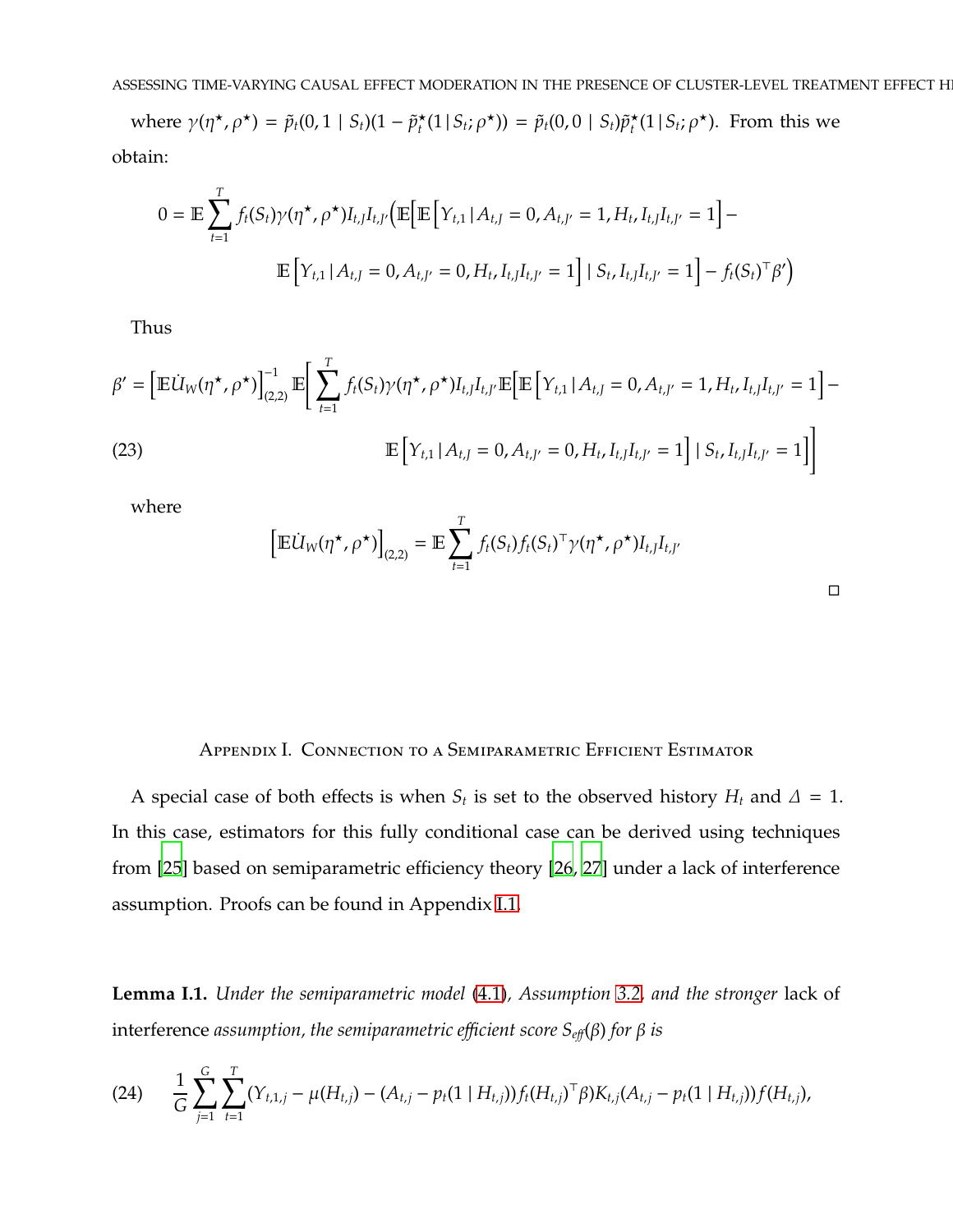*where*

$$
\mu_t(H_{t,j}) = \mathbb{E}\left[Y_{t,1,j} | H_{t,j}\right], \text{ and } \sigma_{t+1}^2(H_{t,j}, A_{t,j}) = Var\left(Y_{t,1,j} | H_{t,j}, A_{t,j}\right)
$$

$$
K_{t,j} = \left[\frac{1}{\sigma_{t+1,j}^2(H_{t,j}, 1)} + p_t(1 | H_{t,j}) \left[\frac{p_t(1 | H_{t,j})}{\sigma_{t+1,j}^2(H_{t,j}, 1)} + \frac{1 - p_t(1 | H_{t,j})}{\sigma_{t+1,j}^2(H_{t,j}, 0)}\right] \times \left(\frac{1}{\sigma_{t+1,j}^2(H_{t,j}, 1)} - \frac{1}{\sigma_{t+1,j}^2(H_{t,j}, 0)}\right)\right].
$$

Semiparametric efficiency theory states that the solution  $\hat{\beta}$  to  $\mathbb{P}_n\left[S_{\text{eff}}(\beta)\right]=0$  achieves the semiparametric efficiency bound [\[26\]](#page-21-6). Corollary [I.2](#page-47-1) motivates the C-WCLS criterion for the direct effect given by [\(7\)](#page-9-1) from the semiparametric efficiency perspective under particular working homoskedastic assumptions on the conditional variance  $\sigma_{t+1}^2(H_{t,j}, A_{t,j})$ and a working model *gt*(*H<sup>t</sup>*,*<sup>j</sup>*) <sup>⊤</sup>α for the unknown quantity µ(*H<sup>t</sup>*,*<sup>j</sup>*). While this establishes a connection between the C-WCLS criterion and semiparametric efficiency scores, more work on efficiency theory for causal excursions effects is considered important future work.

<span id="page-47-1"></span>**Corollary I.2.** Assuming Var $(Y_{t,1,j} | H_{t,j}, A_{t,j}) := \sigma_{t+1}^2(H_{t,j})$ , i.e., is constant in the second ar $g$ ument  $A_{t,j}$ , the weight  $K_{t,j}$  is equal to  $(\sigma_{t+1}^2(H_{t,j}))^{-1}$  and the semiparametric efficient score [\(24\)](#page-46-1) *weights each decision time by the corresponding conditional variance. Under the further assumption that this variance does not depend on the history, i.e.,*  $\sigma_{t+1}^2(H_{t,j}) = \sigma^2$ *, and a working model for the conditional mean* µ(*H<sup>t</sup>*,*<sup>j</sup>*) := *g*(*H<sup>t</sup>*,*<sup>j</sup>*) <sup>⊤</sup>α*, criterion* [\(7\)](#page-9-1) *is equivalent to the semiparametric e*ffi*cient score for the fully conditional e*ff*ect.*

<span id="page-47-0"></span>I.1. **Proof of semiparametric e**ffi**ciency.** In this section, we assume lack of interference and therefore the potential outcomes can be written to only depend on one's observed history. Then we consider a semiparametric model characterized by the following assumptions:

**Assumption I.3.** For all 
$$
1 \le t \le T
$$
,  $E[Y_{t,1,J}(\bar{A}_{t-1,J}, 0) | H_{t,J}, A_{t,J}] = E[Y_{t,1,J}(\bar{A}_{t-1,J}, 0) | H_{t,J}]$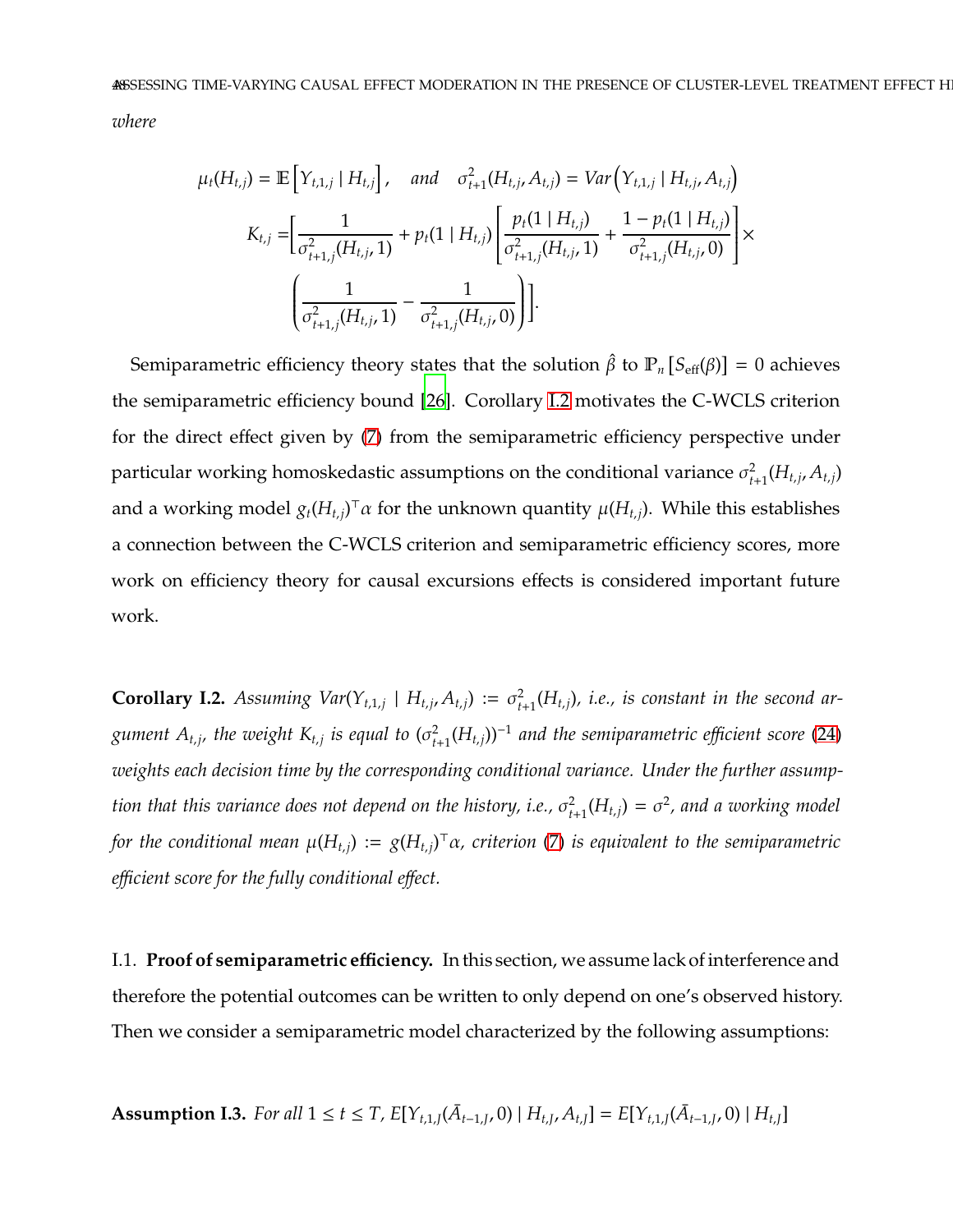**Assumption I.4.** *Assume that there exists a function*  $\gamma$ () *and a true parameter*  $\psi_0 \in \mathbb{R}^p$ , *such that for any*  $1 \le t \le T$ ,

$$
\mathbb{E}\left[Y_{t,1,J}(\bar{A}_{t-1,J},a_t)\mid \bar{z}_t,\bar{a}_t\right] - \mathbb{E}\left[Y_{t,1,J}(\bar{A}_{t-1,J},0)\mid \bar{z}_t,\bar{a}_t\right] = \gamma(t+1,\bar{z}_t,\bar{a}_t;\psi)
$$

We next gather the definitions necessary for defining the semiparametric efficient score:

- The longitudinal data is  $O_1$ ,  $A_1$ ,  $Y_2$ ,  $O_2$ ,  $A_2$ , ...,  $O_T$ ,  $A_T$ ,  $Y_{t,1}$  where  $O_t$  is the timevarying covariates on all individuals in the cluster,  $A_t$  is the treatment assignments for the cluster, and  $Y_{t,1}$  is the set of proximal outcomes on the cluster
- $Z_{t,j} = (Y_{t,j}, O_{t,j})$
- $H_{t,j} = (\bar{A}_{t-1,j}, \bar{Z}_{t,j})$
- $V_{t,j} = (H_{t,j}, A_{t,j})$
- $U_{t+1,j}(\psi) = Y_{t,1,j} \gamma(t+1,\bar{z}_t,\bar{a}_t;\psi)$
- $\dot{U}_{t+1,j}(\psi) = U_{t+1,j} \mathbb{E}\left[U_{t+1,j} | H_{t,j}\right]$
- $W_{t,j} = \text{Var} (U_{t+1,j}(\psi_0) | V_{t,j})^{-1}$

Then by [\[4](#page-19-3), Lemma I.8], a general form of the efficient score is

$$
S_{\text{eff}}(\psi_0) = -\frac{1}{G} \sum_{j=1}^{G} \sum_{t=1}^{T} \rho_{t,j} U_{t+1,j}(\psi_0)
$$

where

$$
\rho_{t,j} = \left[ \mathbb{E} \left[ \frac{\partial U_{t+1,j}}{\partial \psi} \mid V_{t,j} \right] - \mathbb{E} \left[ \frac{\partial U_{t+1,j}}{\partial \psi} \mid H_{t,j} \right] \mathbb{E} \left( W_{t,j} \mid H_{t,j} \right)^{-1} \right] W_{t,j}
$$

Note that  $\mathbb{E}\left[\rho_{t,j} \mid H_t\right] = 0.$  Therefore by [\[4,](#page-19-3) Lemma I.1] we have

$$
\rho_{t,j} = (\rho(A_{t,j} = 1) - \rho(A_{t,j} = 1)) (A_{t,j} - p_t(1 \mid H_{t,j}))
$$

where  $\rho(A_{t,j} = a)$  denotes  $\rho_{t,j}$  evaluated at  $A_{t,j} = a$ .

We now calculate these terms based on the above notation. Under  $\gamma(t + 1, \bar{z}_t, \bar{a}_t; \psi_0) =$  $A_{t,j} f(H_{t,j})^\top \psi$ , we have

$$
\frac{\partial U_{t+1,j}(\psi_0)}{\partial \psi} = -A_{t,j}f(H_t), \text{ and } \dot{U}_{t+1,j}(\psi) = Y_{t,1,j} - \mu_t(H_t) + (A_{t,j} - p_t(1 \mid H_t))f_t(H_{t,j})^\top \psi
$$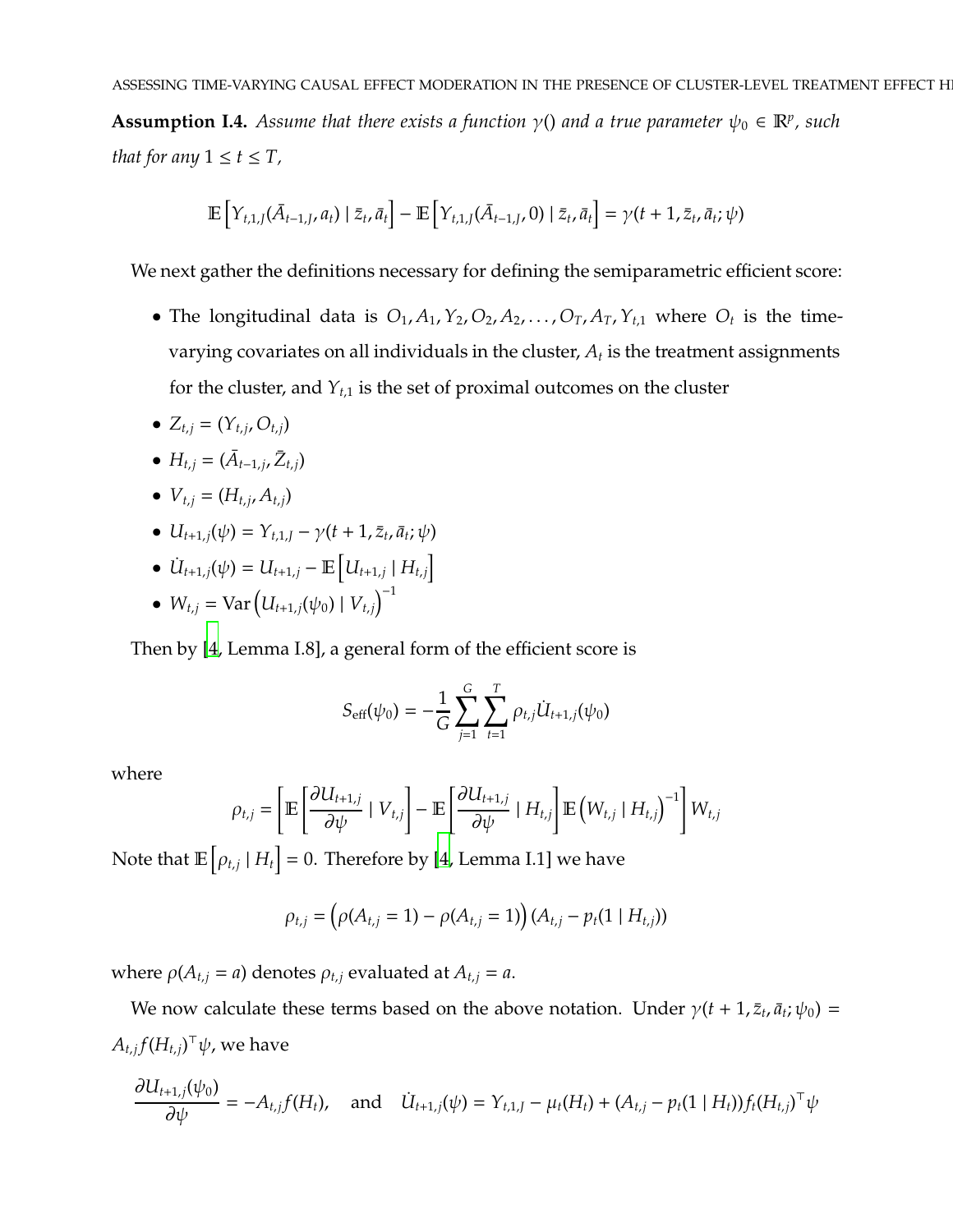and hence we have

$$
\mathbb{E}\left[\frac{\partial U_{t+1,j}(\psi_0)}{\partial \psi} | H_{t,j}, A_{t,j} = 1\right] = -f(H_{t,j})
$$
\n
$$
\mathbb{E}\left[\frac{\partial U_{t+1,j}(\psi_0)}{\partial \psi} | H_{t,j}, A_{t,j} = 0\right] = 0
$$
\n
$$
\text{Var}\left(U_{t+1,j}(\psi_0) | V_{t,j}\right) = \text{Var}\left(Y_{t,1,j} | V_{t,j}\right) =: \sigma_{t+1,j}^2(H_{t,j}, A_{t,j})
$$

Then

$$
\mathbb{E}\left[W_{t,j} \mid H_{t,j}\right] = \frac{p_t(1 \mid H_{t,j})}{\sigma_{t+1,j}^2(H_{t,j}, 1)} + \frac{1 - p_t(1 \mid H_{t,j})}{\sigma_{t+1,j}^2(H_{t,j}, 0)}
$$

and we can express

$$
\rho(A_{t,j} = 1) = -\left(1 - p_t(1 \mid H_{t,j}) \left[ \frac{p_t(1 \mid H_{t,j})}{\sigma_{t+1,j}^2(H_{t,j}, 1)} + \frac{1 - p_t(1 \mid H_{t,j})}{\sigma_{t+1,j}^2(H_{t,j}, 0)} \right] \right) \frac{f(H_{t,j})}{\sigma_{t+1,j}^2(H_{t,j}, 1)}
$$

$$
\rho(A_{t,j} = 0) = -\left(0 - p_t(1 \mid H_{t,j}) \left[ \frac{p_t(1 \mid H_{t,j})}{\sigma_{t+1,j}^2(H_{t,j}, 1)} + \frac{1 - p_t(1 \mid H_{t,j})}{\sigma_{t+1,j}^2(H_{t,j}, 0)} \right] \right) \frac{f(H_{t,j})}{\sigma_{t+1,j}^2(H_{t,j}, 1)}
$$

Therefore  $\rho_{t,j}$  is given by

$$
\left[\frac{1}{\sigma_{t+1,j}^{2}(H_{t,j},1)} + p_{t}(1 \mid H_{t,j}) \left[\frac{p_{t}(1 \mid H_{t,j})}{\sigma_{t+1,j}^{2}(H_{t,j},1)} + \frac{1-p_{t}(1 \mid H_{t})}{\sigma_{t+1,j}^{2}(H_{t,j},0)}\right] \times \left(\frac{1}{\sigma_{t+1,j}^{2}(H_{t,j},1)} - \frac{1}{\sigma_{t+1,j}^{2}(H_{t,j},0)}\right)\right] \times \left(A_{t,j} - p_{t}(1 \mid H_{t,j})\right) f(H_{t,j}).
$$

Moreover, under the simplifying assumption  $\sigma_{t+1,j}^2(H_{t,j}, a) = \sigma_{t+1,j}^2(H_{t,j})$  we have

$$
\rho_{t,j} = \frac{1}{\sigma_{t+1,j}^2(H_t)} \times (A_{t,j} - p_t(1 \mid H_{t,j})) f(H_{t,j}).
$$